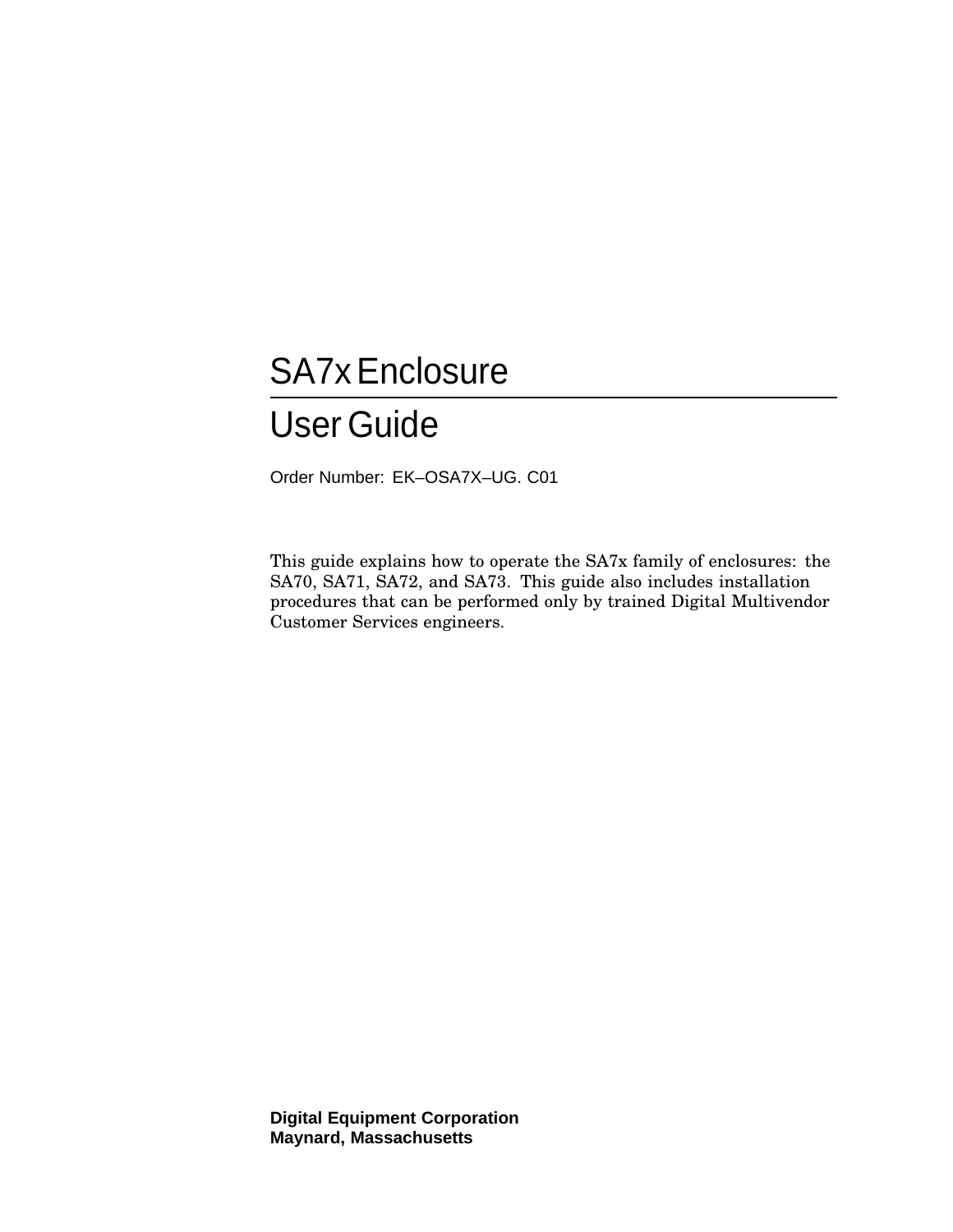#### **October 1993**

**NOTE:** This equipment generates, uses, and may emit radio frequency energy. The equipment has been type tested and found to comply with the limits for a Class A digital device pursuant to Part 15 of the FCC rules. These limits are designed to provide reasonable protection against harmful interference in a commercial installation. This equipment generates, uses, and can radiate radio frequency energy and, if not installed and used in accordance with the instruction manual, may cause harmful interference to radio communications.

Any changes or modifications made to this equipment may void the user's authority to operate the equipment.

Operation of this equipment in a residential area may cause interference in which case the user, at his own expense, will be required to take whatever measures may be required to correct the interference.

#### **WARNING**

This is a Class A product. In a domestic environment, this product may cause radio interference in which case the user may be required to take adequate measures.

While Digital believes the information included in this publication is correct as of the date of publication, it is subject to change without notice.

Digital Equipment Corporation makes no representations that the interconnection of its products in the manner described in this document will not infringe existing or future patent rights, nor do the descriptions contained in this document imply the granting of licenses to make, use, or sell equipment or software in accordance with the description.

©Digital Equipment Corporation 1991, 1992, 1993. All Rights Reserved. Printed in the United States of America.

DEC, DECsystem, DSA, DSDF, HSC, HSC50, HSC70, KDA, KDA50, KDB50, KDM, MicroVAX, PDP-11, RA, SA, SDI, UDA, UNIBUS, VAX, VAXsimPLUS, and the DIGITAL logo are trademarks of Digital Equipment Corporation.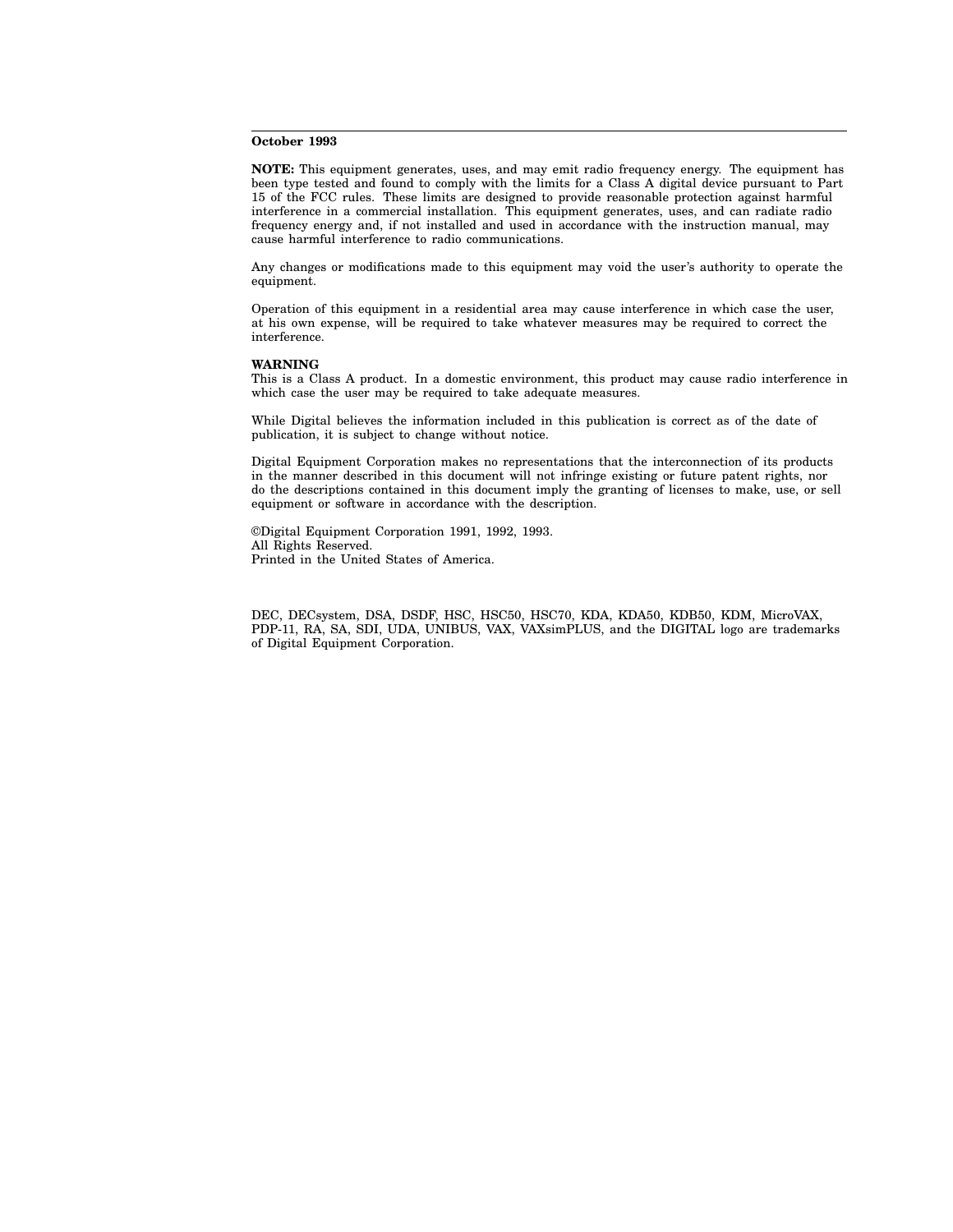# **Contents**

|              |                                                                   |                                                                                                                                                                                                     | vii                                                                                     |
|--------------|-------------------------------------------------------------------|-----------------------------------------------------------------------------------------------------------------------------------------------------------------------------------------------------|-----------------------------------------------------------------------------------------|
| 1            |                                                                   | <b>Introducing the SA7x Enclosure</b>                                                                                                                                                               |                                                                                         |
|              | 1.1<br>1.2<br>1.3<br>1.4<br>1.4.1<br>1.4.2<br>1.4.3               | Recommended Operating Temperature<br>Electrostatic Discharge Protection                                                                                                                             | $1 - 1$<br>$1 - 6$<br>$1 - 9$<br>$1 - 10$<br>$1 - 10$<br>$1 - 11$<br>$1 - 11$           |
| $\mathbf{2}$ |                                                                   | <b>Operating the SA7x</b>                                                                                                                                                                           |                                                                                         |
|              | 2.1<br>2.1.1<br>2.1.2<br>2.2<br>2.3<br>2.4<br>2.4.1<br>2.4.2      | Using Drive Power Switches and Indicators<br>Using SA7x Rear Panel Switches and Indicator<br>Applying Power to the SA7x Enclosure<br>Placing RA7x Drives On Line and Off Line                       | $2 - 1$<br>$2 - 1$<br>$2 - 4$<br>$2 - 5$<br>$2 - 6$<br>$2 - 7$<br>$2 - 7$<br>$2 - 8$    |
| 3            |                                                                   | <b>Replacing RA7x Disk Drives</b>                                                                                                                                                                   |                                                                                         |
|              | 3.1<br>3.1.1<br>3.1.2<br>3.1.3<br>3.1.4<br>3.2                    | Installing and Removing an RA7x Disk Drive<br>Recording RA7x Disk Drive Serial Numbers<br>Removing an RA7x Disk Drive<br>Installing and Removing a Drive Position Filler                            | $3 - 2$<br>$3 - 3$<br>$3 - 4$<br>$3 - 6$<br>$3 - 6$<br>$3 - 8$                          |
| 4            |                                                                   | <b>Installing the SA7x</b>                                                                                                                                                                          |                                                                                         |
|              | 4.1<br>4.1.1<br>4.1.2<br>4.2<br>4.3<br>4.4<br>4.5<br>4.5.1<br>4.6 | Recording Disk Drive Serial Numbers<br>Performing a Post-Installation Checkout and Power-Up<br>Installing an Add-On SA7x Enclosure in an SA900 Storage Array<br>General Installation Considerations | $4 - 1$<br>4–1<br>4–1<br>$4 - 2$<br>$4 - 2$<br>$4 - 5$<br>$4 - 6$<br>$4 - 6$<br>$4 - 9$ |

4.7 Guide Rail Plate Installation . . . . . . . . . . . . . . . . . . . . . . . . . . . . . . . . . . . 4–11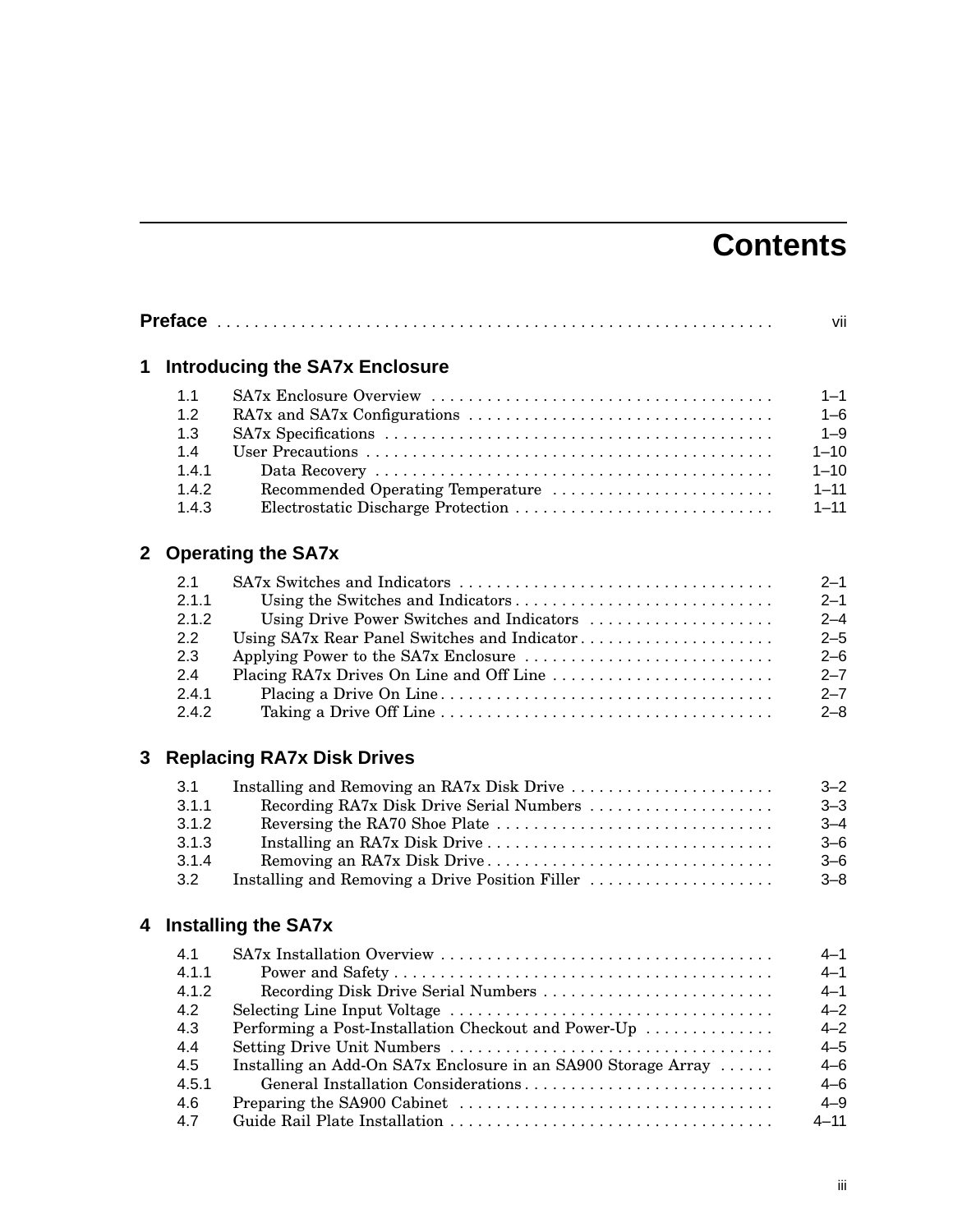| 4.8    | $4 - 11$ |
|--------|----------|
| 4.9    | $4 - 13$ |
| 4.10   | $4 - 14$ |
| 4.11   | $4 - 15$ |
| 4.11.1 | $4 - 19$ |

# **5 Troubleshooting the SA7x**

| 5.1   |                                                             | $5 - 1$ |
|-------|-------------------------------------------------------------|---------|
| 5.2   |                                                             | $5 - 1$ |
| 5.2.1 |                                                             | $5 - 1$ |
| 5.2.2 |                                                             | $5 - 2$ |
| 5.3   | Troubleshooting a Flashing Drive Power Indicator            | $5 - 3$ |
| 5.4   | Troubleshooting Excessive Drive Errors or a Fault Condition | $5 - 5$ |
| 5.5   |                                                             | $5 - 5$ |
| 5.6   | Troubleshooting a Drive Not Visible to the Controller       | $5 - 6$ |
| 5.7   |                                                             | $5 - 6$ |
|       |                                                             |         |

# **A Environmental Stabilization**

# **B RA7x Error Rates**

| B.1 |  |
|-----|--|
|     |  |

# **C Revision Support**

# **Index**

# **Figures**

| $1 - 1$ |                                                                   | $1 - 2$  |
|---------|-------------------------------------------------------------------|----------|
| $1 - 2$ |                                                                   | $1 - 3$  |
| $1 - 3$ | RA71 Through RA73 Disk Drives                                     | $1 - 4$  |
| $1 - 4$ | Using the ESD Grounding Strap                                     | $1 - 12$ |
| $2 - 1$ | SA7x Enclosure Front Panel                                        | $2 - 2$  |
| $2 - 2$ | SA7x Enclosure Rear Panel                                         | $2 - 6$  |
| $3 - 1$ |                                                                   | $3 - 3$  |
| $3 - 2$ | RA7x Disk Drive Serial Number Location                            | $3 - 4$  |
| $3 - 3$ |                                                                   | $3 - 5$  |
| $3 - 4$ |                                                                   | $3 - 7$  |
| $4 - 1$ | SA7x Enclosure Front Panel                                        | $4 - 4$  |
| $4 - 2$ | Storage Device Add-On Sequence for the SA900 Storage Array (Front |          |
|         |                                                                   | $4 - 7$  |
| $4 - 3$ |                                                                   | $4 - 8$  |
| $4 - 4$ | SA900 and SA7x Chassis Retaining Brackets                         | $4 - 9$  |
| $4 - 5$ | SA7x Enclosure Guide Rail Assembly Installation                   | $4 - 10$ |
| $4 - 6$ |                                                                   | $4 - 12$ |
| $4 - 7$ | Installing the SA7x Enclosure in the SA900                        | $4 - 16$ |
| $4 - 8$ | SA900 SDI Cable Connections                                       | $4 - 18$ |
|         |                                                                   |          |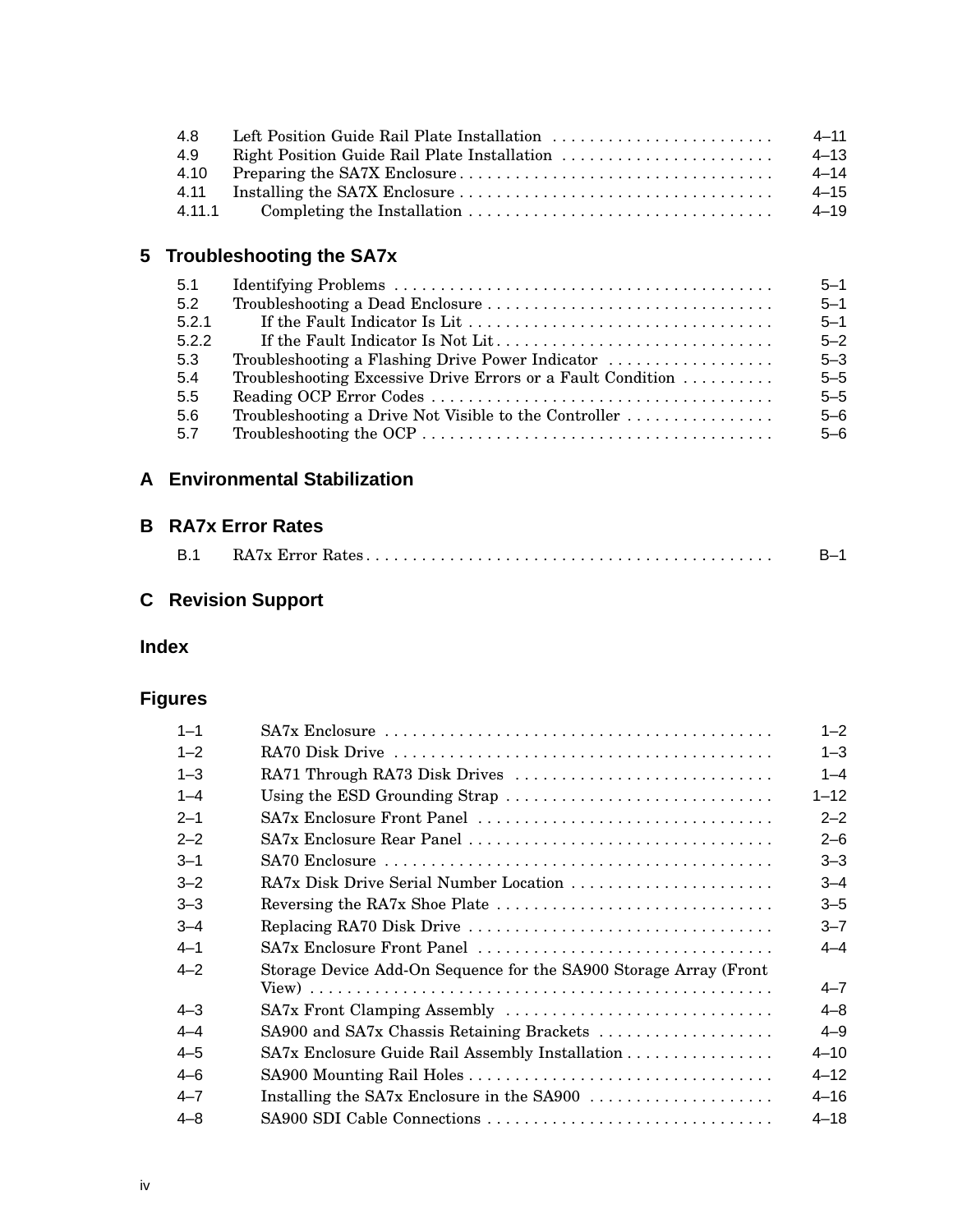| $4 - 9$ | SA900 Power Cords—SA7x Enclosures | $4 - 20$ |
|---------|-----------------------------------|----------|
| $5 - 1$ | SA7x Enclosure Front Panel        | $5 - 4$  |

# **Tables**

| 1             |                                                 | viii     |
|---------------|-------------------------------------------------|----------|
| $\mathcal{P}$ |                                                 | viii     |
| $1 - 1$       | Authorized Disk Drive Installations             | $1 - 1$  |
| $1 - 2$       | RA7x Fixed Disk Configurations                  | $1 - 6$  |
| $1 - 3$       |                                                 | $1 - 7$  |
| $1 - 4$       | SA7x Enclosure Recommended Environmental Limits | $1 - 9$  |
| $1 - 5$       |                                                 | $1 - 9$  |
| $2 - 1$       | SA7x Switch and Indicator Functions             | $2 - 3$  |
| $2 - 2$       |                                                 | $2 - 4$  |
| $2 - 3$       |                                                 | $2 - 5$  |
| $3 - 1$       | Authorized Disk Drives Installations            | $3 - 1$  |
| $4 - 1$       | RA7x Drive Unit Numbers                         | $4 - 5$  |
| $4 - 2$       | H9A00 External SDI Cables                       | $4 - 17$ |
| $5 - 1$       | SA7x Problems and Troubleshooting References    | $5 - 1$  |
| $A-1$         |                                                 | $A-1$    |
| $B-1$         | RA71-RA72 System Error Rate                     | $B-1$    |
| $C-1$         | VAX Diagnostics for RA71-RA73 Drives            | $C-1$    |
| $C-2$         | Retired VAX Supervisor Programs                 | $C-2$    |
| $C-3$         | Operating Systems for RA71–RA73 Drives          | $C-2$    |
| $C-4$         | SDI Controllers for RA71–RA73 Drives            | $C-2$    |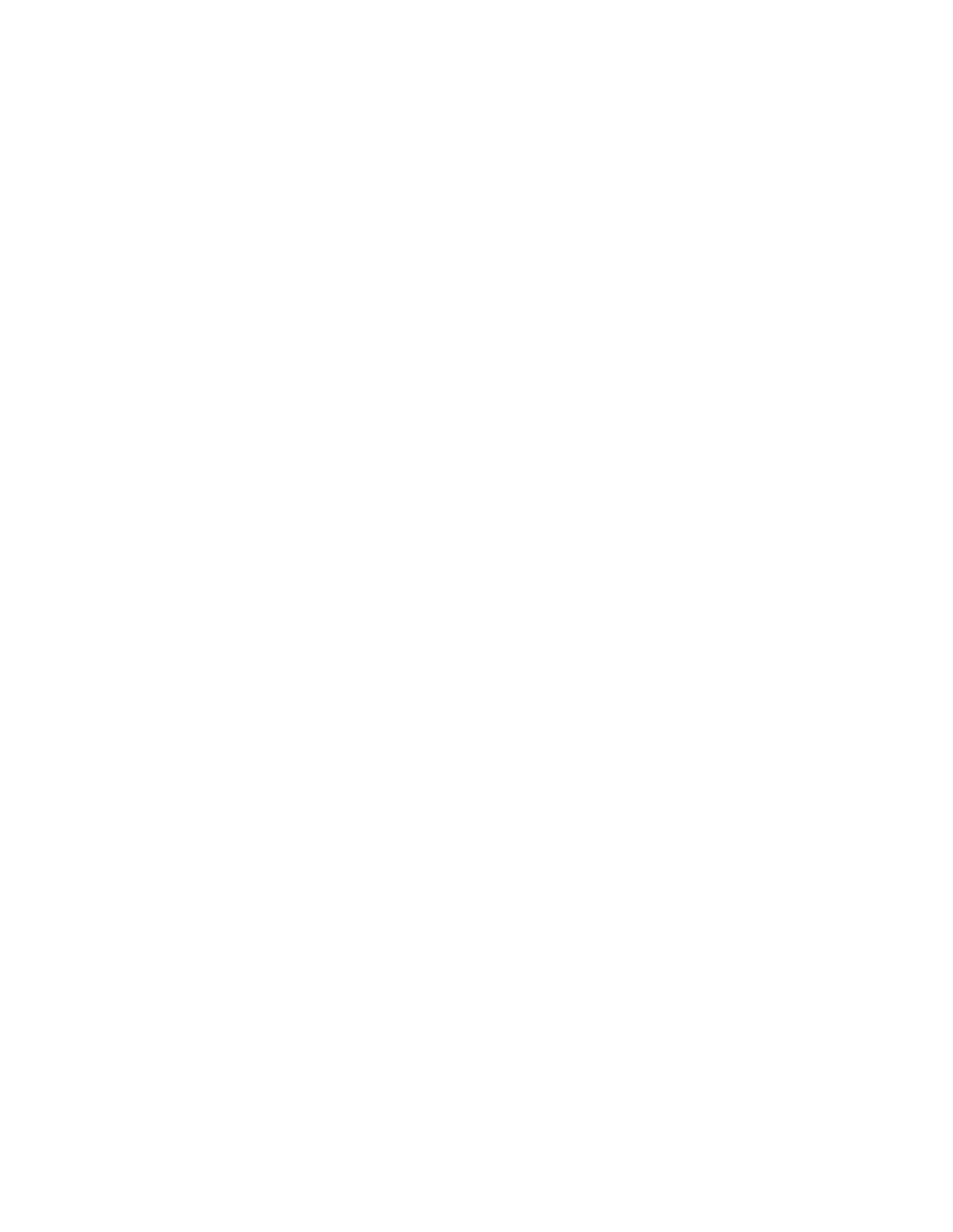# **Preface**

The *SA7x Enclosure User Guide* explains how to operate the SA7x family of enclosures: the SA70, SA71, SA72, and SA73. The guide is intended for end users, but it includes installation procedures that should be performed only by trained Digital Multivendor Customer Services engineers.

The SA70, SA71, SA72, and SA73 enclosures are physically identical. They are differentiated only by the RA7x disk drives they contain:

- The SA70 accommodates one to four RA70 disk drives (280 MB each).
- The SA71 accommodates one to four RA71 disk drives (700 MB each).
- The SA72 accommodates one to four RA72 disk drives (1 GB each).
- The SA73 accommodates one to four RA73 disk drives (2 GB each).

## **Conventions**

Special terminology used in the publication includes:

- *SA7x* refers to the SA70, SA71, SA72, and SA73 enclosures collectively.
- *RA7x* refers to the RA70, RA71, RA72, and RA73 disk drives collectively.
- *RA71-RA73* refers to the RA71, RA72, and RA73 disk drives collectively.

The following notations are used in this manual:

- **Note** Identifies information that is of special interest
- **CAUTION**

Identifies information that pertains to the protection of the equipment or loss of data

• **WARNING**

Identifies information that pertains to your safety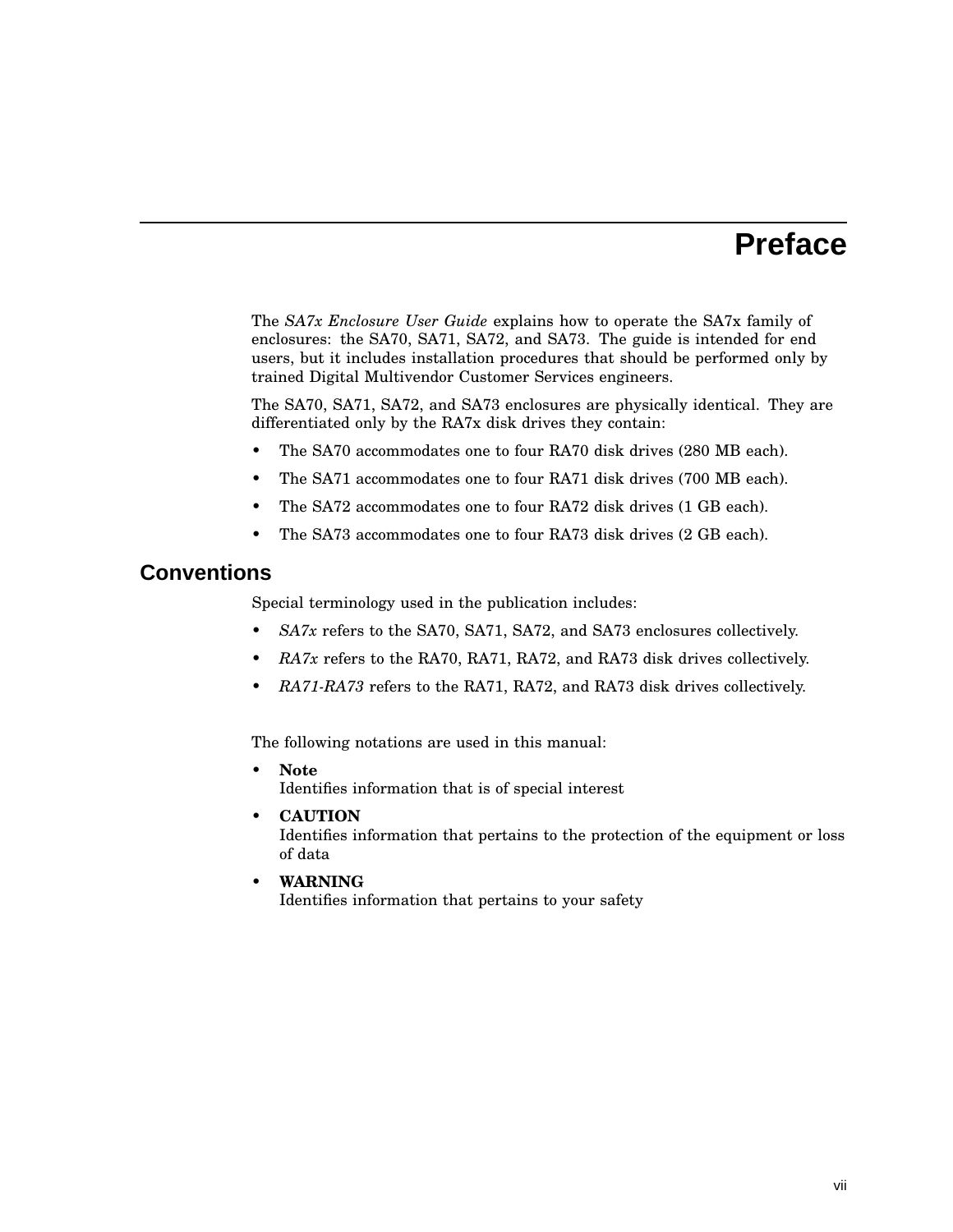# **Related Courses and Documentation**

Table 1 lists the Digital courses related to the SA7x enclosure.

#### **Table 1 Related Courses**

| <b>Title</b>                                    | <b>Order Number</b> |
|-------------------------------------------------|---------------------|
| AC Power & Grounding                            | $EY-B730-PO$        |
| Electrical Safety                               | $EY-B737E-PO$       |
| Electrical Safety and Lockout/Tagout Procedures | $EY - E038E - SO$   |
| RA70/BA27 Disk Drive Maintenance Course         | EY-5805E-IV         |
| DSA Architecture Level 1 Course                 | $EY$ –5593E–IV      |
| VAXsimPLUS Maintenance Course                   | EY-7687E-PO         |
| DSA Troubleshooting Course                      | $EY-9422E-LO$       |

Table 2 lists the documentation related to the SA7x enclosure.

## **Table 2 Related Documentation**

| Title                                          | <b>Order Number</b> |
|------------------------------------------------|---------------------|
| DSA Troubleshooting Flowchart                  | EK-DSATF-TM         |
| Disk Drive Technical Description Manual        | EK-ORA70-TD         |
| BA72 Field Maintenance Print Set               | MP-01429            |
| RA7x Disk Drive Service Manual                 | EK-ORA7X-SM         |
| RA7x/SA7x Pocket Reference Guide               | EK-RSA7X-PG         |
| RA70 Field Maintenance Print Set               | MP-01428            |
| RA71/RA72 Support Print Set                    | EM-01434            |
| RA71/RA72 Field Maintenance Print Set          | MP-01434            |
| RA73 Field Maintenance Print Set               | MP-01439            |
| <b>SAxxx Storage Array Configuration Guide</b> | EK-SAXXX-CG         |
| SA7x Enclosure Service Manual                  | EK-OSA7X-SM         |
| SA7x Support Print Set                         | EM-01435            |
| SA7x Field Maintenance Print Set               | MP-01435            |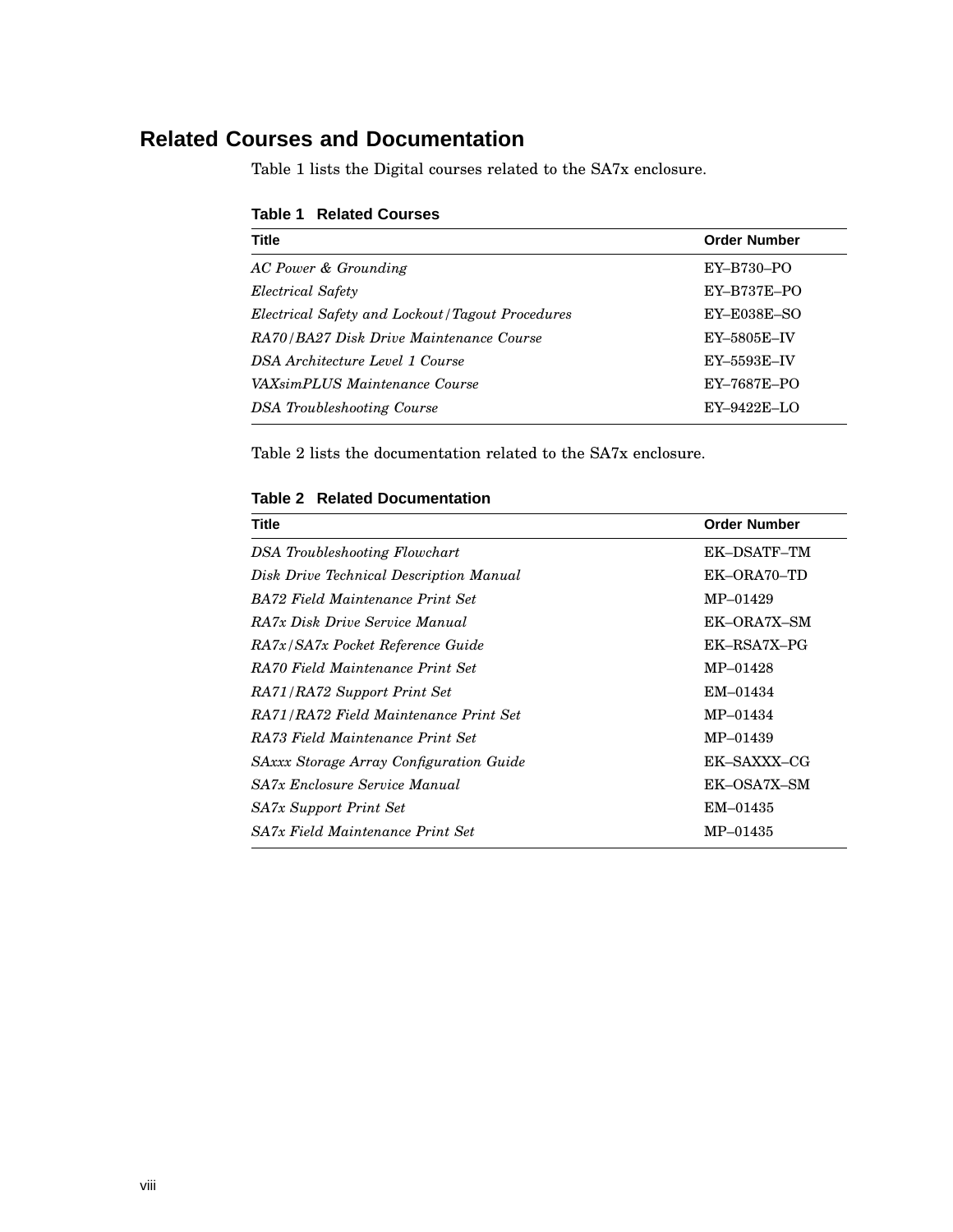**1**

# **Introducing the SA7x Enclosure**

This chapter is an overview of the SA7x enclosure, lists SA7x configurations and specifications, and discusses user precautions.

## **1.1 SA7x Enclosure Overview**

The term "SA7x" refers to the family of enclosures that includes:

- The SA70—Accommodates one to four RA70 disk drives (280 MB each)
- The SA71—Accommodates one to four RA71 disk drives (700 MB each)
- The SA72—Accommodates one to four RA72 disk drives (1 GB each)
- The SA73—Accommodates one to four RA73 disk drives (2 GB each)

For all of these designations, the enclosure itself is physically identical. What differentiates an SA70 enclosure from an SA71 enclosure is the type of drives installed in each (RA70s and RA71s). See Figure 1–1 for an illustration of an SA7x enclosure.

Table 1–1 lists the the types of disk drives that are authorized for installation in each SA7x enclosure.

| <b>Enclosure</b> | <b>RA70</b>          | <b>RA71</b> | <b>RA72</b>          | <b>RA73</b>      |
|------------------|----------------------|-------------|----------------------|------------------|
| <b>SA70</b>      | $\operatorname{Yes}$ | $\rm No$    | No                   | $\rm No$         |
| <b>SA71</b>      | $\operatorname{Yes}$ | Yes         | $\operatorname{Yes}$ | Yes <sup>1</sup> |
| <b>SA72</b>      | $\operatorname{Yes}$ | Yes         | $\operatorname{Yes}$ | Yes <sup>1</sup> |
| <b>SA73</b>      | $\operatorname{Yes}$ | Yes         | $\operatorname{Yes}$ | Yes              |

**Table 1–1 Authorized Disk Drive Installations**

 $<sup>1</sup>A$  maximum of three drives may be installed.</sup>

The SA7x enclosure provides mounting space, power, cooling, and control for up to four RA7x disk drives. Each disk drive is independently powered and operated by the enclosure.

The enclosure is installed as a component in a storage array cabinet.

The RA7x disk drive used in the SA7x enclosure is a random-access Winchester technology drive with a formatted storage capacity of 280 MB to 2 GB. The drive features modular components that can be replaced with minimum down time. Figure 1–2 shows an RA70 disk drive. Figure 1–3 shows an RA71 through RA73 disk drive.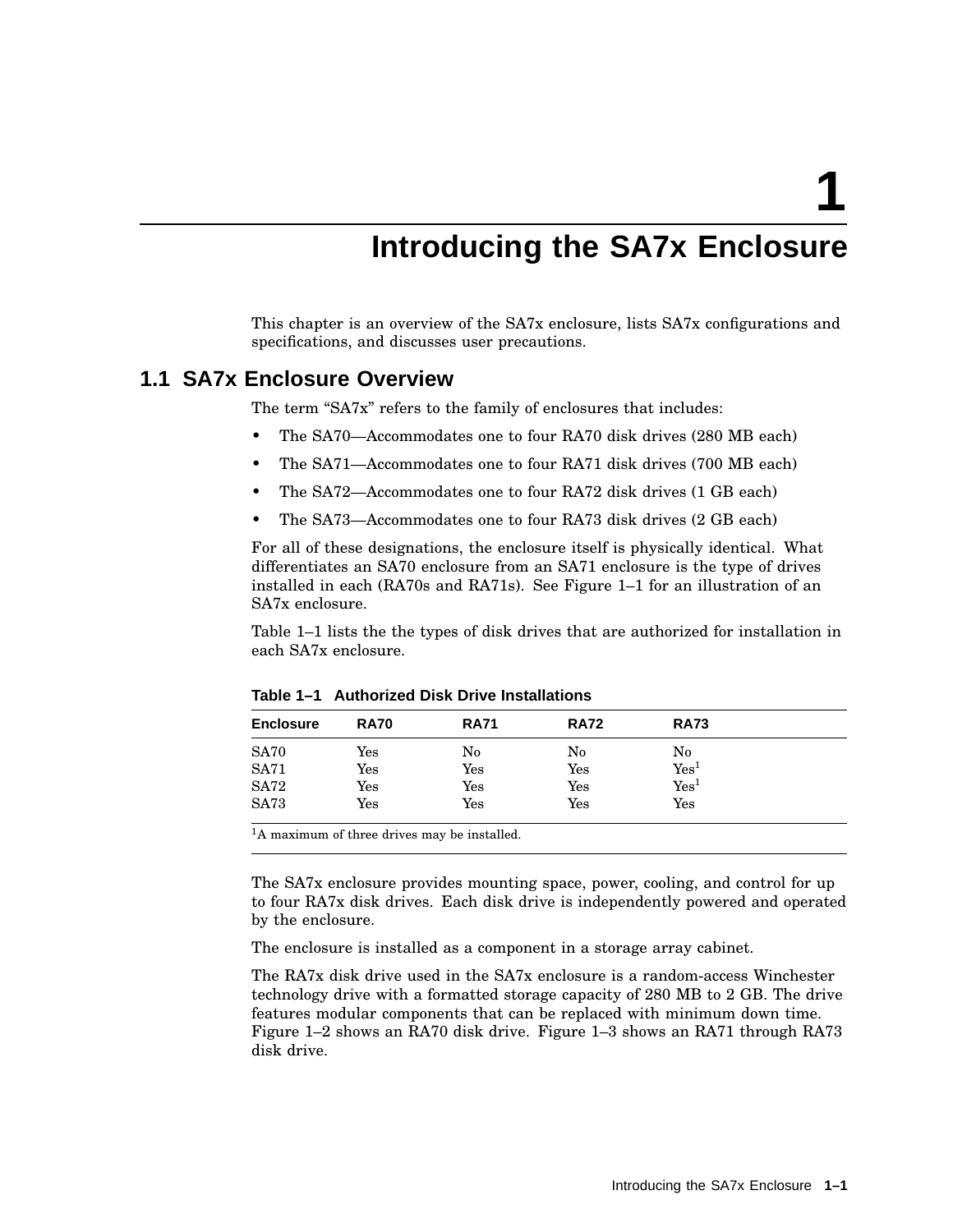#### **Introducing the SA7x Enclosure 1.1 SA7x Enclosure Overview**





CXO-1845D\_S

You can combine SA7x enclosures into *shadow sets*. When using shadow sets, remember that when replacing the power supply or transition boards 1 or 2, you need to remove the power from the enclosure.

RA7x disk drive can be used with any disk drive controller using a standard disk interface (SDI), including KDA50, KDB50, or KDM50 controller modules, hierarchical storage controllers (HSCs), and UDA controllers. The drive is compatible with the Digital Storage Architecture (DSA) and Mass Storage Control Protocol (MSCP).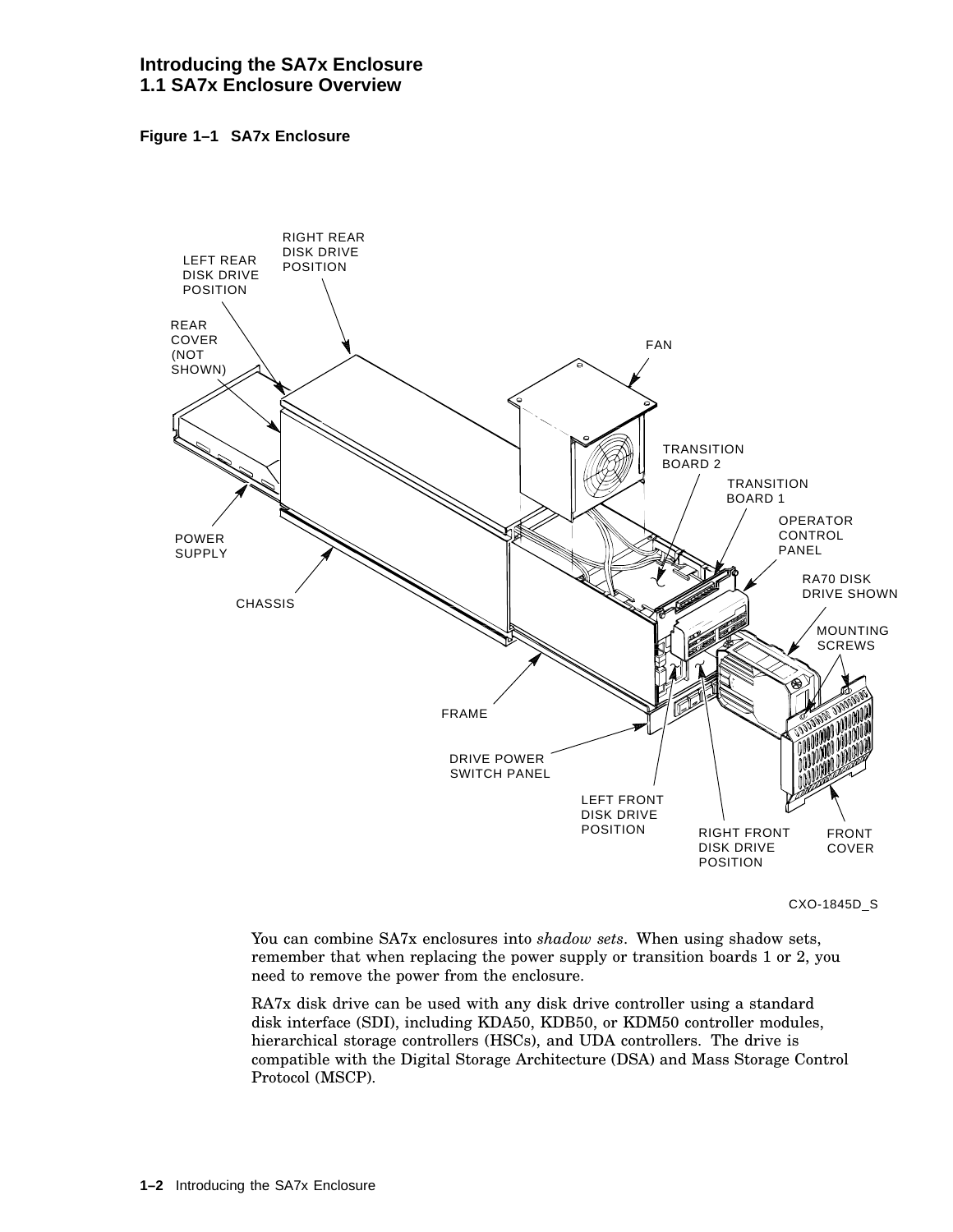#### **Figure 1–2 RA70 Disk Drive**

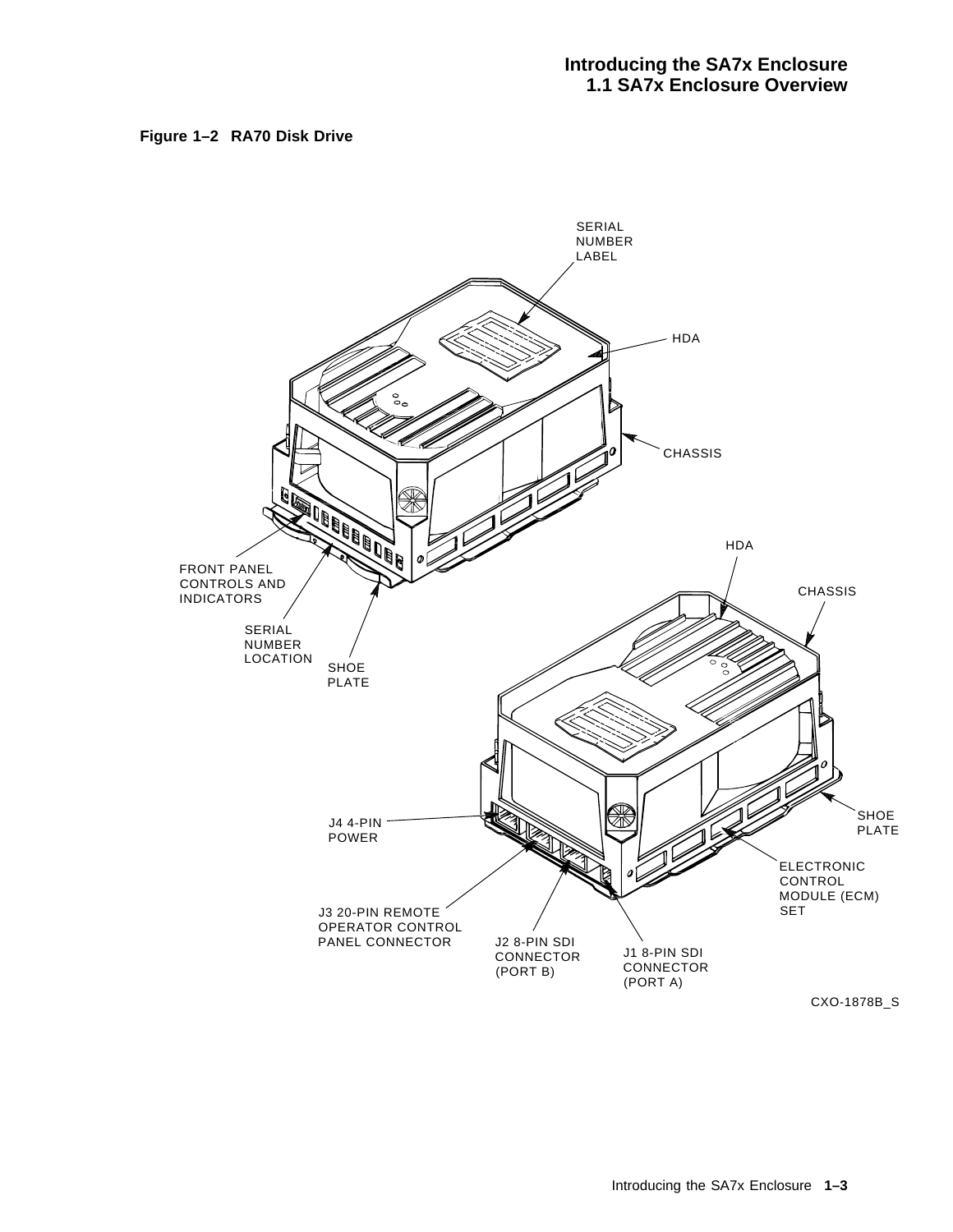#### **Introducing the SA7x Enclosure 1.1 SA7x Enclosure Overview**





CXO-3518A-MC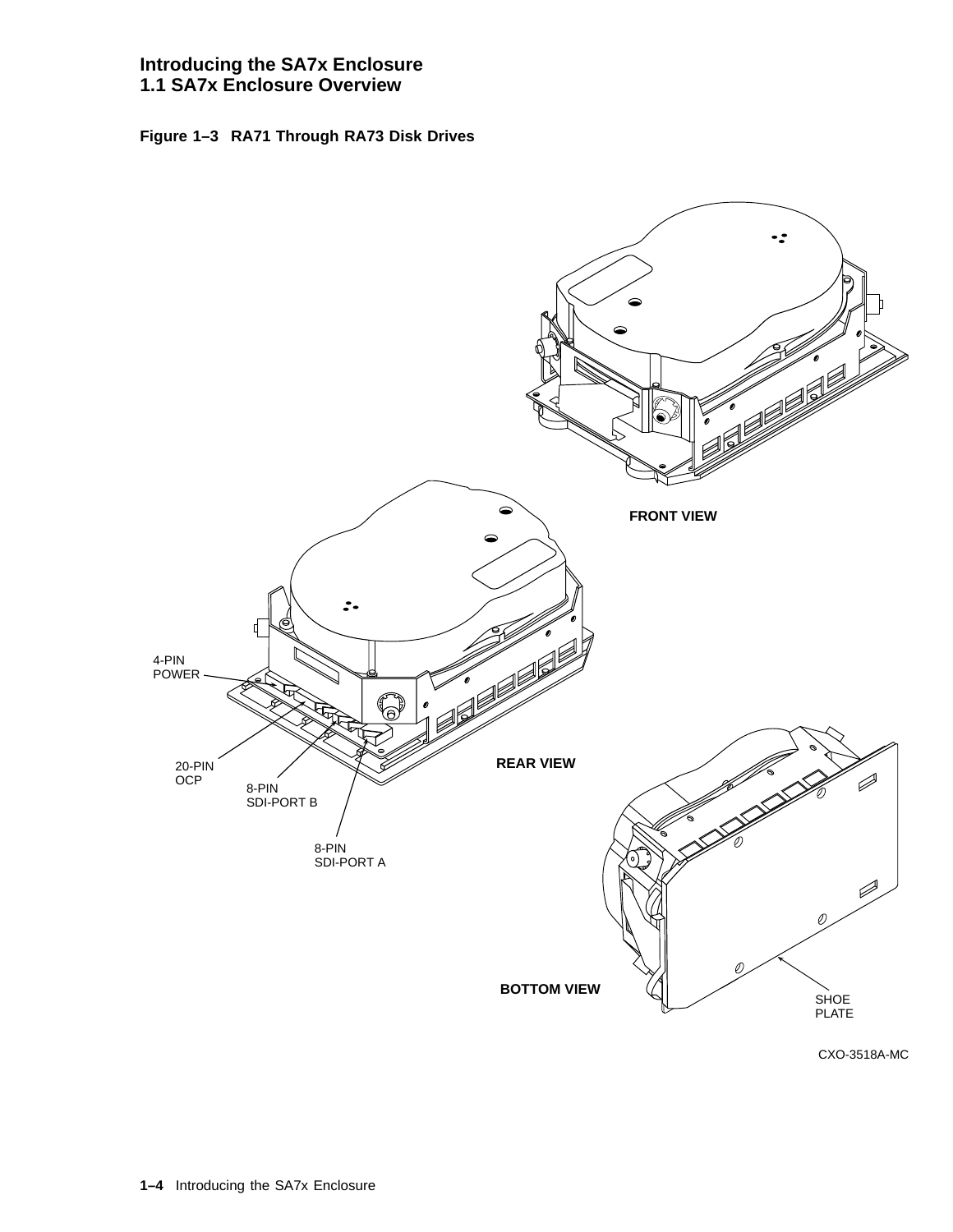The major subassemblies of the SA7x enclosure are:

- Chassis
- Frame
- Operator control panel (OCP)
- Transition board 1 (TB1)
- Transition board 2 (TB2)
- Power supply
- Fan assembly
- Enclosure-internal cables

Figure 1–1 shows the major subassemblies of the SA7x enclosure. Except for the RA70 disk drive description, Figure 1–1 is accurate for all SA7x enclosures.

The frame slides into the chassis and contains the mounting facilities for the other subassemblies. The disk drives fit into recesses located in the front and rear of the frame. The OCP is mounted above the front disk drives and plugs into TB1. TB1 interfaces the OCP to TB2. TB2 is located above the front disk drives and interfaces drive signals through TB1 to the OCP. The power supply is located in the rear of the frame, below the rear disk drives. The fan assembly is fitted into the central portion of the frame. Interconnecting cables for the subassemblies run along the outer sides of the frame behind acoustic paneling.

RA7x disk drives may be mounted in any of the four disk drive positions. Installation procedures suggest to install the first two drives in the rear positions and the second two drives in the front positions.

**Caution**

The SA7x enclosure will accommodate a single RA7x disk drive. However, if only one drive is installed in the enclosure, a drive position filler is required to route cooling air and prevent overheating. See Section 3.2 for instructions on installing and removing a drive position filler.

The disk drive is installed in an enclosure with the rear panel of the drive, which contains interface connectors, facing outward. The drives are operated from four sets of switches and indicators on the enclosure OCP, one set for each disk drive in the enclosure.

SDI bus cables from the disk drives are routed inside the enclosure to a cable bulkhead at the top rear of the enclosure.

The enclosure power supply provides operating power to the major subassemblies of the enclosure. The rear panel of the power supply contains the Master On/Off switch for the enclosure.

Each RA7x disk drive is powered and controlled independently. A drive can be operated with other disk drive positions unoccupied or while maintenance is being performed on another drive. The power switches for the disk drives are located on the front panel of the enclosure. Each drive power switch contains a symbol to indicate its associated drive and an indicator that lights when power is applied to the drive.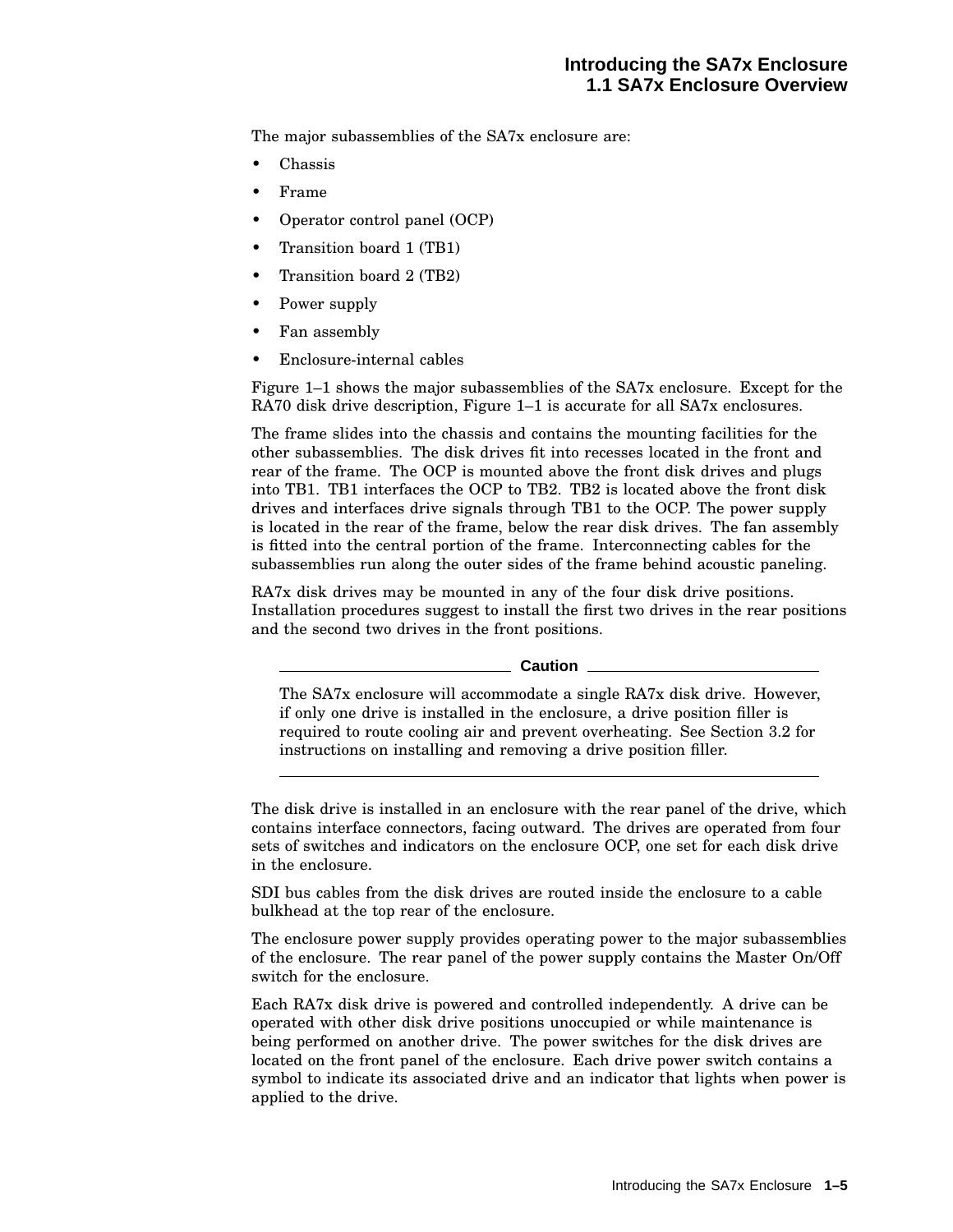The fan assembly circulates cooling air throughout the frame of the SA7x enclosure. The air is drawn in through holes in the front panel on the enclosure and is exhausted through holes in the rear panel.

The SA7x enclosure meets the following environmental and safety standards:

- DEC Standard 102 for environment
- DEC Standard 103 for electromagnetic emissions
- DEC Standard 104 for computer room noise level
- DEC Standard 119 for product safety
- National and international regulatory agency requirements, including FCC, UL, IEC, CSA, and VDE

Your Digital sales representative can answer specific questions related to the various environmental and safety standards.

# **1.2 RA7x and SA7x Configurations**

Tables 1–2 and 1–3 show authorized RA7x disk drive and SA7x enclosure configurations.

The description column of the RA7x configuration table contains the following information:

#### **Authorized installation**:

Factory installation—Only installed at the factory.

Field add-on—Only installed in the field.

#### **Enclosure**:

Enclosures in which the disk drive may be installed.

|  |  |  | Table 1-2 RA7x Fixed Disk Configurations |
|--|--|--|------------------------------------------|
|--|--|--|------------------------------------------|

| <b>RA7x Disk</b><br><b>Drive</b> | <b>Description</b>                                  | <b>Formatted</b><br><b>Storage</b><br>Capacity |
|----------------------------------|-----------------------------------------------------|------------------------------------------------|
| $RA70-A$                         | Field add-on: SA70 options in storage arrays.       | $0.28$ GB                                      |
| RA70E–SA                         | Factory installation: MicroVAX 3500, 3600, and 3900 | $0.28$ GB                                      |
| RA70E-SF                         | Field add-on: MicroVAX 3500, 3600, and 3900         | $0.28$ GB                                      |
| $RA71-AF$                        | Factory installation: SA71 enclosure                | $0.70$ GB                                      |
| $RA71-AK$                        | Field add-on: SA71 enclosure                        | $0.70$ GB                                      |
| $RA72-AF$                        | Factory installation: SA71 enclosure                | $1.0$ GB                                       |
| $RA72-AK$                        | Field add-on: SA72 enclosure                        | $1.0$ GB                                       |
| $RA73-AF$                        | Factory installation: SA73 enclosure                | $2.0$ GB                                       |
| $RA73-AK$                        | Field add-on: SA73 enclosure                        | GB<br>2.0                                      |

The description column of the SA7x configuration table contains the following information:

#### **Authorized installation**:

Factory installation—Only installed at the factory. Field add-on—Only installed in the field.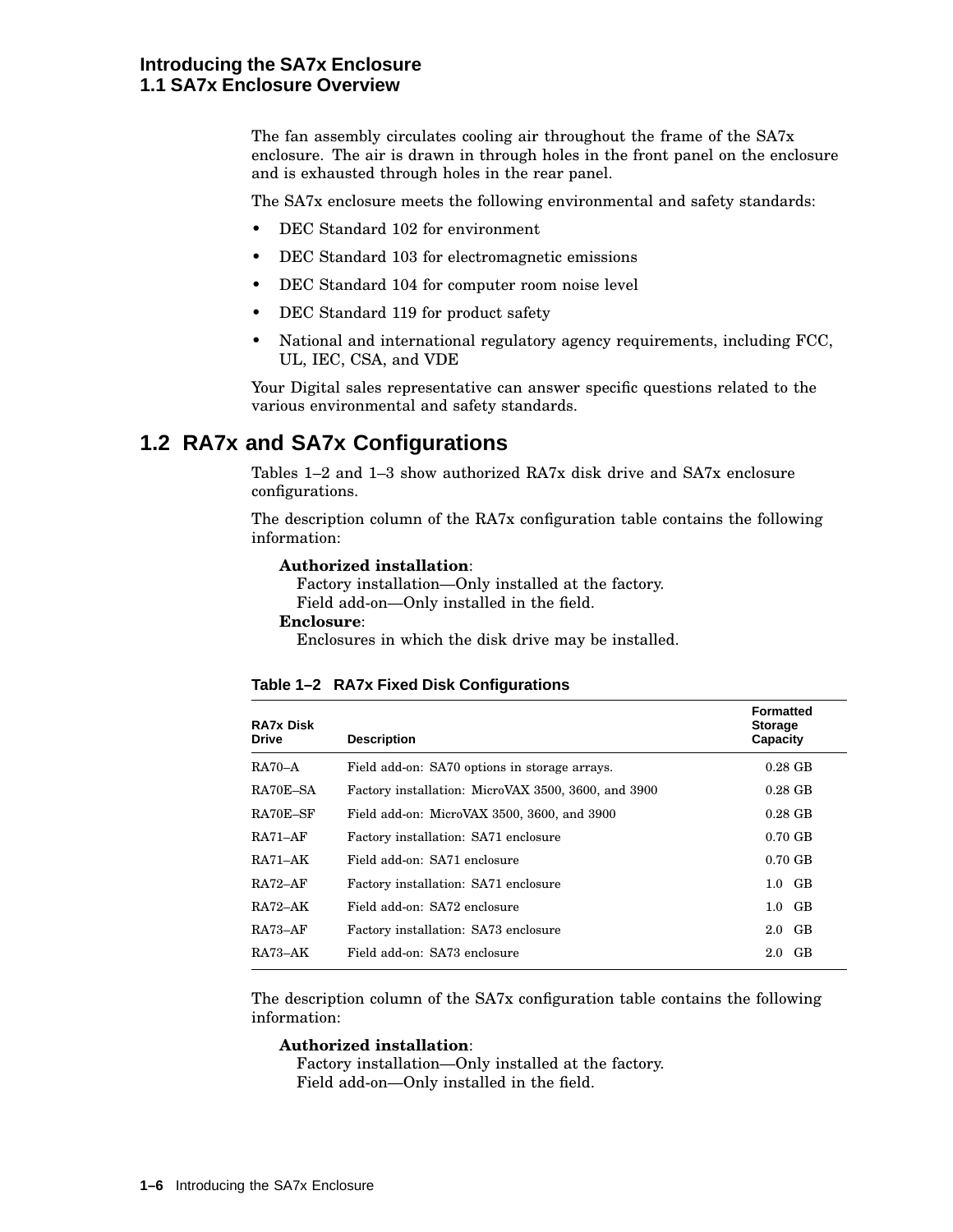#### **Storage Array**:

Systems and storage arrays in which the disk drive or enclosure may be installed.

| <b>Enclosure</b> | <b>Description</b>                                                                            | <b>RA70</b><br>Disk<br><b>Drive</b> | <b>RA71</b><br><b>Disk</b><br><b>Drive</b> | <b>RA72</b><br><b>Disk</b><br><b>Drive</b> | <b>RA73</b><br>Disk<br><b>Drive</b> | <b>Formatted</b><br><b>Storage</b><br><b>Capacity</b> |
|------------------|-----------------------------------------------------------------------------------------------|-------------------------------------|--------------------------------------------|--------------------------------------------|-------------------------------------|-------------------------------------------------------|
| SA70-HK          | Field add-on<br>SA550/SA650/SA850 <sup>1</sup><br>120-240 Vac, 50-60 Hz                       | $\boldsymbol{2}$                    | $\theta$                                   | $\Omega$                                   | $\Omega$                            | $0.56$ GB                                             |
| $SA70 - JK$      | Field add-on<br>SA550/SA650/SA850 <sup>1</sup><br>120-240 Vac, 50-60 Hz                       | $\overline{4}$                      | $\mathbf{0}$                               | $\boldsymbol{0}$                           | $\boldsymbol{0}$                    | $1.12$ GB                                             |
| SA70-LK          | Storage array building block<br>DECsystem 5800/VAX 6000 <sup>2</sup><br>120-240 Vac, 50-60 Hz | $\mathbf{2}$                        | $\mathbf{0}$                               | $\mathbf{0}$                               | $\mathbf{0}$                        | $0.56$ GB                                             |
| SA70-MK          | Storage array building block<br>DECsystem 5800/VAX 6000 <sup>2</sup><br>120-240 Vac, 50-60 Hz | $\overline{4}$                      | $\mathbf{0}$                               | $\mathbf{0}$                               | $\mathbf{0}$                        | $1.12$ GB                                             |
| SA71-CK          | Field add-on<br>SA550/SA650/SA850<br>120-240 Vac, 50-60 Hz                                    | $\boldsymbol{0}$                    | $\mathbf{1}$                               | $\theta$                                   | $\boldsymbol{0}$                    | $0.70$ GB                                             |
| SA71–EK          | Field add-on<br><b>SA900</b><br>120-240 Vac, 50-60 Hz                                         | $\mathbf{0}$                        | $\mathbf{1}$                               | $\mathbf{0}$                               | $\mathbf{0}$                        | $0.70$ GB                                             |
| SA71-FK          | Field add-on<br><b>SA900</b><br>120-240 Vac, 50-60 Hz                                         | $\mathbf{0}$                        | $\overline{4}$                             | $\theta$                                   | $\mathbf{0}$                        | 2.8 GB                                                |
| SA71-GK          | Factory installation<br><b>SA900</b><br>120-240 Vac, 50-60 Hz                                 | $\boldsymbol{0}$                    | $\mathbf{1}$                               | $\mathbf{0}$                               | $\mathbf{0}$                        | $0.70$ GB                                             |
| SA71–HK          | Factory installation<br><b>SA900</b><br>120-240 Vac, 50-60 Hz                                 | $\boldsymbol{0}$                    | $\overline{4}$                             | $\Omega$                                   | $\mathbf{0}$                        | 2.8 GB                                                |
| $SA71 - JK$      | Field add-on<br>SA550/SA650/SA850<br>120-240 Vac, 50-60 Hz                                    | $\boldsymbol{0}$                    | 4                                          | $\theta$                                   | $\mathbf{0}$                        | 2.8 GB                                                |
| SA71-LK          | Field add-on<br>SA600/SA800<br>120-240 Vac, 50-60 Hz                                          | $\boldsymbol{0}$                    | $\mathbf{1}$                               | $\mathbf{0}$                               | $\mathbf{0}$                        | $0.70$ GB                                             |
| SA71-MK          | Field add-on<br>SA600/SA800<br>120-240 Vac, 50-60 Hz                                          | $\boldsymbol{0}$                    | $\overline{4}$                             | $\mathbf{0}$                               | $\boldsymbol{0}$                    | 2.8 GB                                                |
| SA72-CK          | Field add-on<br>SA550/SA650/SA850<br>120-240 Vac, 50-60 Hz                                    | $\boldsymbol{0}$                    | $\mathbf{0}$                               | $\mathbf{1}$                               | $\boldsymbol{0}$                    | $1.0$ GB                                              |

#### **Table 1–3 SA7x Configurations**

<sup>1</sup> To install in an SA600 or SA800 storage array *first* upgrade the storage array as described in Chapter 5.

 $2$ . Adding the first SA7x to a VAX 6000 or DECsystem 5800 system without internal storage devices requires an upgrade kit:

60 Hz system—Upgrade Kit 62X34–UA 50 Hz system—Upgrade Kit 62X34–UB

Continued on next page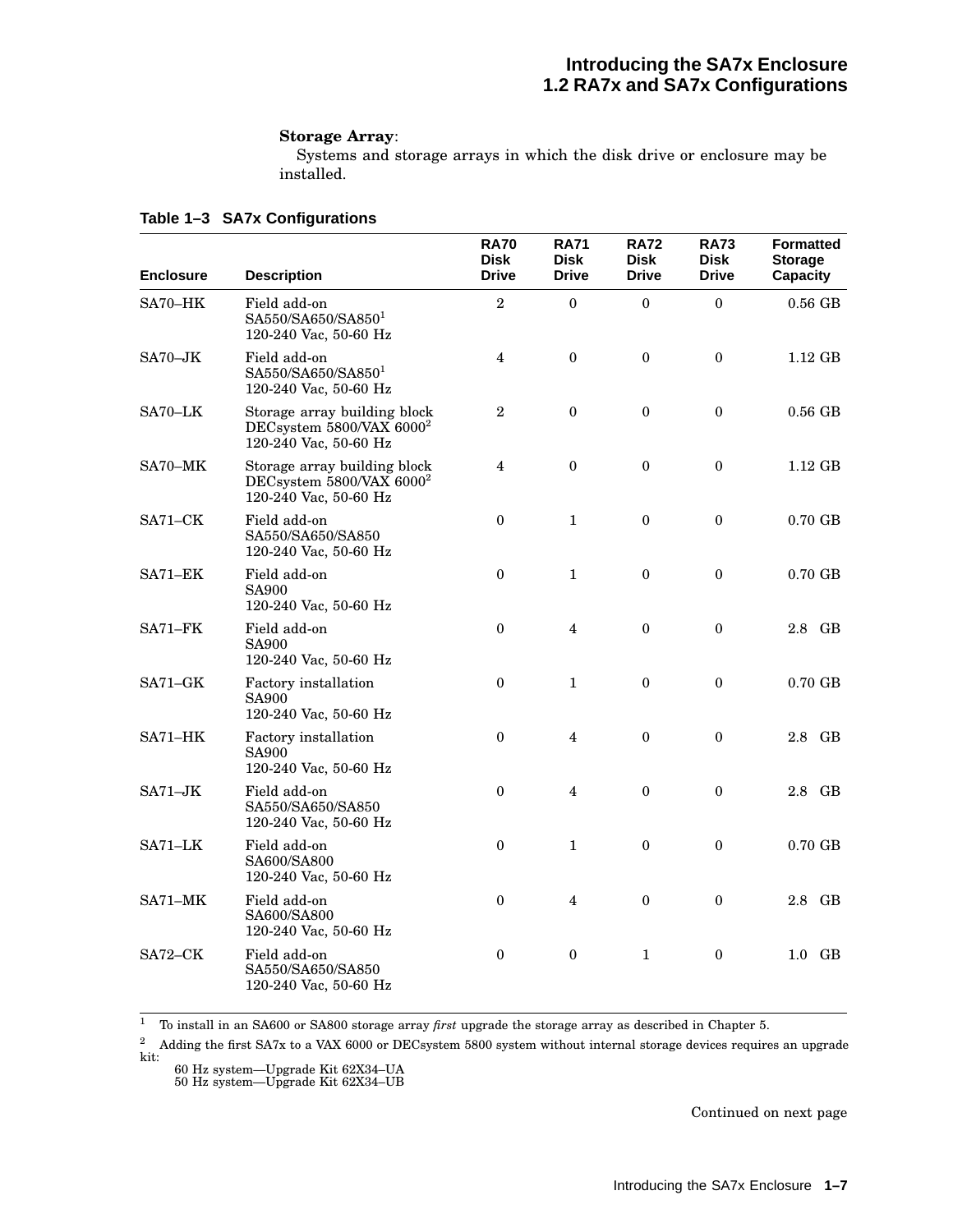#### **Introducing the SA7x Enclosure 1.2 RA7x and SA7x Configurations**

| <b>Enclosure</b> | <b>Description</b>                                            | <b>RA70</b><br><b>Disk</b><br><b>Drive</b> | <b>RA71</b><br><b>Disk</b><br><b>Drive</b> | <b>RA72</b><br>Disk<br>Drive | <b>RA73</b><br><b>Disk</b><br><b>Drive</b> | <b>Formatted</b><br><b>Storage</b><br><b>Capacity</b> |
|------------------|---------------------------------------------------------------|--------------------------------------------|--------------------------------------------|------------------------------|--------------------------------------------|-------------------------------------------------------|
| SA72-EK          | Field add-on<br><b>SA900</b><br>120-240 Vac, 50-60 Hz         | $\boldsymbol{0}$                           | $\mathbf{0}$                               | $\mathbf{1}$                 | $\boldsymbol{0}$                           | $1.0$ GB                                              |
| SA72-FK          | Field add-on<br><b>SA900</b><br>120-240 Vac, 50-60 Hz         | $\boldsymbol{0}$                           | $\bf{0}$                                   | 4                            | $\mathbf{0}$                               | $4.0$ GB                                              |
| $SA72-GK$        | Factory installation<br><b>SA900</b><br>120-240 Vac, 50-60 Hz | $\boldsymbol{0}$                           | $\bf{0}$                                   | $\mathbf{1}$                 | $\bf{0}$                                   | $1.0$ GB                                              |
| SA72-HK          | Factory installation<br><b>SA900</b><br>120-240 Vac, 50-60 Hz | $\boldsymbol{0}$                           | $\bf{0}$                                   | 4                            | 0                                          | 4.0 GB                                                |
| $SA72-JK$        | Field add-on<br>SA550/SA650/SA850<br>120-240 Vac, 50-60 Hz    | $\boldsymbol{0}$                           | $\mathbf{0}$                               | 4                            | $\mathbf{0}$                               | $4.0$ GB                                              |
| SA72-LK          | Field add-on<br>SA600/SA800<br>120-240 Vac, 50-60 Hz          | $\boldsymbol{0}$                           | $\mathbf{0}$                               | $\boldsymbol{0}$             | $\mathbf{1}$                               | $1.0$ GB                                              |
| SA72-MK          | Field add-on<br>SA600/SA800<br>120-240 Vac, 50-60 Hz          | $\mathbf{0}$                               | $\mathbf{0}$                               | 4                            | $\mathbf{0}$                               | 4.0 GB                                                |
| SA73-CK          | Field add-on<br>SA550/SA650/SA850<br>120-240 Vac, 50-60 Hz    | $\boldsymbol{0}$                           | $\mathbf{0}$                               | $\mathbf{1}$                 | $\boldsymbol{0}$                           | 2.0 GB                                                |
| SA73-EK          | Field add-on<br><b>SA900</b><br>120-240 Vac, 50-60 Hz         | $\bf{0}$                                   | $\bf{0}$                                   | $\mathbf{0}$                 | $\mathbf{1}$                               | 2.0 GB                                                |
| SA73-FK          | Field add-on<br><b>SA900</b><br>120-240 Vac, 50-60 Hz         | $\boldsymbol{0}$                           | $\mathbf{0}$                               | $\mathbf{0}$                 | $\overline{\mathbf{4}}$                    | 8.0 GB                                                |
| SA73-GK          | Factory installation<br><b>SA900</b><br>120-240 Vac, 50-60 Hz | $\boldsymbol{0}$                           | $\mathbf{0}$                               | $\mathbf{0}$                 | $\mathbf{1}$                               | 2.0 GB                                                |
| SA73-HK          | Factory installation<br><b>SA900</b><br>120-240 Vac, 50-60 Hz | $\bf{0}$                                   | $\bf{0}$                                   | $\mathbf{0}$                 | 4                                          | 8.0 GB                                                |
| SA73–JK          | Field add-on<br>SA550/SA650/SA850<br>120-240 Vac, 50-60 Hz    | $\boldsymbol{0}$                           | $\mathbf{0}$                               | $\mathbf{0}$                 | 4                                          | 8.0 GB                                                |
| SA73-LK          | Field add-on<br>SA600/SA800<br>120-240 Vac, 50-60 Hz          | $\boldsymbol{0}$                           | $\mathbf{0}$                               | $\boldsymbol{0}$             | $\mathbf{1}$                               | 2.0 GB                                                |
| SA73-MK          | Field add-on<br>SA600/SA800<br>120-240 Vac, 50-60 Hz          | $\boldsymbol{0}$                           | $\bf{0}$                                   | $\boldsymbol{0}$             | $\overline{4}$                             | 8.0 GB                                                |

## **Table 1–3 (Continued) SA7x Configurations**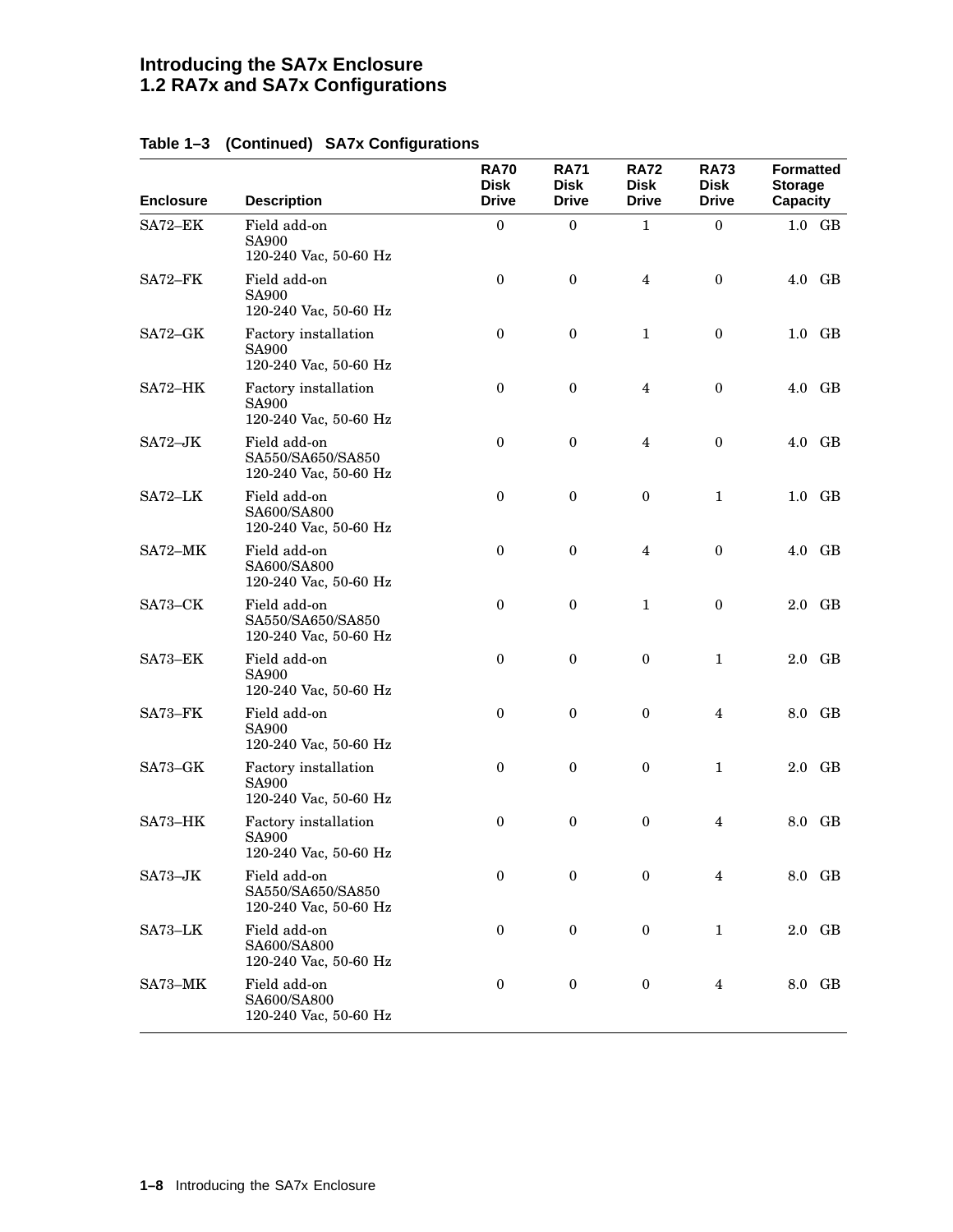# **1.3 SA7x Specifications**

Recommended environmental limits for operating the SA7x enclosure are listed in Table 1–4. General specifications for the SA7x enclosure are shown in Table 1–5.

#### **Caution**

For the SA7x enclosure and installed RA7x disk drives to perform at the optimal level and maintain high reliability, they should be used in environments recommended in the following tables.

| IQDIG T T OATA LIIGIOSUIG ROODIIIIIGIIGOG LIIVII OIIIIIGIIGI LIIIIIG |          |                                                         |  |
|----------------------------------------------------------------------|----------|---------------------------------------------------------|--|
| Min.                                                                 | Max.     | Units                                                   |  |
| 65<br>18                                                             | 75<br>24 | Degrees Fahrenheit<br>Degrees Celsius                   |  |
|                                                                      | 5.4<br>3 | Degrees per hour Fahrenheit<br>Degrees per hour Celsius |  |
|                                                                      | 5.4<br>3 | Degrees per hour Fahrenheit<br>Degrees per hour Celsius |  |
| 40                                                                   | 60       | Percent relative humidity<br>(noncondensing)            |  |
|                                                                      | 10       | Percent relative humidity<br>(noncondensing) per hour   |  |
| 65<br>18                                                             | 85<br>29 | Degrees Fahrenheit<br>Degrees Celsius                   |  |
|                                                                      | 50       | Percent relative humidity<br>(noncondensing)            |  |
|                                                                      |          |                                                         |  |

**Table 1–4 SA7x Enclosure Recommended Environmental Limits**

|  | Table 1-5 SA7x Enclosure Specifications |  |
|--|-----------------------------------------|--|
|--|-----------------------------------------|--|

| <b>Characteristic</b>                                                                                       | <b>Specification</b>                                                                                                                                     |
|-------------------------------------------------------------------------------------------------------------|----------------------------------------------------------------------------------------------------------------------------------------------------------|
| Number of disk drive positions                                                                              | Four                                                                                                                                                     |
| Maximum formatted storage capacity:<br>SA70 enclosure<br>SA71 enclosure<br>SA72 enclosure<br>SA73 enclosure | $1.12$ GB<br>2.8 GB<br>$4.0 \text{ GB}$<br>8.0 GB                                                                                                        |
| Dimensions (nominal)                                                                                        | $26.7 \text{ cm } (10.5 \text{ in}) \text{ high}$<br>$22.2 \text{ cm } (8.75 \text{ in}) \text{ wide}$<br>$71.1 \text{ cm} (28 \text{ in}) \text{ deep}$ |
| Weight (nominal):                                                                                           |                                                                                                                                                          |
| SA70 enclosure                                                                                              | $21 \text{ kg}$ (46 lb) empty<br>40 kg (88 lb) with four disk drives                                                                                     |
| SA71, SA72, or SA73 enclosures                                                                              | $21 \text{ kg}$ (46 lb) empty<br>31.7 kg (72 lb) with four disk drives                                                                                   |
|                                                                                                             | Continued on next page                                                                                                                                   |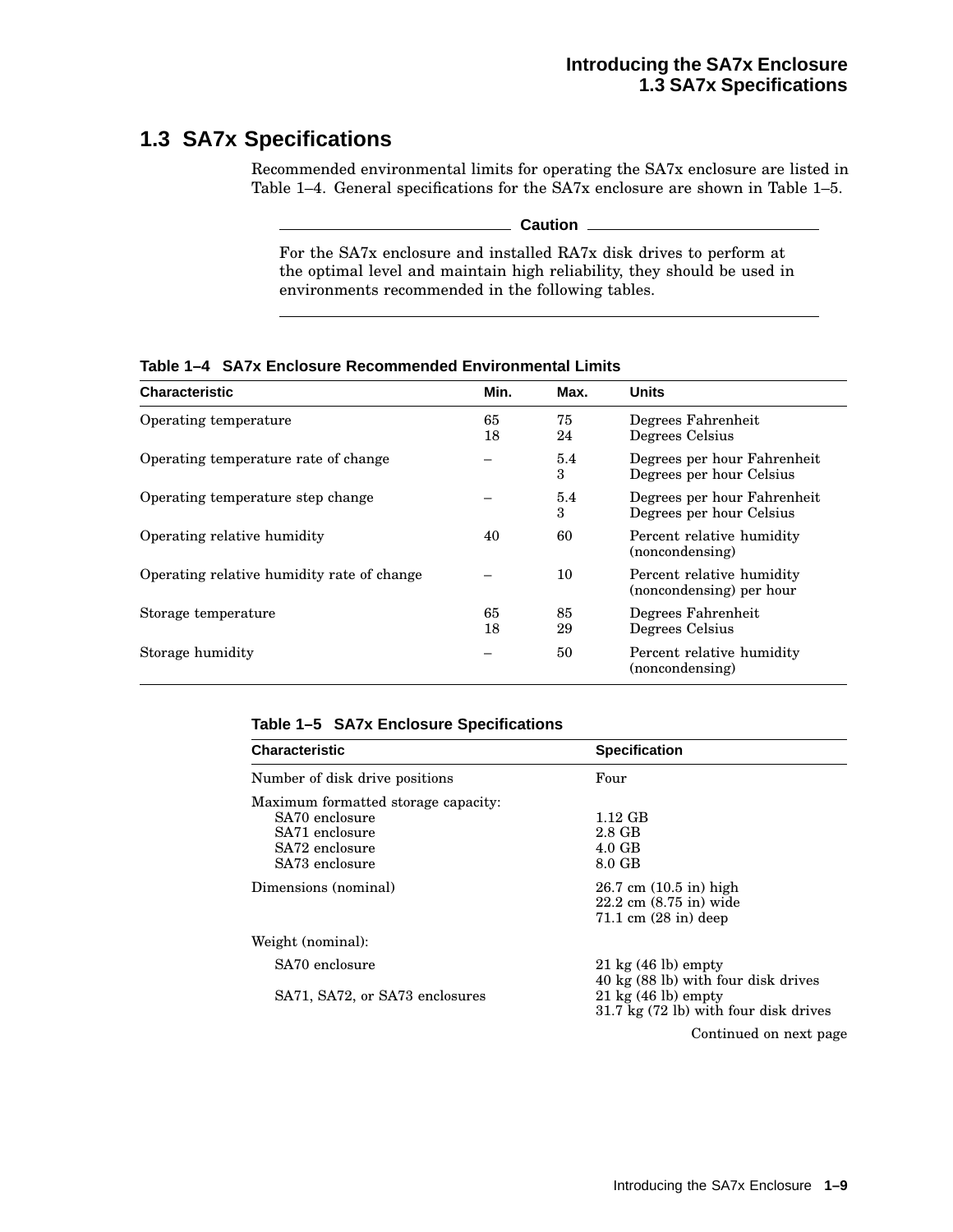## **Introducing the SA7x Enclosure 1.3 SA7x Specifications**

| <b>Characteristic</b>                                    | <b>Specification</b>                                                                                                                                                                 |
|----------------------------------------------------------|--------------------------------------------------------------------------------------------------------------------------------------------------------------------------------------|
| Operating temperature                                    | +10 $\degree$ C to +40 $\degree$ C (+50 $\degree$ F to +104 $\degree$<br>F). Derate $1.8^{\circ}$ C for each $1,000$ m<br>altitude or $1.0^{\circ}$ F for each 1,000 ft<br>altitude. |
| Operating humidity                                       | 10% to $85\%$ @ maximum wet bulb<br>temperature +32 $^{\circ}$ C (+90 $^{\circ}$ F) and<br>minimum dew point of $+2^{\circ}$ C ( $+36^{\circ}$ F)                                    |
| Operating altitude                                       | Up to $2,400 \text{ m}$ (8,000 ft)                                                                                                                                                   |
| Nonoperating temperature                                 | $-40^{\circ}$ C to $+66^{\circ}$ C ( $-40^{\circ}$ F to $+151^{\circ}$ F)                                                                                                            |
| Nonoperating relative humidity                           | 8% to 80% relative humidity,<br>noncondensing                                                                                                                                        |
| Nonoperating altitude                                    | $4,900 \text{ m}$ (16,000 ft)                                                                                                                                                        |
| Shock and vibration                                      | Complies with DEC Standard 102                                                                                                                                                       |
| Enclosure acoustic noise<br>(with four RA7x disk drives) | Complies with DEC Standard 102                                                                                                                                                       |
| Fan operating parameters:                                |                                                                                                                                                                                      |
| Low speed operation                                      | Below +28° C (+82° F), +/- 1° C (1.8°<br>F)                                                                                                                                          |
| High speed operation                                     | Above $+30^{\circ}$ C ( $+86^{\circ}$ F), $+/-1^{\circ}$ C (1.8°<br>F)                                                                                                               |
| Nominal airflow through the enclosure                    | Between 45 and 65 cubic ft per<br>minute                                                                                                                                             |
| Input power requirements (47 to 63 Hz)                   | 4.6 A $\circledcirc$ 100 to 120 Vac (60 Hz), 2.3 A<br>@ 220 to 240 Vac (50 Hz)                                                                                                       |

**Table 1–5 (Continued) SA7x Enclosure Specifications**

# **1.4 User Precautions**

Digital recommends that certain precautions be taken to protect equipment and user data. These precautions involve backup methods, recommended operating temperatures, and electrostatic discharge (ESD) protection, all of which are discussed in this section.

#### **1.4.1 Data Recovery**

Data is not recoverable from an inoperable head disk assembly (HDA). Therefore, it is your responsibility to make sure data is protected using proper backup procedures. Digital recommends the following backup methods for RA7x disk drives:

- File duplication—This method normally involves copying data onto removable media, such as magnetic tape.
- Journaling—This method is recommended for files in a transaction processing application. Journaling allows reconstruction of files up to the last checkpoint or backup.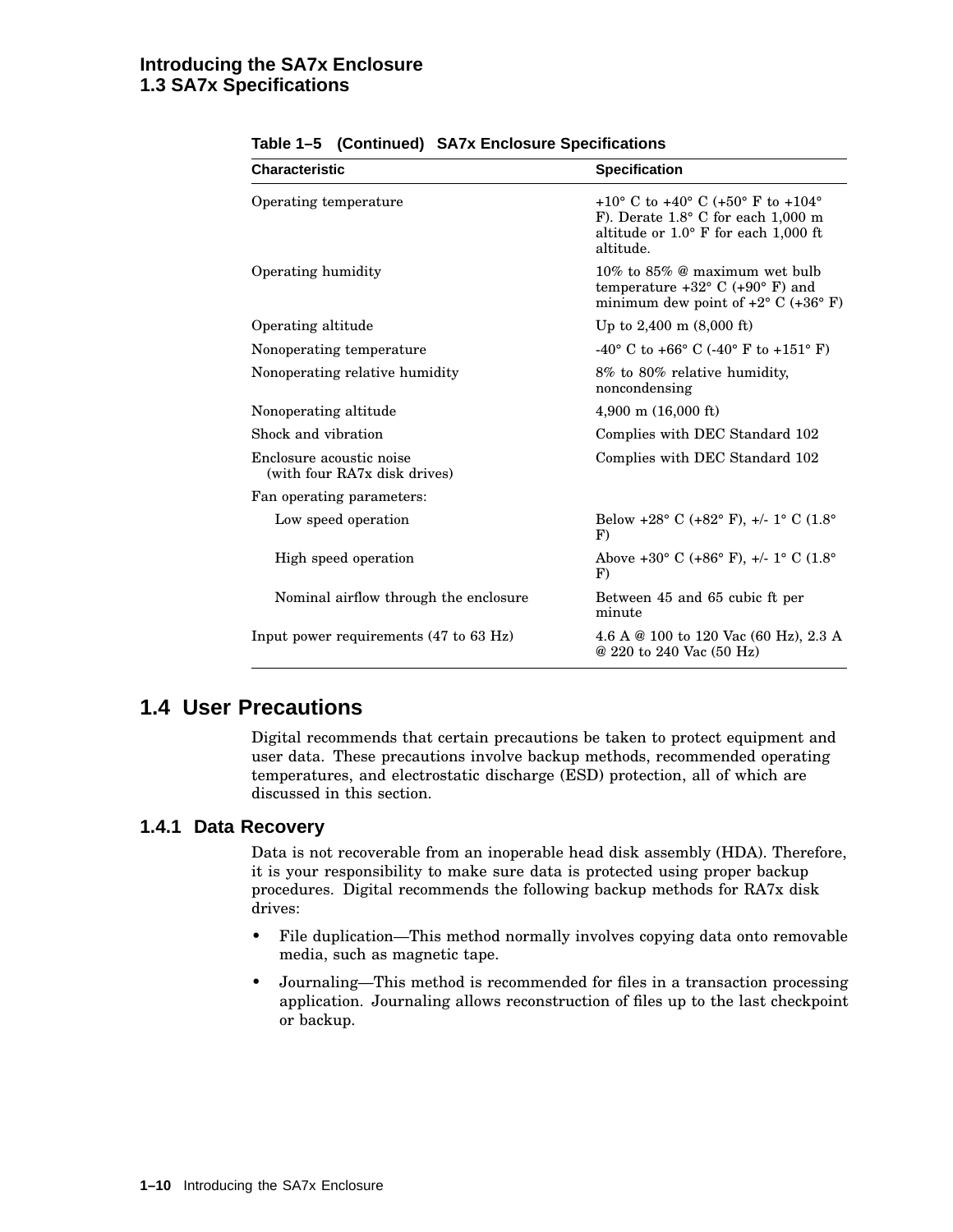#### **1.4.2 Recommended Operating Temperature**

The SA7x enclosure and its installed drives can operate within a temperature range of  $+10^{\circ}$  to  $+40^{\circ}$  C ( $+50^{\circ}$  to  $+104^{\circ}$  F). However, Digital recommends that the enclosure and its drives be operated in a temperature range of +18° to +24° C (+64° to +75° F) to increase reliability and product life.

**Caution**

Disk drives and enclosures must be environmentally stabilized in their protective barrier bags at the installation site. Failure to environmentally stabilize the equipment may result in damage to the drive media or electronic components. For more information about environmental stabilization, see Appendix A.

## **1.4.3 Electrostatic Discharge Protection**

Electrostatic discharge (ESD) is caused by the buildup and release of static electricity. An electrical charge from a person or object can damage hardware components and result in premature device or option failure.

Observe the following guidelines when handling static-sensitive components:

- 1. Read all instructions and installation procedures included with static control materials.
- 2. Wear a properly grounded ESD wrist strap. (See Figure 1–4.)

When using an ESD wrist strap:

- Ensure that the wrist strap fits snugly for proper conductivity.
- Connect the alligator clip securely to a clean, unpainted, grounded metal surface, such as the drive or cabinet chassis.
- Do not overextend the grounding cord.
- 3. Use static-protective containers to transfer modules and components.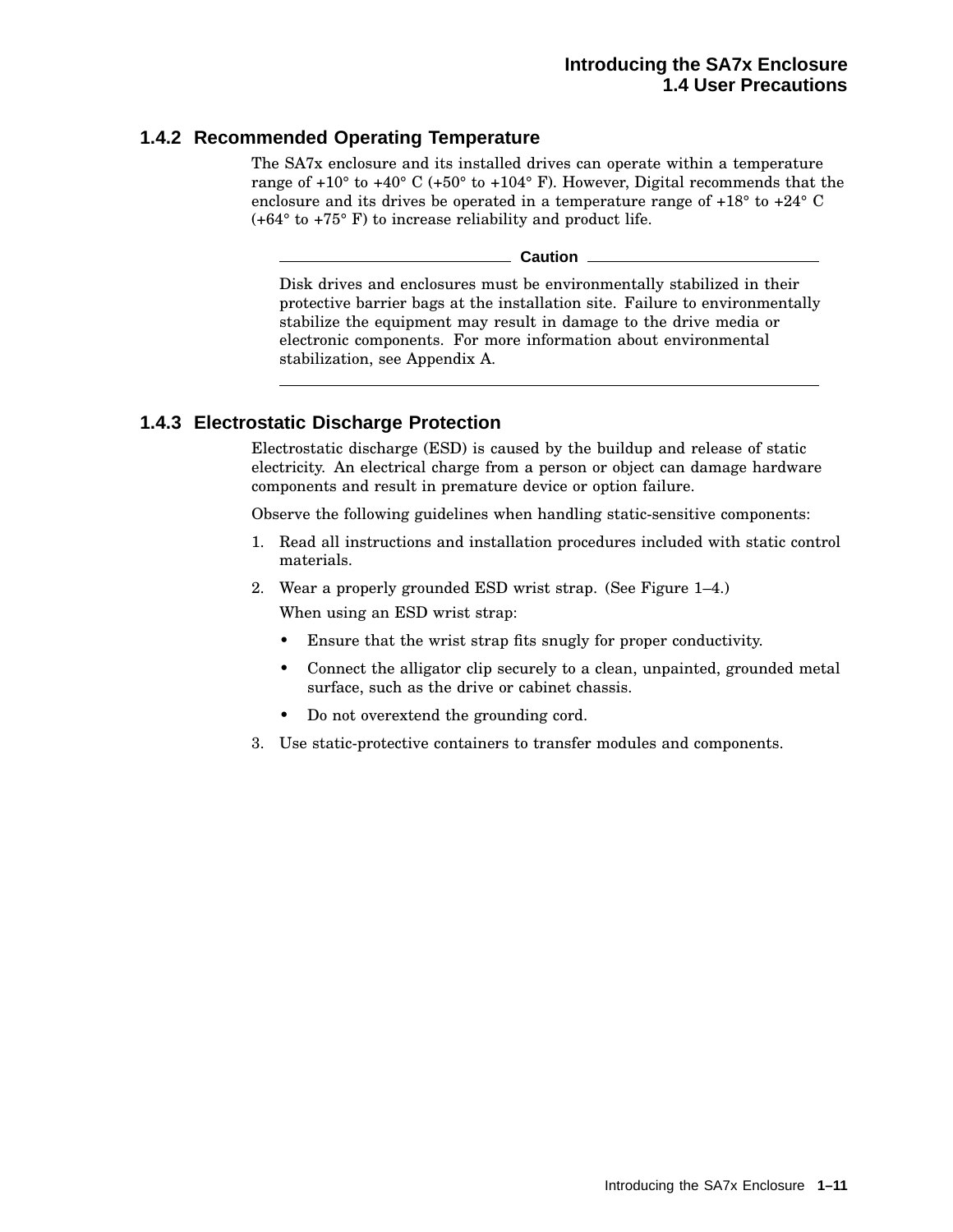#### **Introducing the SA7x Enclosure 1.4 User Precautions**

**Figure 1–4 Using the ESD Grounding Strap**

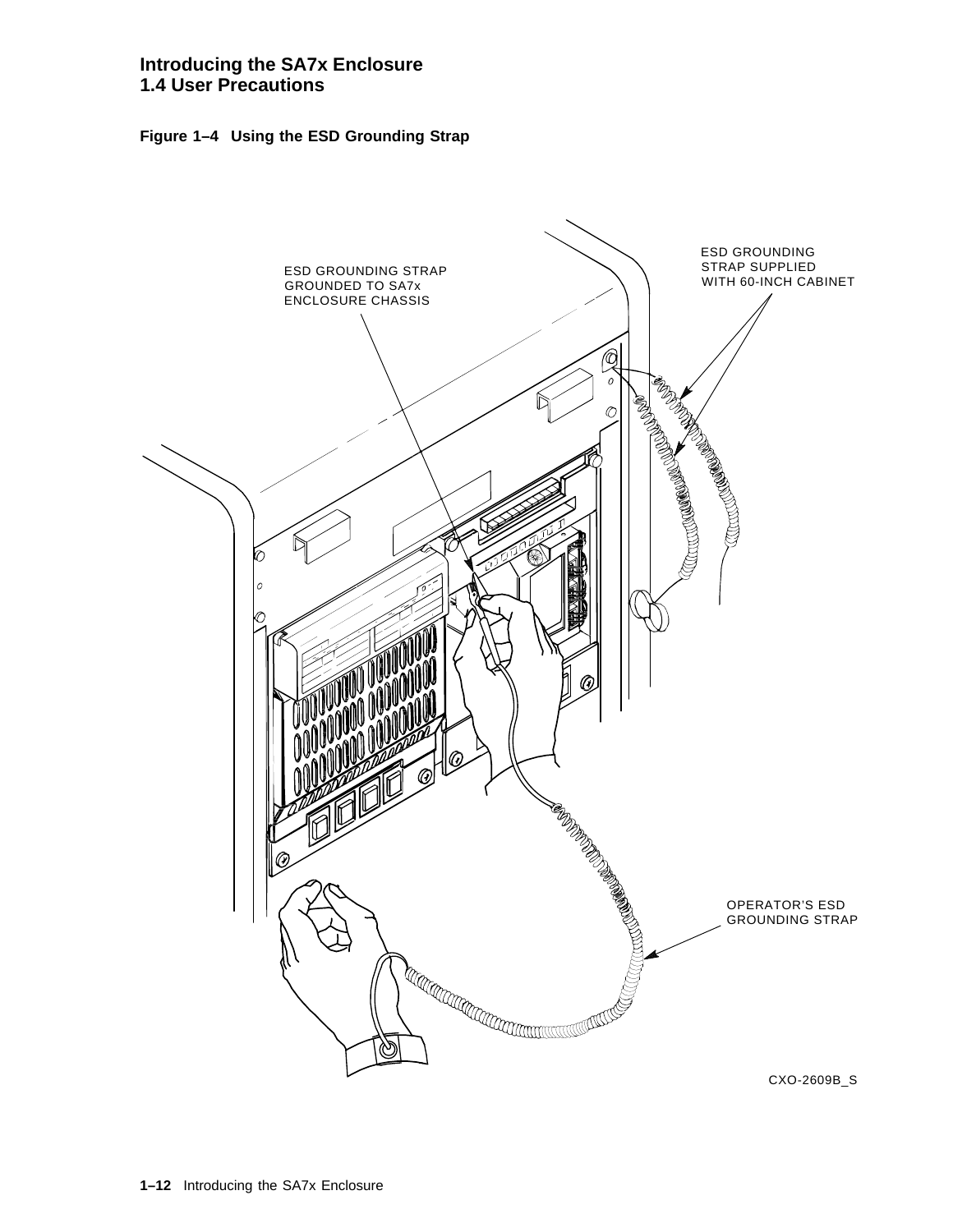# **2 Operating the SA7x**

This chapter describes the SA7x enclosure's front and rear panel switches and indicators and explains how to use them. It also explains how to apply power to the enclosure and how to place drives on line and off line.

**Note** 

You must be a qualified Digital Multivendor Customer Services engineer to perform procedures that involve the drive power switches or internal storage array cabinet switches and indicators.

# **2.1 SA7x Switches and Indicators**

The SA7x switches and indicators are located on both the front and rear panels. The front panel contains the operator control panel (OCP) and the drive dc power switches. The rear panel contains the power supply related switches and indicators. Figure 2–1 shows the SA7x enclosure front panel. The OCP is located along the top enclosure and contains the Unit Select switch and four identical sets of switches and indicators. Each set of switches and indicators is dedicated to one of the four disk drive positions in the enclosure. Drive power switches and indicators for the four disk drive positions are located at the bottom.

**Note**

The switch and indicator set for each disk drive position is operational ONLY when the disk drive is powered up.

#### **2.1.1 Using the Switches and Indicators**

Table 2–1 is a summary of SA7x control and indicator functions. Table 2–2 is a detailed description of OCP control and indicator functions. The following general comments are also applicable:

- During power-on and spin-up of a drive, the OCP switches and indicators have slightly modified meanings, as described in Section 2.4.1.
- The control set for each disk drive position contains Ready and Unit Number indicators and switches for run operation, fault conditions, write protection, unit number selection, and A/B port selection.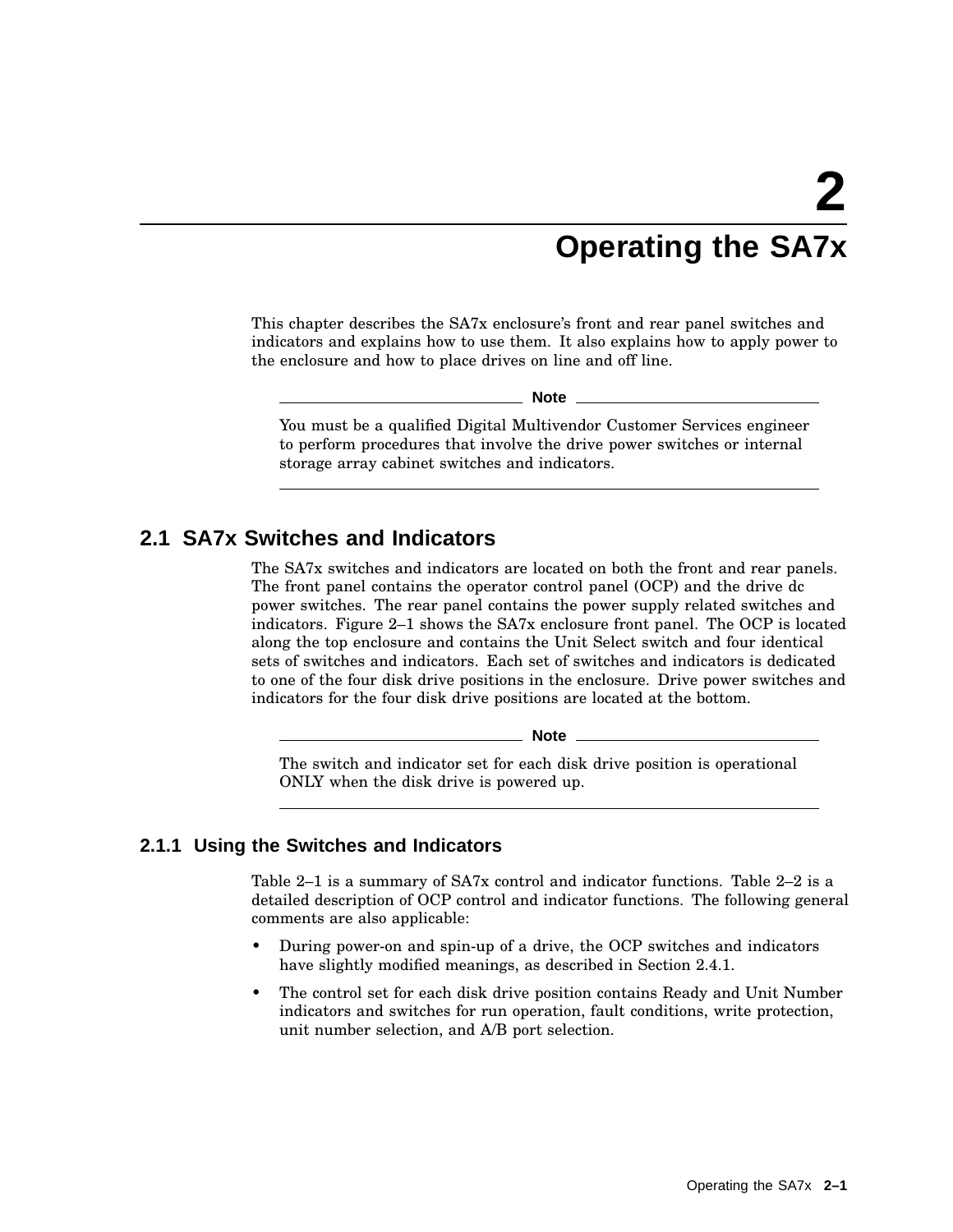#### **Operating the SA7x 2.1 SA7x Switches and Indicators**





• All switches, except the Fault/Set No. switch, are set by pressing them in. These switches hold the set position until you release them by pressing them again. An indicator lights in each switch to show the status of the drive function.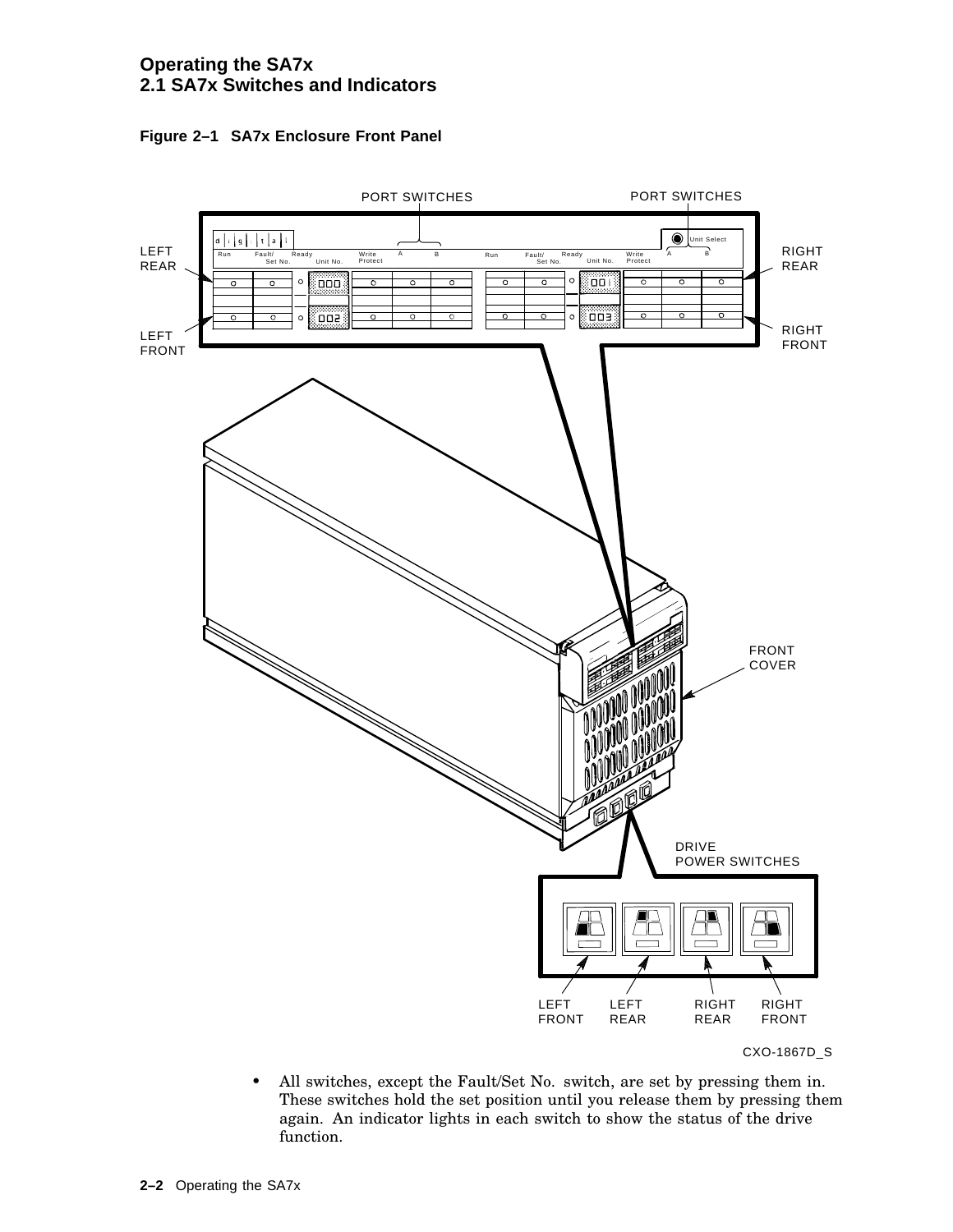• The Fault/Set No. switch is a momentary pushbutton. When you press the switch and hold it, it is set; when you release the switch, it is reset.

| <b>Switch/(Indicator</b>  |                                                                                                                                                   |                                                                             |  |  |
|---------------------------|---------------------------------------------------------------------------------------------------------------------------------------------------|-----------------------------------------------------------------------------|--|--|
| Color)                    | <b>Switch Function</b>                                                                                                                            | <b>Indicator Function</b>                                                   |  |  |
| Run (yellow)              | Press to spin up the drive.<br>Release to spin down the drive.                                                                                    | On when drive has spun<br>up.<br>Off when the drive spindle<br>has stopped. |  |  |
| Fault/Set No.<br>(red)    | Changes the drive unit number when in<br>the Unit Select Mode.<br>Press and hold to test indicator functions.<br>All OCP indicators should be on. | On when a fault detected.                                                   |  |  |
| Ready (green)             | None.                                                                                                                                             | On when drive ready to<br>read/write.                                       |  |  |
| Unit Number<br>(red)      | None.                                                                                                                                             | Displays the drive unit<br>number.                                          |  |  |
| Write Protect<br>(yellow) | Press to enable write protect.                                                                                                                    | On when write protect<br>enabled.                                           |  |  |
| Port A (yellow)           | Press to enable Port A for controller<br>selection.                                                                                               | On when Port A is on line<br>to system drive controller.                    |  |  |
| Port B (yellow)           | Press to enable Port B for controller<br>selection.                                                                                               | On when Port A is on line<br>to system drive controller.                    |  |  |
| Unit Select               | Press to enable Unit Selected mode.                                                                                                               | None.                                                                       |  |  |

#### **Table 2–1 SA7x Switch and Indicator Functions**

**Front** Panel

| Drive Power    | Press to apply power and start drive | On when power applied |
|----------------|--------------------------------------|-----------------------|
| (green),       | self-test.                           | drive.                |
| one switch for |                                      |                       |

one s each drive On when power applied to

|                          | <b>Rear Panel Power Supply Chassis</b>                                              |                                                                                                                                                                          |  |
|--------------------------|-------------------------------------------------------------------------------------|--------------------------------------------------------------------------------------------------------------------------------------------------------------------------|--|
| Master On/Off            | Apply line voltage to the power supply.                                             | None.                                                                                                                                                                    |  |
| Line voltage<br>selector | Selects power supply operating voltage:<br>either 120 Vac, 60 Hz or 240 Vac, 50 Hz. | None.                                                                                                                                                                    |  |
| Fault (red)              | None.                                                                               | On when there is a fault<br>or an overtemperature<br>condition.<br>This indicator is inside the<br>power supply and is visible<br>through the power supply<br>grillwork. |  |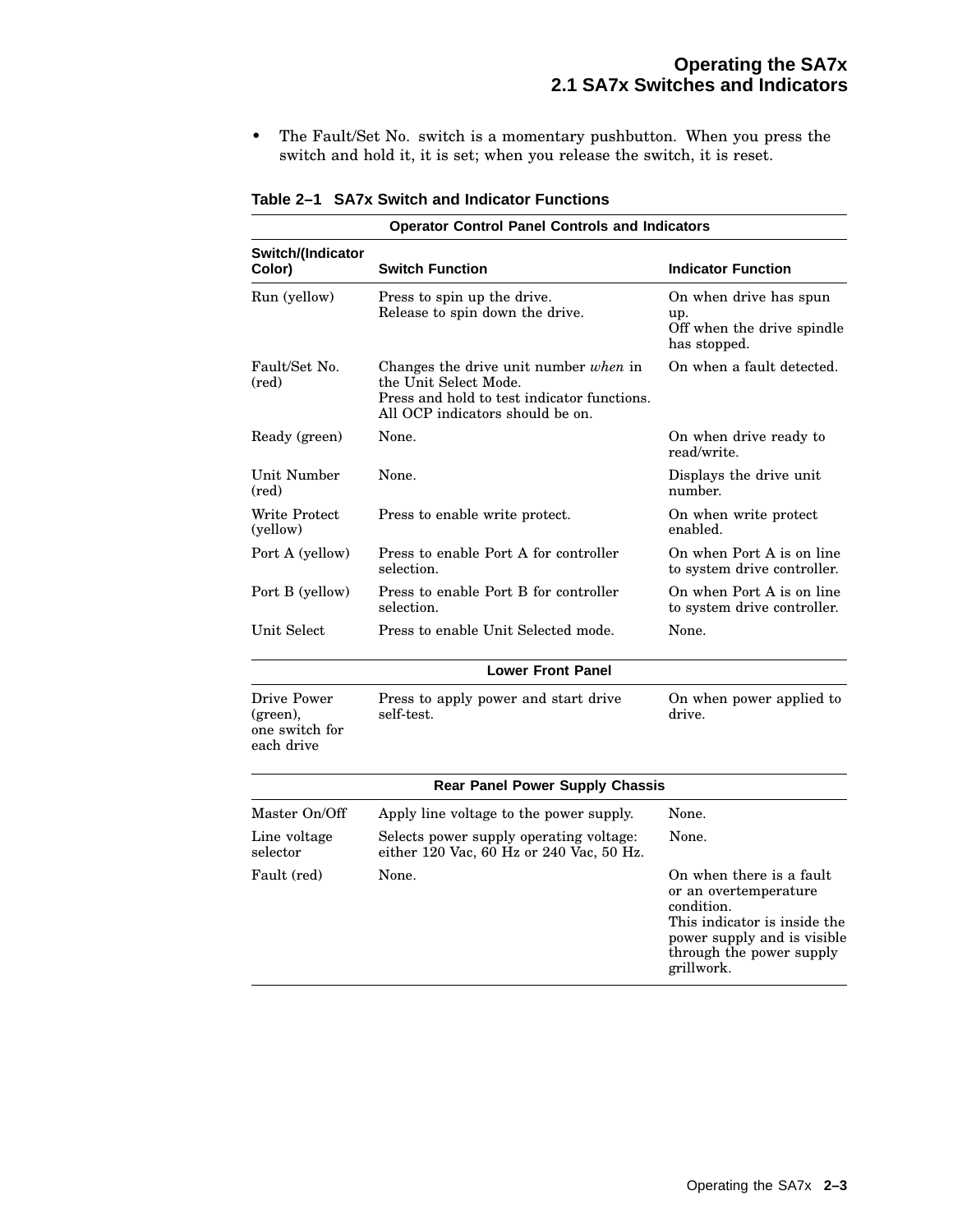#### **Operating the SA7x 2.1 SA7x Switches and Indicators**

| Control<br>(Indicator) | <b>Function</b>                                                                                                                                                                                                                                                                                                                                                                                                                                                                                                                                      |
|------------------------|------------------------------------------------------------------------------------------------------------------------------------------------------------------------------------------------------------------------------------------------------------------------------------------------------------------------------------------------------------------------------------------------------------------------------------------------------------------------------------------------------------------------------------------------------|
| Run                    | Pressing the Run switch spins up the drive. The yellow Run<br>indicator lights after the drive spindle reaches operating speed.<br>Pressing the Run switch again releases the switch and spins down<br>the drive. The yellow Run indicator goes out only after the drive<br>spindle comes to a complete stop.                                                                                                                                                                                                                                        |
| Fault/Set No.          | Pressing and holding the Fault/Set No. switch during normal<br>operation causes all OCP indicators to light as a lamp test. If all<br>indicators do not light, there may be a problem with the OCP. See<br>Chapter 5 for information.                                                                                                                                                                                                                                                                                                                |
|                        | When a fault condition is detected in a disk drive, the red Fault/Set<br>No. indicator lights. Pressing the Fault/Set No. switch once after a<br>drive fault places the drive off line and causes all indicators in the<br>drive's control set, including the Fault/Set No. indicator, to blink an<br>error condition code. The light pattern converts to a two-character<br>error code. (See Chapter 5 for information.) Pressing the Fault/Set<br>No. switch a second time commands the drive to attempt to clear<br>the error and return on line. |
|                        | You also use the Fault/Set No. to set the drive unit number, as<br>described in Section 4.4.                                                                                                                                                                                                                                                                                                                                                                                                                                                         |
| Ready                  | The green Ready indicator lights to show that the drive is ready<br>for read/write operations. This indicator is activated only after you<br>press the Run switch and the yellow Run indicator lights. After<br>spin-up, this indicator blinks during self-test. The Ready indicator<br>remains on during normal operations, but may blink or go out<br>during heavy disk accesses. The Ready indicator must light within<br>60 seconds after you press the Run switch; failure to do so indicates<br>a problem in the drive.                        |
| <b>Unit Number</b>     | The unit number for the disk drive is displayed next to the Ready<br>indicator. The unit number can be set to any number from either<br>000 to 255, or 000 to 999, as described in Section 4.4. Placement of<br>unit numbers in an actual installation is shown in Figure 2–1 (unit<br>numbers 000 through 003 in this example).                                                                                                                                                                                                                     |
| Write Protect          | Setting the Write Protect switch disables writing to the drive. This<br>function keeps the drive data from being written over and lost.<br>The yellow Write Protect indicator lights to show that a drive is<br>write protected. The drive may also be write protected by a system<br>controller command; this also causes the Write Protect indicator to<br>light.                                                                                                                                                                                  |
| Port A<br>Port B       | Ports A and B are enabled with the Port A and Port B select<br>switches. Yellow indicators in each switch light to show that the<br>system controller has selected the port.                                                                                                                                                                                                                                                                                                                                                                         |

#### **Table 2–2 OCP Controls and Indicators**

#### **2.1.2 Using Drive Power Switches and Indicators**

The lower part of the front panel contains a set of four drive power switches that you use to apply power to the disk drives. Each drive power switch is associated with a disk drive position, as shown in Figure 2–1. A green indicator in each drive power switch lights to show that power is being applied to the associated disk drive.

Setting a drive power switch connects power to the associated disk drive and causes the drive to run a self-test. During self-test, all OCP indicators are lit. After setting the drive power switch, you must press the Run switch on the OCP to spin up the drive.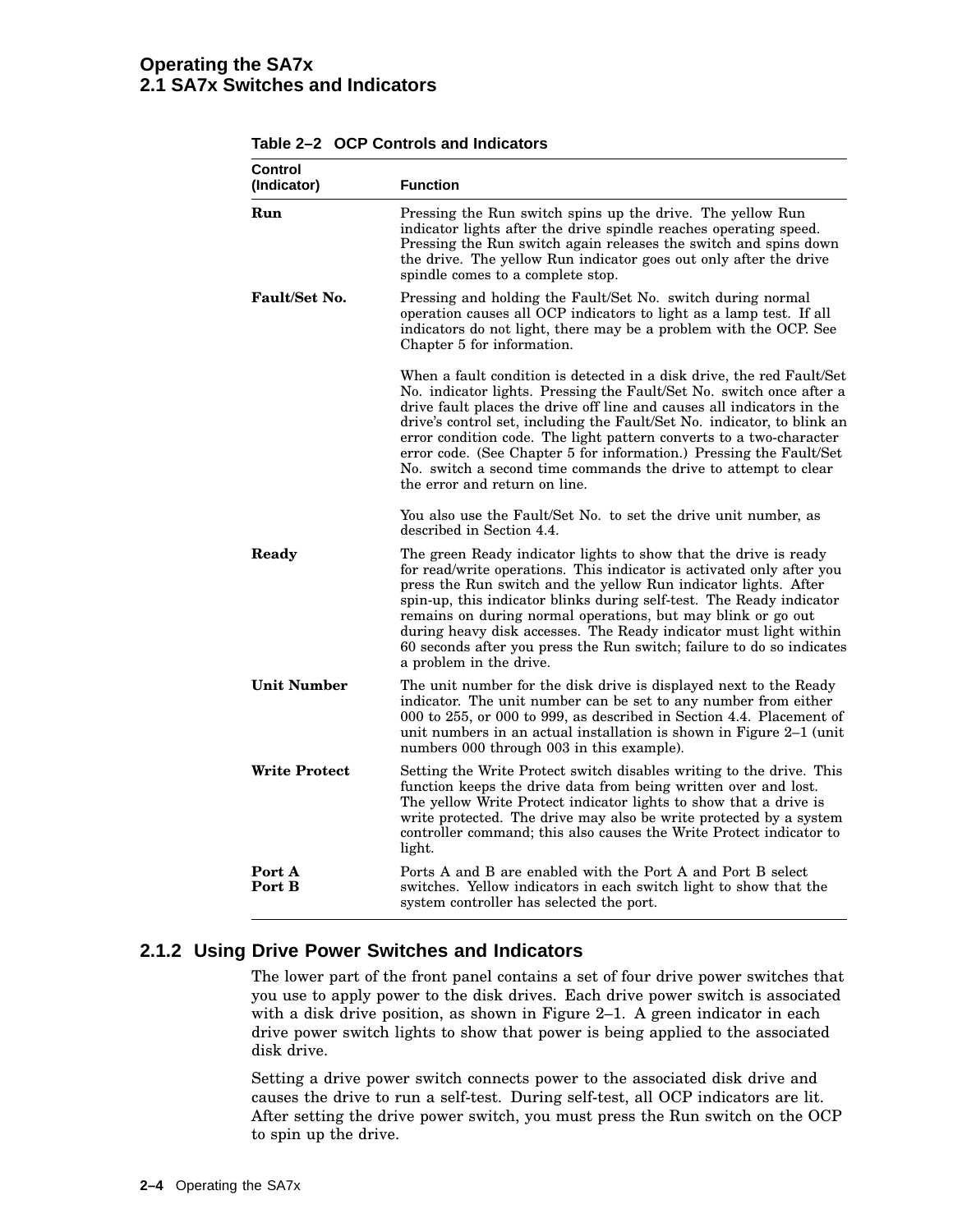# **2.2 Using SA7x Rear Panel Switches and Indicator**

Two rear panel switches and an indicator are located on the power supply chassis, as shown in Figure 2–2. These switches and indicator affect how the entire SA7x enclosure operates. Table 2–3 is a summary of the rear panel switches and indicators.

**WARNING**

Hazardous voltages are present inside the storage array cabinet and enclosures. You must be a qualified Digital Services engineer to perform installation procedures. Otherwise, you may injure yourself or others and you may damage the equipment.

|  |  | Table 2-3 Power Supply Controls and Indicators |  |  |
|--|--|------------------------------------------------|--|--|
|--|--|------------------------------------------------|--|--|

| <b>Control/Indicator</b>        | <b>Function</b>                                                                                                                                                                                                                                                                                                |
|---------------------------------|----------------------------------------------------------------------------------------------------------------------------------------------------------------------------------------------------------------------------------------------------------------------------------------------------------------|
| Master On/Off                   | The rocker-type Master On/Off switch for the SA7x enclosure<br>is located in the center of the rear panel.<br>Press the side of the switch labeled "1" (on) to apply power to<br>the SA7x enclosure.<br>Press the side of the switch labeled "0" (off) to remove power<br>from the enclosure.                  |
| Line Voltage Selector<br>switch | As you face the rear panel, the Line Voltage Selector switch is<br>located to the right of the Master On/Off switch. It is visible<br>through a hole in the rear panel. You must set this switch<br>to the available line voltage during installation. The selected<br>voltage is shown on the switch element. |
|                                 | <b>CAUTION</b>                                                                                                                                                                                                                                                                                                 |
|                                 | The SA7x enclosure power supply is universal for both 120 Vac (60 Hz) or                                                                                                                                                                                                                                       |
|                                 | 240 Vac (50 Hz). The power supply is set to 240 Vac (50 Hz) at the factory                                                                                                                                                                                                                                     |

240 Vac (50 Hz). The power supply is set to 240 Vac (50 Hz) at the factory and must be reset to 120 Vac (60 Hz) for some installations. Selecting the wrong voltage will damage the power supply.

| Fault indicator (red) | The red Fault indicator is visible through holes in the right<br>side of the power supply back panel. When the power supply<br>detects an overtemperature or overvoltage condition, it<br>automatically shuts down power to the enclosure and the<br>Fault indicator lights. If the Fault indicator lights, turn off<br>the Master On/Off switch and refer to Chapter 5 to correct the<br>condition. |
|-----------------------|------------------------------------------------------------------------------------------------------------------------------------------------------------------------------------------------------------------------------------------------------------------------------------------------------------------------------------------------------------------------------------------------------|
|-----------------------|------------------------------------------------------------------------------------------------------------------------------------------------------------------------------------------------------------------------------------------------------------------------------------------------------------------------------------------------------------------------------------------------------|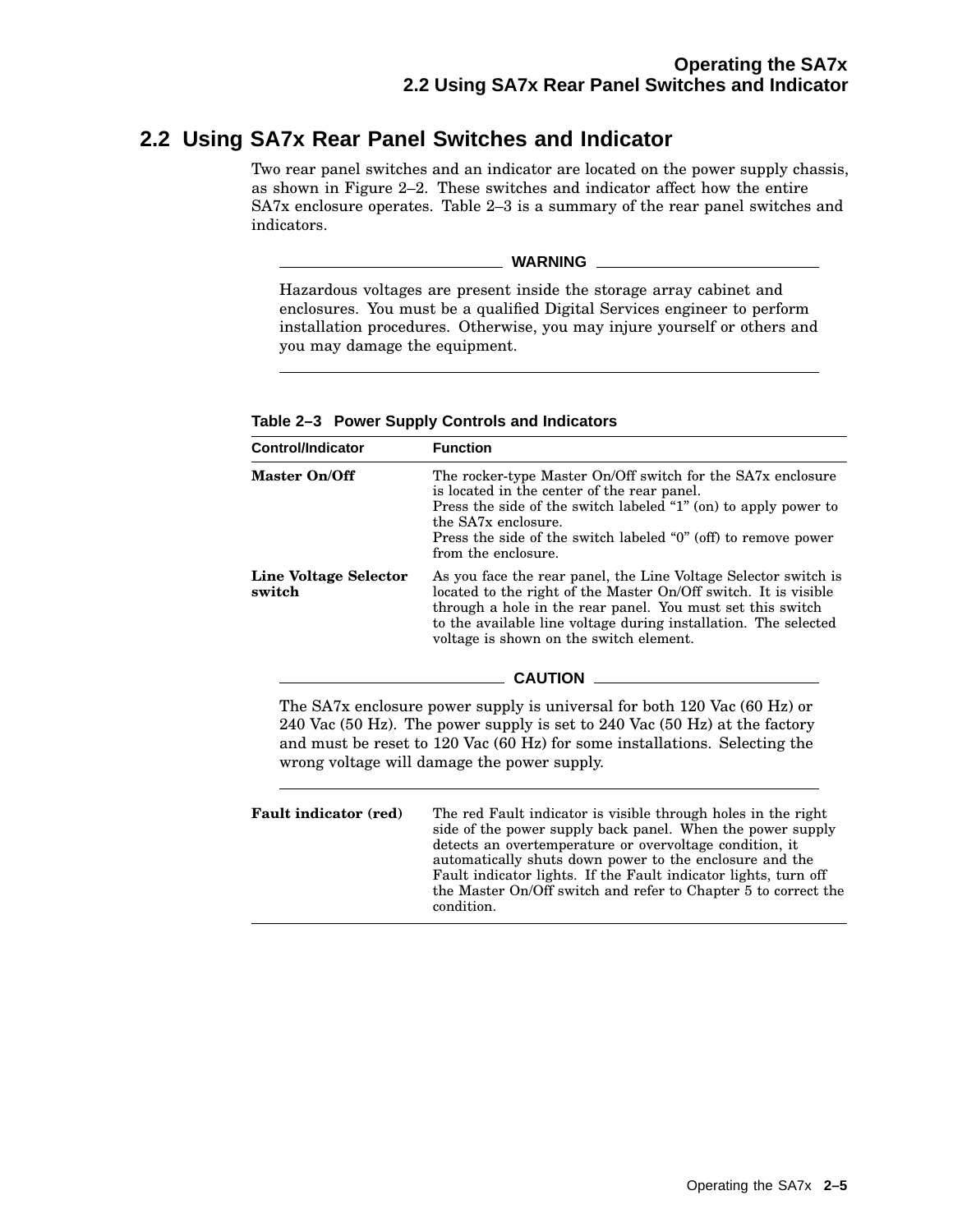



CXO-2658C

# **2.3 Applying Power to the SA7x Enclosure**

**CAUTION**

Before applying power to the SA7x enclosure, ensure that the Line Selector Voltage switch on the enclosure, located behind the SA7x rear panel, is set to the proper line voltage. Otherwise, you will damage the power supply. (See Figure 2–2.)

To apply power to the SA7x enclosure, use the following procedure:

- 1. Verify that the Master On/Off switch on the power supply is set to off.
- 2. Verify that the drive power switches are set to off (switch button released).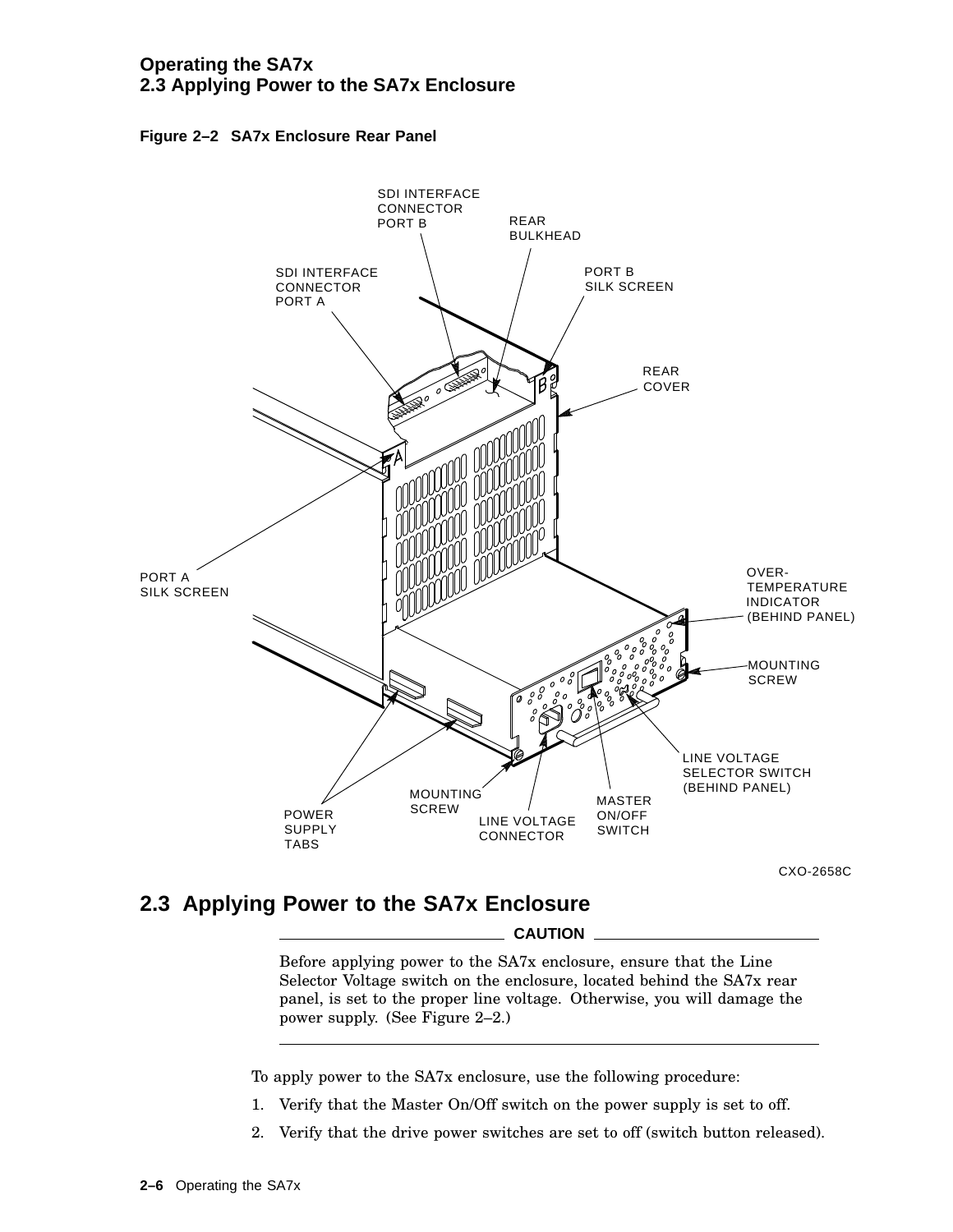- 3. Restore power to the enclosure by turning on the Master On/Off switch.
- 4. Verify the power is on by checking that the fan is operating. Do this by feeling for airflow out of the rear of the enclosure.

# **2.4 Placing RA7x Drives On Line and Off Line**

This section explains how to place RA7x disk drives on line and off line.

#### **2.4.1 Placing a Drive On Line**

After applying power to the SA7x enclosure, use the following procedure to place a drive on line:

1. Press the drive power switch for the drive you want to bring online. (Refer to Figure 2–1.) If power to the drive is within specifications, the green drive power indicator lights. If the indicator does not light, see Chapter 5.

**Note**

Setting a drive power switch to on does not spin up the associated drive.

Applying power to the disk drive starts the drive's internal power-on diagnostics. These diagnostics are signaled at the OCP by the following sequence of indicator lights:

- a. All indicators light for about eight seconds.
- b. If the drive completes the power-on diagnostics without detecting a fault, all indicators go out.
- c. If the Fault/Set No. indicator remains lit, the drive has detected a fault. Press the Fault/Set No. switch to obtain a blinking OCP error code. The light pattern converts to a two-character error code. (See Chapter 5.)

Pressing the Fault/Set No. switch a second time commands the drive to attempt to clear the error and return online.

- 2. Press the Run switch on the OCP to spin up the drive. (Refer to Figure 2–1.) The following sequence of indicator lights occurs during spinup:
	- a. The Run indicator lights to show that you have commanded spinup. All other indicators remain off. (If you have powered up the drive with the Run switch set, you must either momentarily release, then reset, the Run switch, or enter a MOUNT command from your system to initiate spinup. The Run indicator lights to show that spinup was initiated through either of these actions.)
	- b. When the drive completes spinup, the Ready indicator lights to show that the drive is read/write ready.
	- c. The Ready indicator then flashes while the internal read/write and seek diagnostics run.
	- d. Upon completion of the read/write and seek diagnostics, the Ready indicator remains lit.
	- e. The Fault/Set No. indicator lights if the drive detects fault during spinup.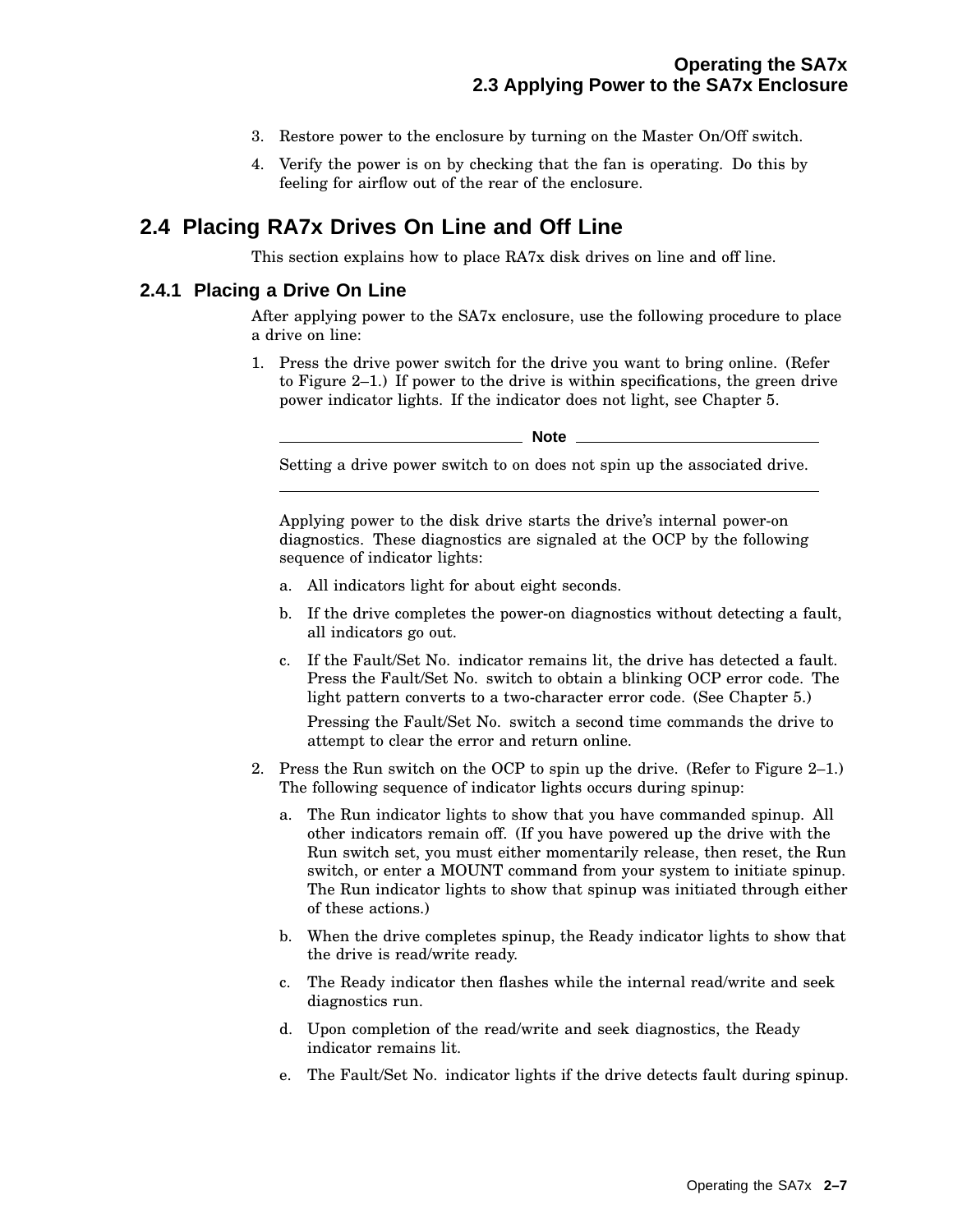f. If the Fault/Set No. indicator remains lit, the drive has detected a fault. Press the Fault/Set No. switch to obtain a blinking OCP error code. The light pattern converts to a two-character error code. (See Chapter 5.)

Pressing the Fault/Set No. switch a second time commands the drive to attempt to clear the error and return online.

3. Press the Port A, Port B, and Write Protect switches as required. These functions are turned off by pressing the switch a second time.

The Ready and Run indicators remain lit during normal operation, although the Ready indicator may flicker during heavy activity. The Write Protect indicator is lit if the drive is write protected and off if the drive is write enabled. The Port A and Port B indicators light only while their respective ports are selected by the system controller.

#### **2.4.2 Taking a Drive Off Line**

Taking a disk off line first requires you to dismount the drive as described in Steps 1 and 2 of the following procedure. To remove the drive from the enclosure you must complete Steps 3 through 5.

- 1. Dismount the disk drive using the proper system commands.
- 2. Press and release the Port A and Port B switches to turn off both ports of the disk drive. (Refer to Figure 2–1.) Wait for the port indicators to go out.
- 3. Press and release the appropriate Run switch on the OCP. Wait for the Run indicator to go out.
- 4. Set the drive power switch to off. The switch indicator goes out to show that power has been removed from the drive. If the indicator does not go out, there may be a faulty switch.
- 5. Remove power from the enclosure by turning off the Master On/Off switch. (See Figure 2–2.)

You are now ready to remove the disk drive from the enclosure. Refer to Chapter 3 for complete instructions.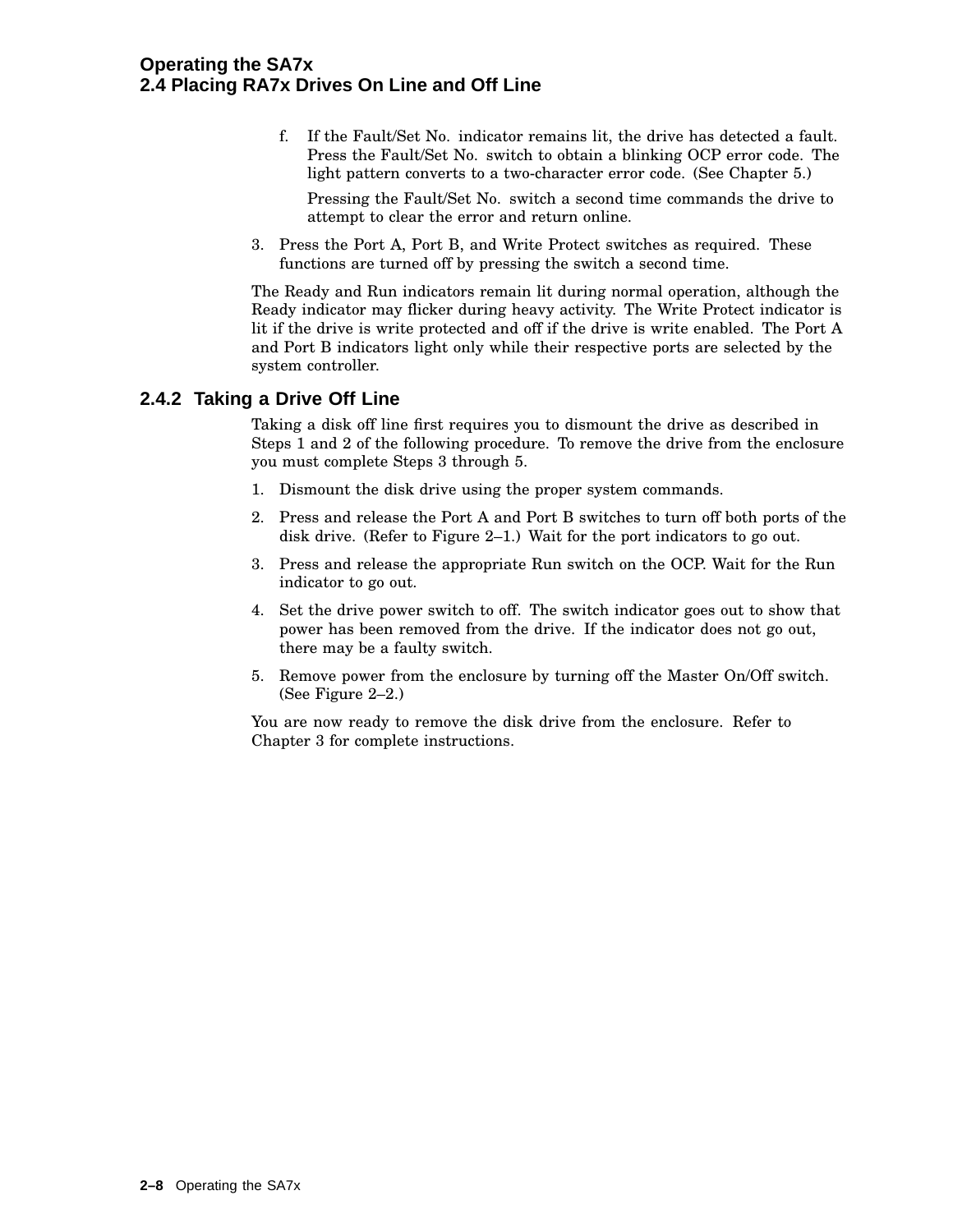# **Replacing RA7x Disk Drives**

This chapter explains how to install and remove an RA7x disk drive in an SA7x enclosure.

Table 3–1 lists the the types of disk drives that are authorized for installation in each SA7x enclosure. *Unless otherwise specified*, a maximum of four disk drives of each type, or a combination of disk drives can be installed in an enclosure.

**Table 3–1 Authorized Disk Drives Installations**

| <b>Enclosure</b> | <b>RA70</b>          | <b>RA71</b> | <b>RA72</b>          | <b>RA73</b>      |  |
|------------------|----------------------|-------------|----------------------|------------------|--|
| <b>SA70</b>      | $\operatorname{Yes}$ | No          | No                   | No               |  |
| <b>SA71</b>      | $\operatorname{Yes}$ | Yes         | $\operatorname{Yes}$ | Yes <sup>1</sup> |  |
| <b>SA72</b>      | $\operatorname{Yes}$ | Yes         | $\operatorname{Yes}$ | $\mathrm{Yes}^1$ |  |
| <b>SA73</b>      | $\operatorname{Yes}$ | Yes         | $\operatorname{Yes}$ | Yes              |  |

<sup>1</sup>A maximum of three drives may be installed.

Figure 3–1 shows the major subassemblies of the SA7x enclosure. Except for the RA70 disk drive designation, this illustration is accurate for all the SA7x enclosures.

#### **CAUTION**

Do not attempt to install a disk drive unless you have received training in electrostatic discharge (ESD) procedures and have taken proper precautions against ESD. Wear an ESD grounding strap properly connected to a known ground. Refer to Figure 1–4 for the proper use of an ESD grounding strap.

#### **Note**

If the SA7x enclosure is installed in a storage array cabinet when you are attempting to install or remove an RA7x disk drive, you must first remove or open either the cabinet's front or rear panel. See the appropriate storage array guide for instructions on removing and installing cabinet panels.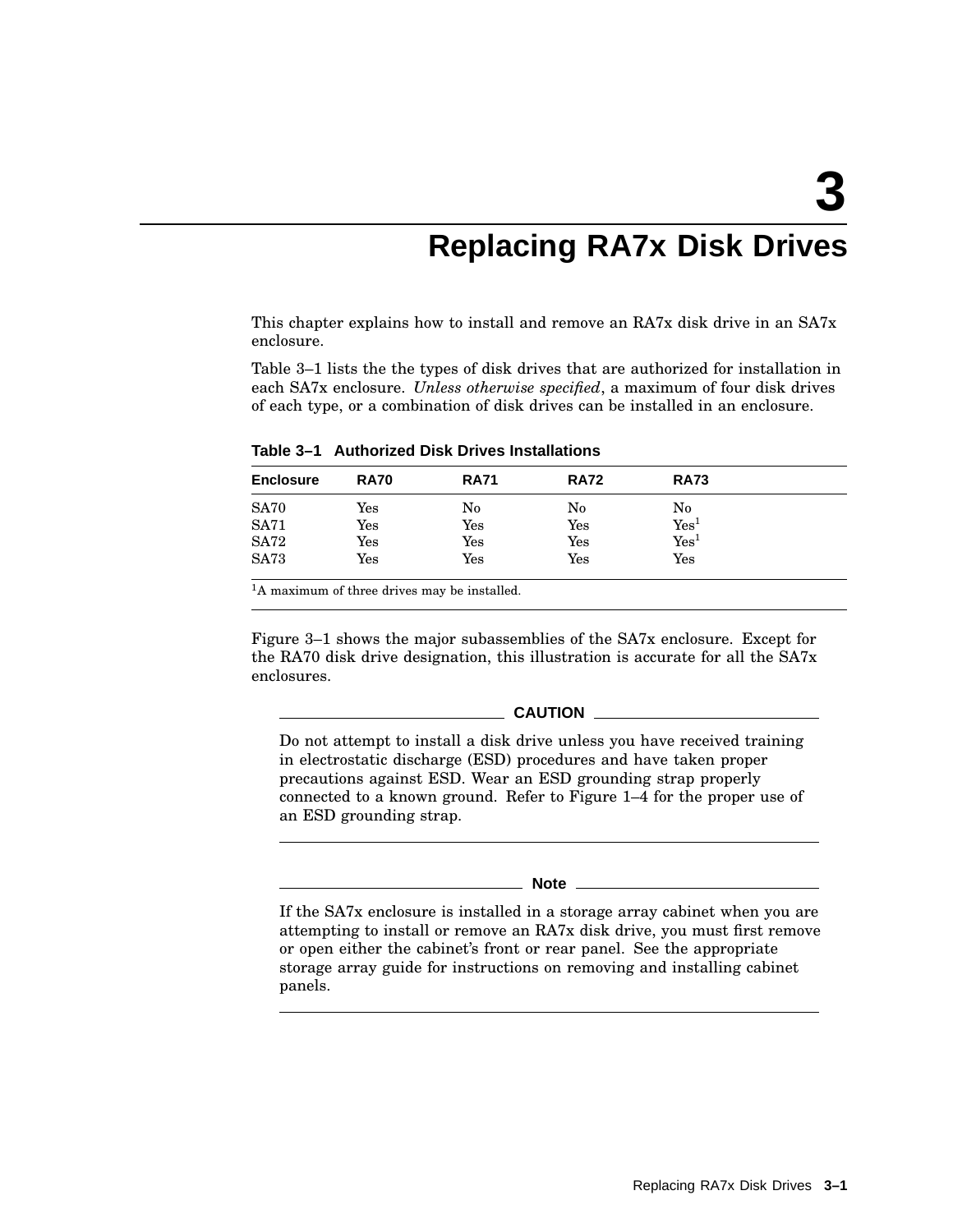#### **Replacing RA7x Disk Drives 3.1 Installing and Removing an RA7x Disk Drive**

# **3.1 Installing and Removing an RA7x Disk Drive**

The RA70 disk drive is physically different from RA71, RA72, and RA73 disk drives. The main physical difference between these drives (RA70 and RA71 through RA73), concerning installation, is the design of the shoe plate. The procedures for installing and removing the disk drives (RA70 and RA71 through RA73) are virtually the same.

**CAUTIONs**

- The SA7x enclosure is designed to have disk drives installed in a certain sequence for proper airflow, especially if the enclosure is not fully configured. Digital recommends installing the first drive in one of the two rear positions in the cabinet, the second drive in the other rear position, the third drive in one of the two front positions, and the fourth drive in the other front position.
- The SA7x enclosure accommodates a single RA7x disk drive. However, if only one drive is installed in the enclosure, a drive position filler is required to route cooling air and prevent overheating. If you are adding a second drive to an enclosure and the drive position filler is already installed, you must remove it. See Section 3.2 for instructions for installing and removing a drive position filler.
- Disk drives and enclosures must be environmentally stabilized in their protective barrier bags at the installation site. Failure to environmentally stabilize the equipment may result in damage to the drive media or electronic components. For more information about environmental stabilization, see Appendix A.

**Notes**

- When an RA7x disk drive is installed in an SA7x enclosure, it is not possible to set the drive unit number using the dip switches on the drive itself. Unit numbers for all RA7x disk drives are set from the SA7x operator control panel (OCP) as explained in Chapter 4.
- Before installing an RA71/RA72 disk drive, verify that the capacity indicator switch on the drive is set correctly. See the *RA7x Disk Drive Service Manual* for more information.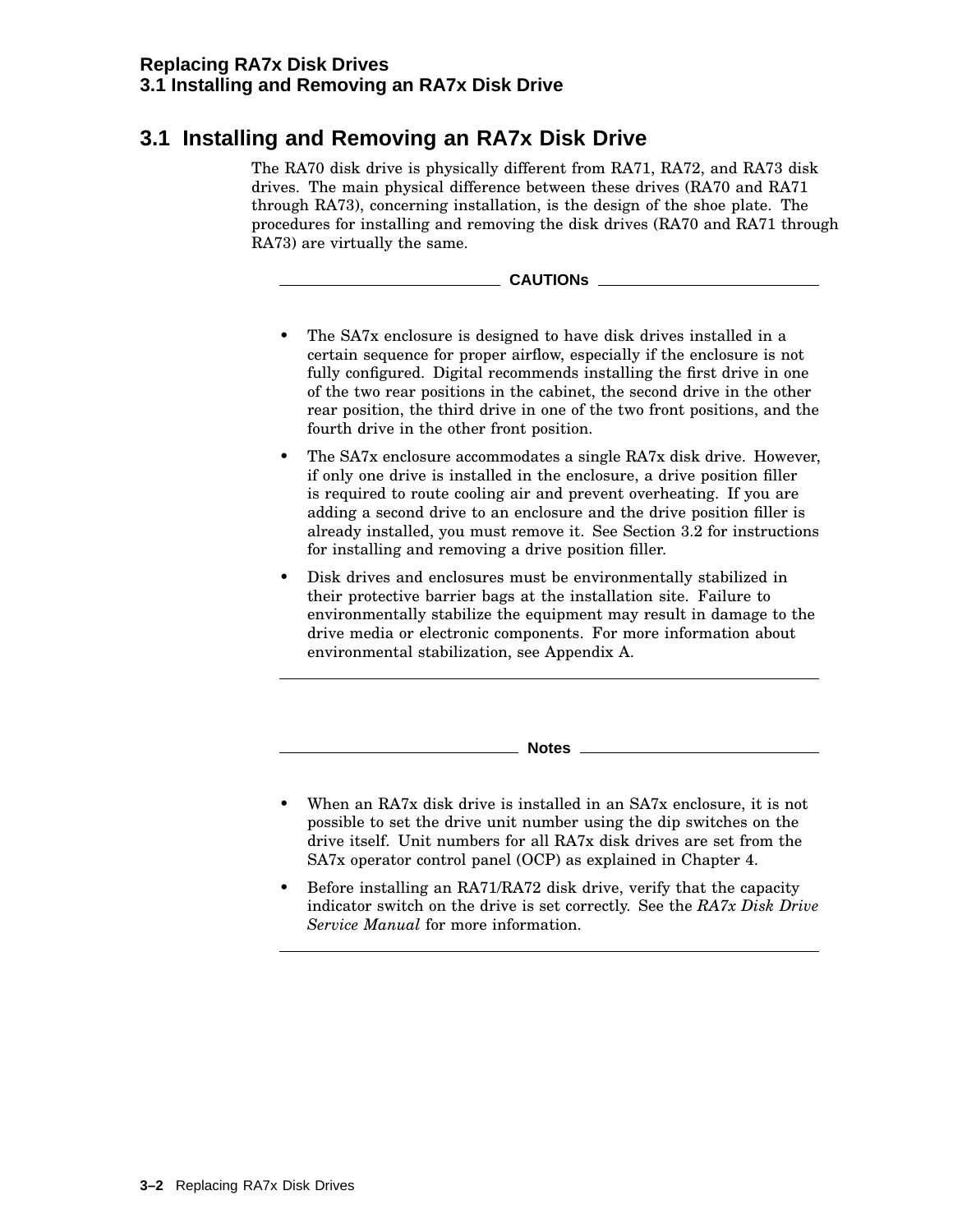



CXO-1845D\_S

## **3.1.1 Recording RA7x Disk Drive Serial Numbers**

All add-on or replacement disk drives have a serial number tag affixed to the disk drive. The adhesive serial number label included with the drive is for mounting on the enclosure.

Affix the serial number label to the front cover of the SA7x enclosure. Place it so that it corresponds with the position of the disk drive in the enclosure, as shown in Figure 3–2.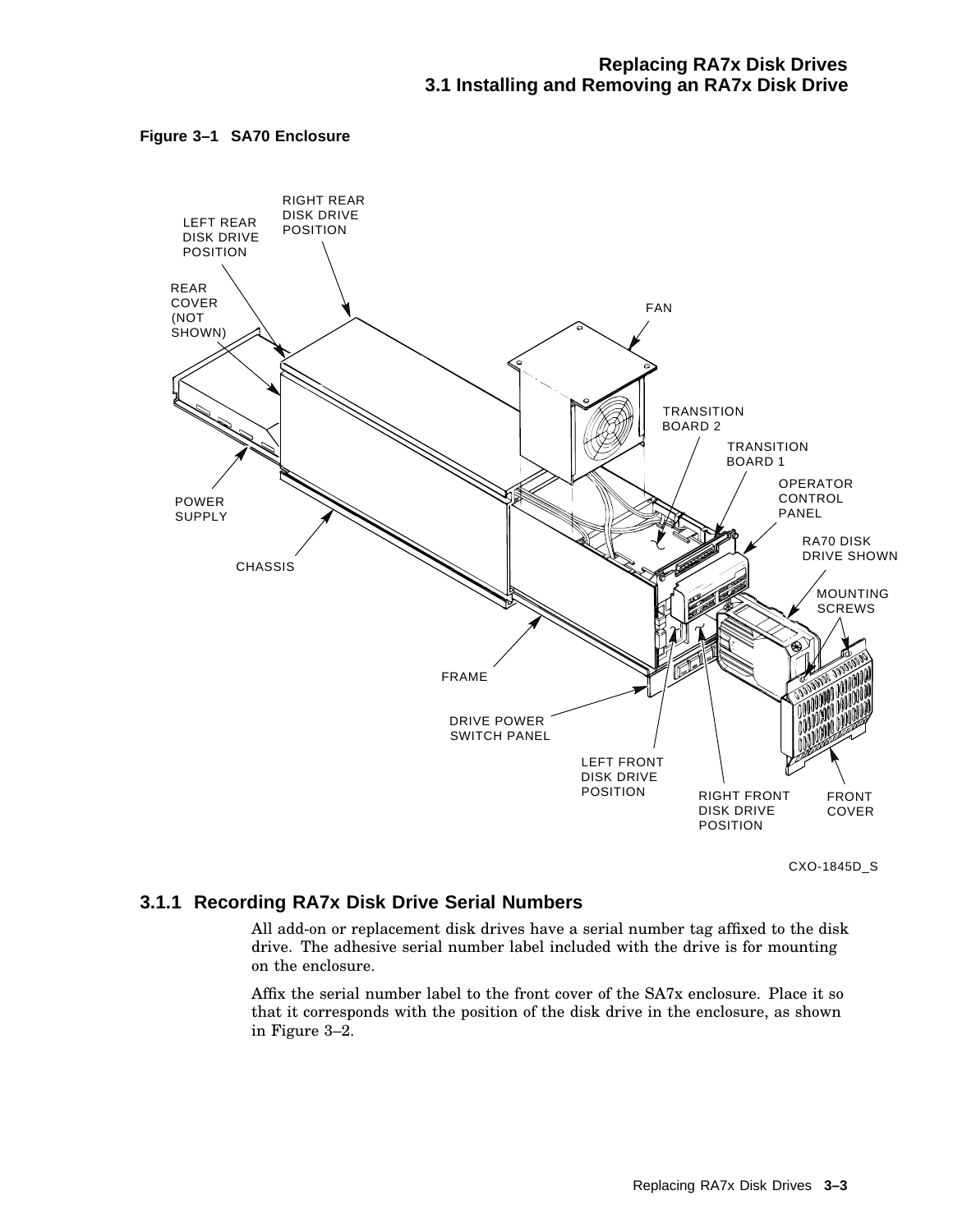## **Replacing RA7x Disk Drives 3.1 Installing and Removing an RA7x Disk Drive**



#### **Figure 3–2 RA7x Disk Drive Serial Number Location**

#### COM-0104

Record the disk drive serial number in the site log and the labor activity reporting system (LARS) report. (You may also want to record the head disk assembly [HDA] serial number at this time. This number is located on the front of the HDA.)

Serial numbers are in the following format:

- Manufacturing location code (two characters)
- Date code (three digits)
- Component serial number (five digits)

For LARS, record only the manufacturing (MFG) location code and the component serial number in the following form:

- MFG location code (two characters)
- Component serial number (five digits)

#### **3.1.2 Reversing the RA70 Shoe Plate**

When the RA70 disk drive is to be installed in an SA7x enclosure, the shoe plate may need to be reversed on the drive so that it will mate with the shoe plate guide and shoe plate retaining clip in the SA7x enclosure. Figure 3–3 shows the proper shoe plate alignment.

To reverse the shoe plate on the RA70 disk drive, see Figure 3–3 and use the following procedure:

- 1. Wear an ESD grounding strap with the clip connected to the enclosure chassis, not to the disk drive.
- 2. Place the disk drive on a grounded antistatic work surface with the shoe plate facing up.
- 3. Remove the screws in each of the four corners of the drive chassis that secure the shoe plate to the chassis.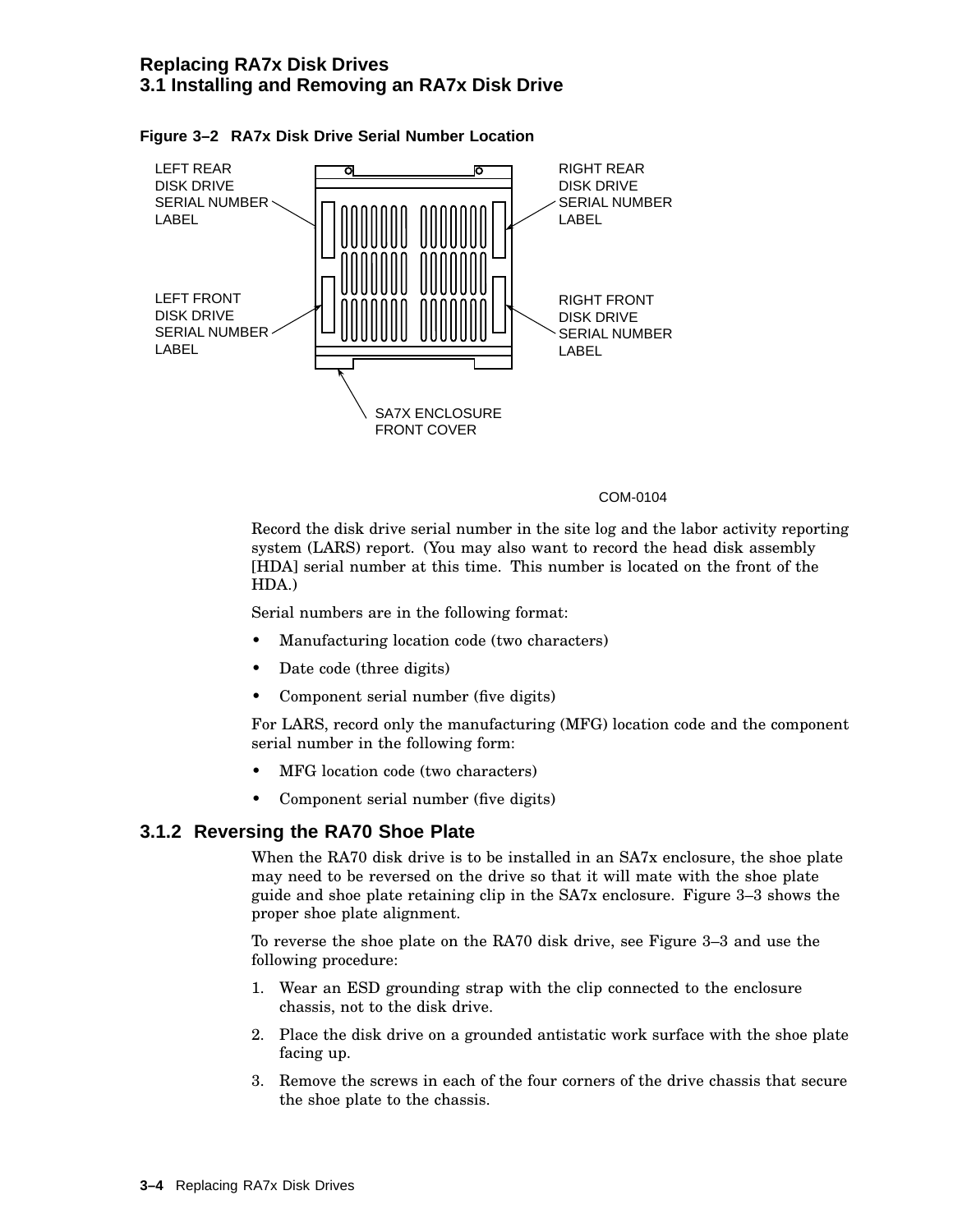



- 4. Grasp the shoe plate and pull upward to free it from the chassis. Hold the drive down with the hand wearing the ESD strap.
- 5. Turn the plate around to orient the shoe plate tab at the connector end of the drive. Replace the plate on the chassis.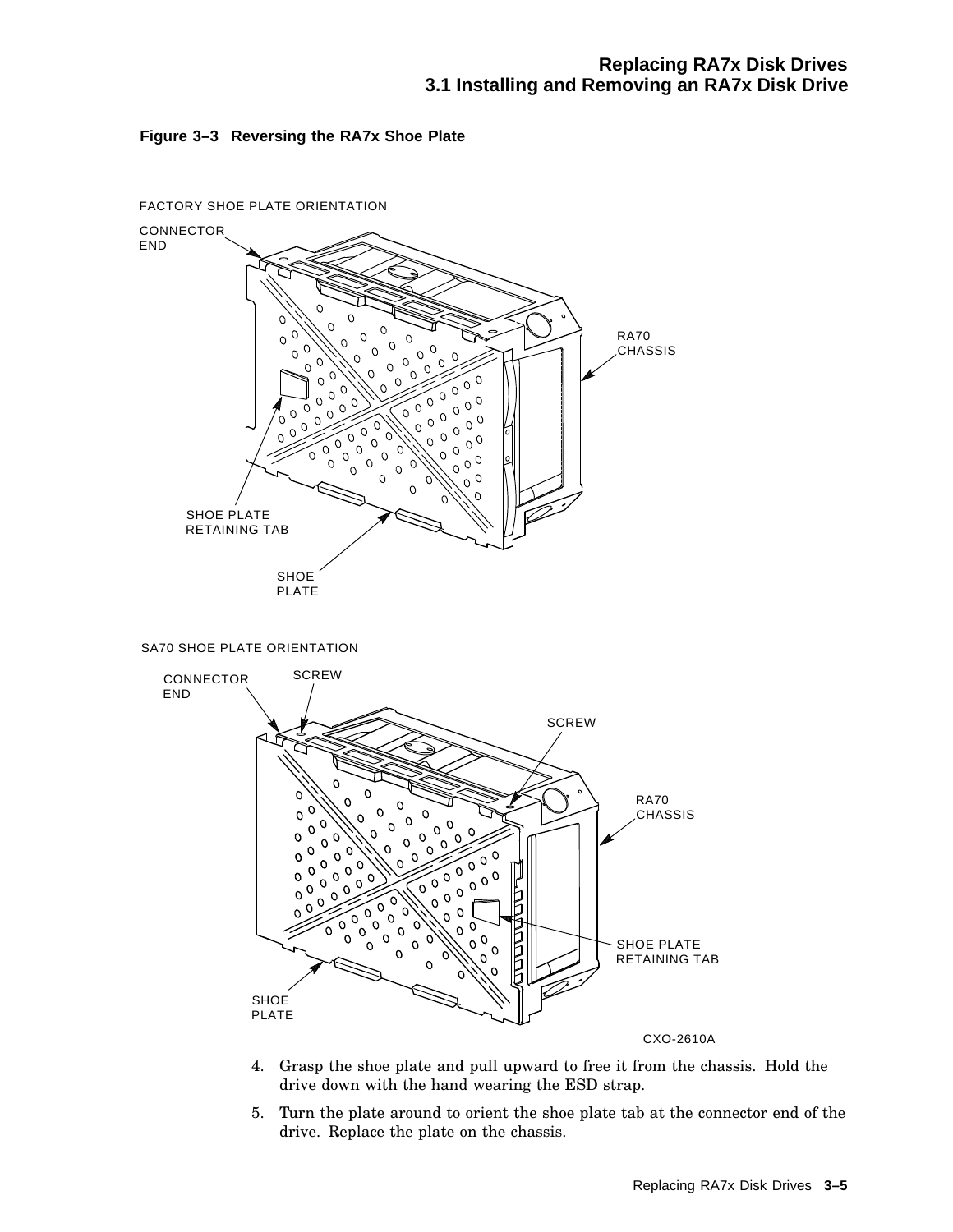6. Reinstall the four shoe plate mounting screws. Do not over tighten.

#### **WARNING**

An RA70 disk drive weighs 4.8 kgs (10.5 lbs). The RA71 through RA73 disk drives weigh 2.9 kgs (6.4 lbs). Be prepared to handle this weight when the drive comes free from the disk drive position. Otherwise, you may cause personal injury or damage the equipment.

#### $\_$  CAUTION  $\_$

Do not place the disk drive on anything other than a properly grounded antistatic work surface. Failure to observe this precaution may result in ESD damage to the drives.

#### **3.1.3 Installing an RA7x Disk Drive**

Use the following procedure to install the RA7x disk drive:

- 1. Make sure the drive power switch for the drive position you are using is turned off.
- 2. Depending on where the disk drive is located in the SA7x enclosure, remove either the front or rear enclosure cover. Loosen or remove the two mounting screws in the upper corners of the cover, then lift the cover up and outward to clear the enclosure. (See Figure 3–1.)
- 3. Use the ESD grounding strap furnished with the cabinet, or connect your ESD grounding strap to the enclosure chassis.
- 4. Orient the disk drive so that the shoe plate and shoe plate guide are side by side. Hold the connectors clear of the drive and slide the disk drive into the selected position in the enclosure as shown in Figure 3–4.
- 5. Verify the disk drive is locked into the enclosure with the shoe plate retaining clip.
- 6. Connect the 4-pin drive power cable, the 20-pin OCP cable, and the two SDI cables (in that order) to the rear panel of the disk drive.
- 7. Remove the ESD grounding strap and replace the covers on the enclosure.

You are now ready to place the drive on line. See Chapter 2 for instructions.

#### **3.1.4 Removing an RA7x Disk Drive**

To remove an RA7x disk drive from an SA7x enclosure, use the following procedure:

- 1. Take off line the drive you are going to remove as explained in Chapter 2.
- 2. Make sure the drive power switch for the drive you are removing is turned off.
- 3. Remove the front or rear enclosure cover, depending on which drive you are going to remove.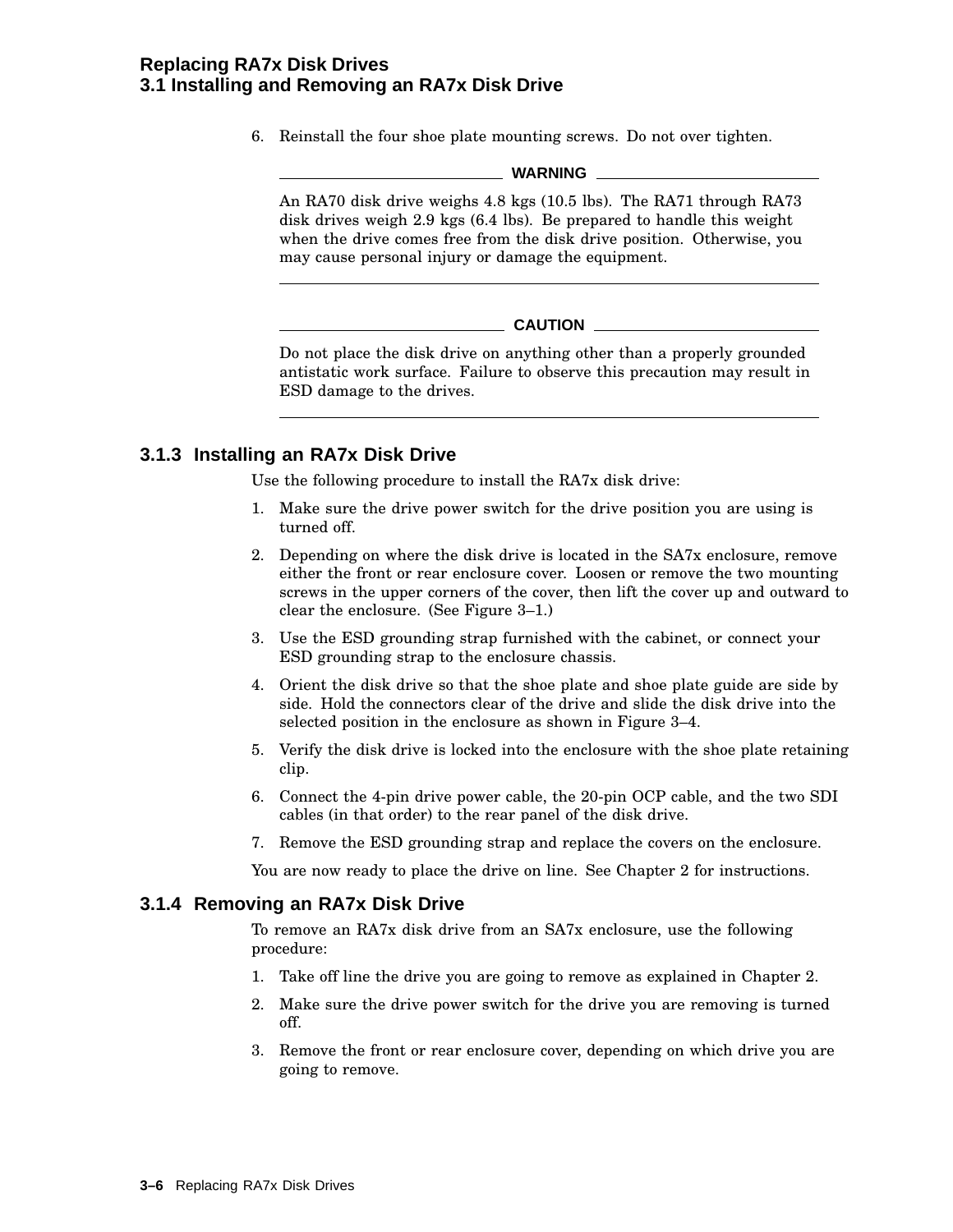



CXO-1870D\_S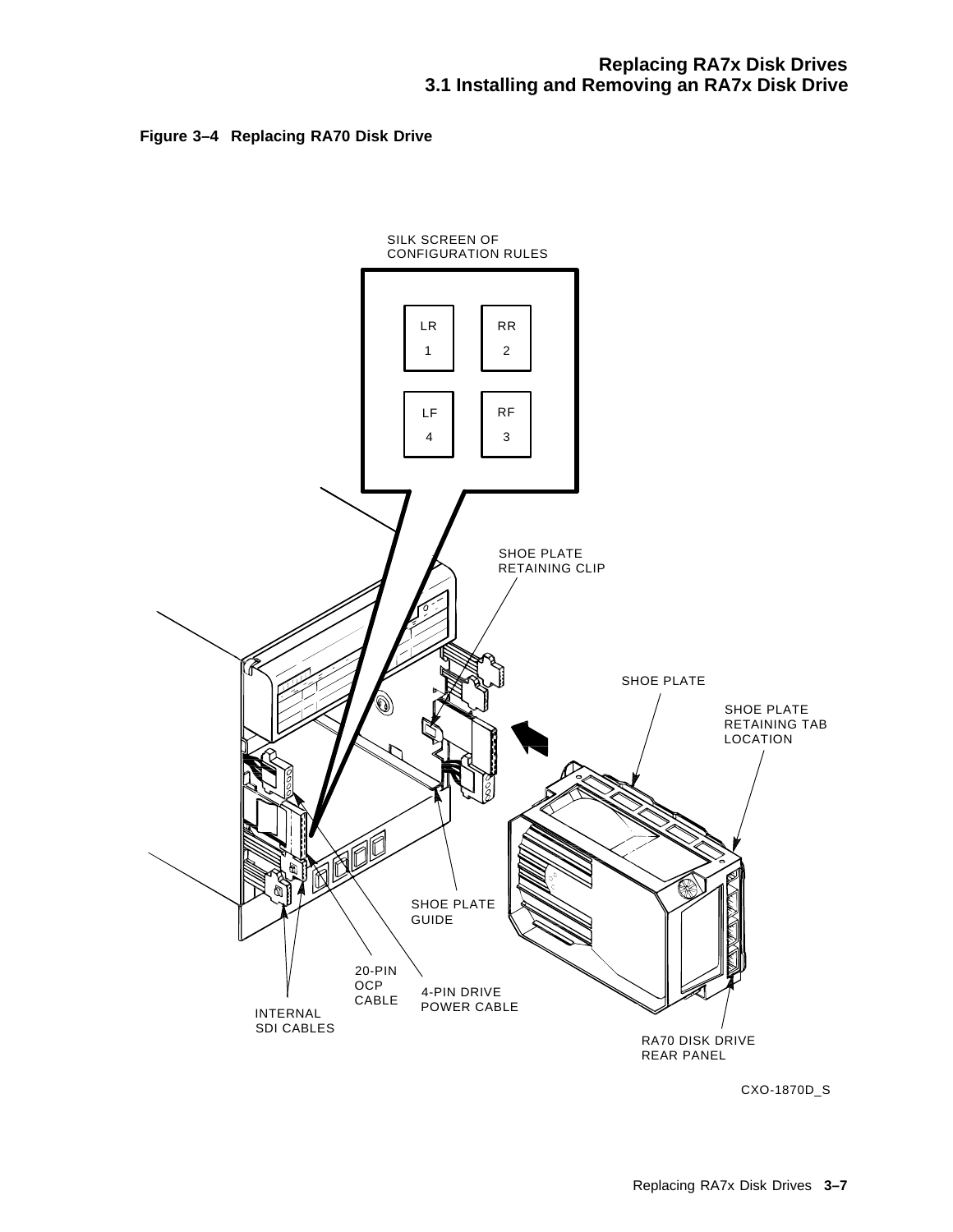#### **Replacing RA7x Disk Drives 3.1 Installing and Removing an RA7x Disk Drive**

- 4. Loosen the two mounting screws in the upper corners of the cover, then lift the cover up and outward to clear the enclosure, as shown in Figure 3–1.
- 5. Use the ESD grounding strap furnished with the cabinet, or connect your ESD grounding strap to the enclosure chassis.
- 6. Disconnect the 4-pin drive power cable, the 20-pin OCP cable, and the two internal SDI cables from the drive, as shown in Figure 3–4.

**CAUTION**

Grasp the paper tab on the OCP cable to disconnect the cable from drive. Otherwise, you may damage the OCP connector strain relief.

- 7. The drive is held in place with a shoe plate retaining clip on the outside wall of the chassis disk position. The retaining clip locks with a tab on the drive shoe plate. (Refer to Figures 3–3 and 3–4.) Release this retaining clip and pull the drive out straight. After the drive is released, pull it slightly forward.
- 8. Grasp the drive firmly and remove it from the disk drive position. Be careful not to damage the cables as you slide the drive out of the enclosure frame.

# **3.2 Installing and Removing a Drive Position Filler**

The SA7x enclosure accommodates a single RA7x disk drive. However, if only one drive is installed in the enclosure, a drive position filler is required to route cooling air and prevent overheating. If you are adding a second drive to an enclosure and the drive position filler is already installed, you must remove it.

The drive position filler is a Styrofoam block in the shape of a disk drive with a shoe plate attached. It is installed in the drive position next to the single installed drive (which should be installed in the rear of the enclosure).

To install the drive position filler in the SA7x enclosure, use the following procedure:

- 1. Make sure the drive power switch for the drive position you are using is turned off.
- 2. Remove the rear cover from the enclosure. Loosen the two mounting screws in the upper corners of the cover, then lift the cover up and outward to clear the enclosure. (Refer to Figure 3–1.)
- 3. Position the drive position filler so that the shoe plate and shoe plate guide are side by side. Hold the connectors clear of the filler and slide it into the selected position in the enclosure. (Refer to Figure 3–4.)
- 4. Verify that the drive position filler is locked into the enclosure with the shoe plate retaining clip.

To remove the drive position filler, use the following procedure:

- 1. Make sure the drive power switch for the drive position you are using is turned off.
- 2. Remove the rear cover from the enclosure. Loosen the two mounting screws in the upper corners of the cover, then lift the cover up and outward to clear the enclosure. (Refer to Figure 3–1.)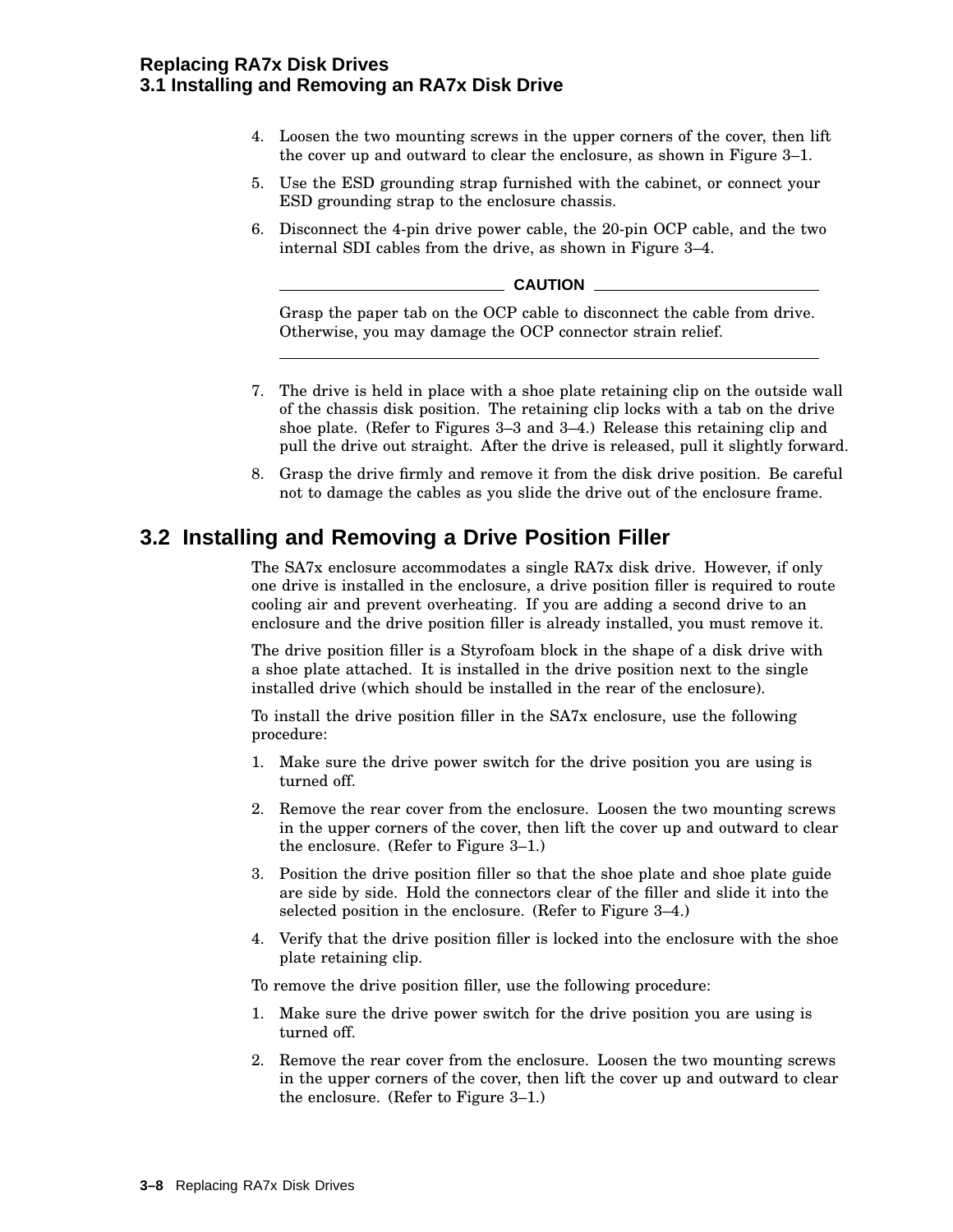- 3. The drive position filler is held in place with a shoe plate retaining clip on the outside wall of the chassis disk position. The retaining clip locks with a tab on the drive shoe plate. (Refer to Figures 3–3 and 3–4.) Release this retaining clip and pull straight out on the drive position filler. After the filler is released, pull it slightly forward.
- 4. Grasp the drive position filler firmly and remove it from the disk drive position.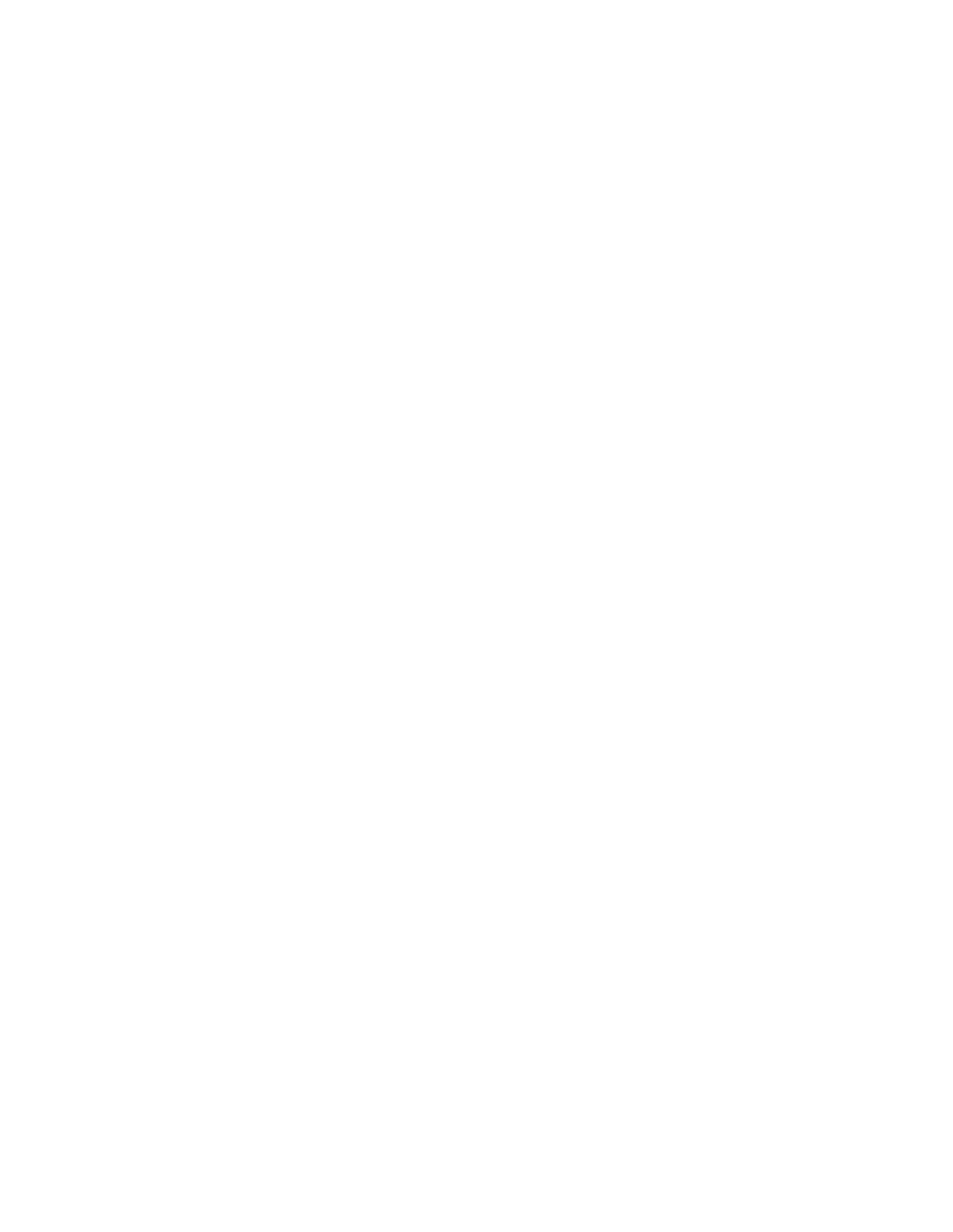## **Installing the SA7x**

This chapter is an overview of SA7x installation. This chapter also explains how to select the correct line input voltage, set drive unit numbers on the operator control panel (OCP), and perform a post-installation checkout.

Instructions for installing RA7x disk drives, installing a drive position filler, and recording disk drive serial numbers are provided in Chapter 3.

## **4.1 SA7x Installation Overview**

The SA7x enclosure can be installed in a variety of storage arrays. Complete instructions for installing the enclosure in each of these arrays are provided in the appropriate storage array guide.

#### **4.1.1 Power and Safety**

The SA7x enclosure does not present any unusual fire or safety hazards. Be sure to verify that the site has adequate power reserves to support the planned number of SA7x enclosures.

**WARNING**

Hazardous voltages are present inside the storage array cabinet and enclosures. You must be a qualified Digital Multivendor Customer Services engineer to perform installation procedures. Otherwise, you may injure yourself or others and you may damage the equipment.

A Digital Multivendor Customer Services engineer is qualified to install the SA7x enclosure upon successful completion of the courses listed in Table 1 in the Preface.

#### **4.1.2 Recording Disk Drive Serial Numbers**

When installing add-on or replacement enclosures, verify that the serial number on the disk drives are properly recorded on the enclosure. Also, record the serial numbers in the site log and the labor activity reporting system (LARS).

For complete instructions on recording disk drive serial numbers, see Chapter 3.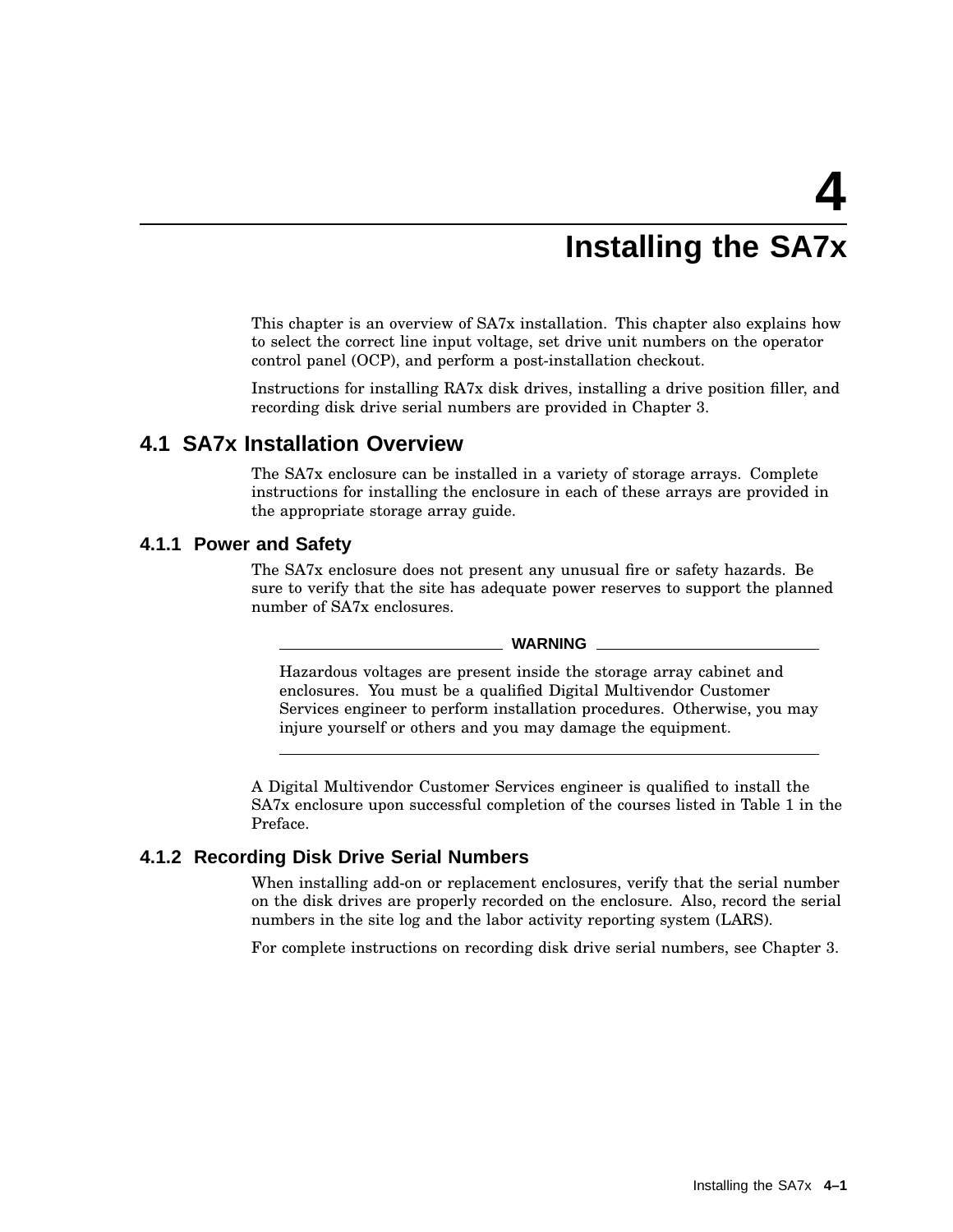## **4.2 Selecting Line Input Voltage**

The SA7x enclosure power supply can be set to operate from either 120 Vac (60 Hz) or 220 Vac (50 Hz). Use the following procedure to set the line voltage:

- 1. Verify that all front panel drive power switches and the Master On/Off power switch on the rear panel of the power supply are off.
- 2. Locate the Line Voltage Selector switch on the power supply. The switch is accessible through a cutout in the rear panel of the power supply just to the right of the line input connector.
- 3. Using a small screwdriver, set the Line Voltage Selector switch to the correct line voltage. The voltage selected, either 120 Vac or 240 Vac, is displayed on the switch.

<u>\_\_\_\_\_\_\_\_\_\_\_\_\_</u>\_ caution \_\_\_\_\_\_\_\_\_\_

The SA7x enclosure power supply is universal for both 120 Vac (60 Hz) or 240 Vac (50 Hz). The power supply voltage frequency is factory set to 240 Vac and must be reset for 120 Vac operation. Using the wrong setting will damage the power supply.

## **4.3 Performing a Post-Installation Checkout and Power-Up**

Use the following procedure to verify normal operation of the power supply, OCP, and fan assembly before operating the SA7x enclosure. It is best to perform this procedure after all disk drives are installed in all the enclosures in the storage array cabinet, *but not yet connected to power*.

\_\_ CAUTION \_\_\_

Before performing this checkout and power-up procedure, be sure the enclosure frame is secured in the chassis and the front and rear enclosure covers are installed. Failure to do so will defeat the cooling airflow of the enclosure and may result in permanent damage to the disk drives or power supply.

- 1. Verify that all power and interface connections to the rear of the enclosure are correct and secure.
- 2. Verify that the Line Voltage Selector switch on the power supply of the SA7x enclosure has been set to the proper source voltage. If not, set the switch as described in Section 4.2.
- 3. Verify that the drive power switches are turned off.
- 4. Verify that the enclosure power cord is securely connected to the cabinet power controller.
- 5. Set the enclosure Master On/Off switch to on.
- 6. Verify the power is on by checking that the fan is operating. Do this by feeling for airflow out the rear of the enclosure. If the fan does not start, recheck the power connections. If power connections are connected properly, verify that the power supply is firmly seated in its connector. If the power still does not come on, see Chapter 5 for more information.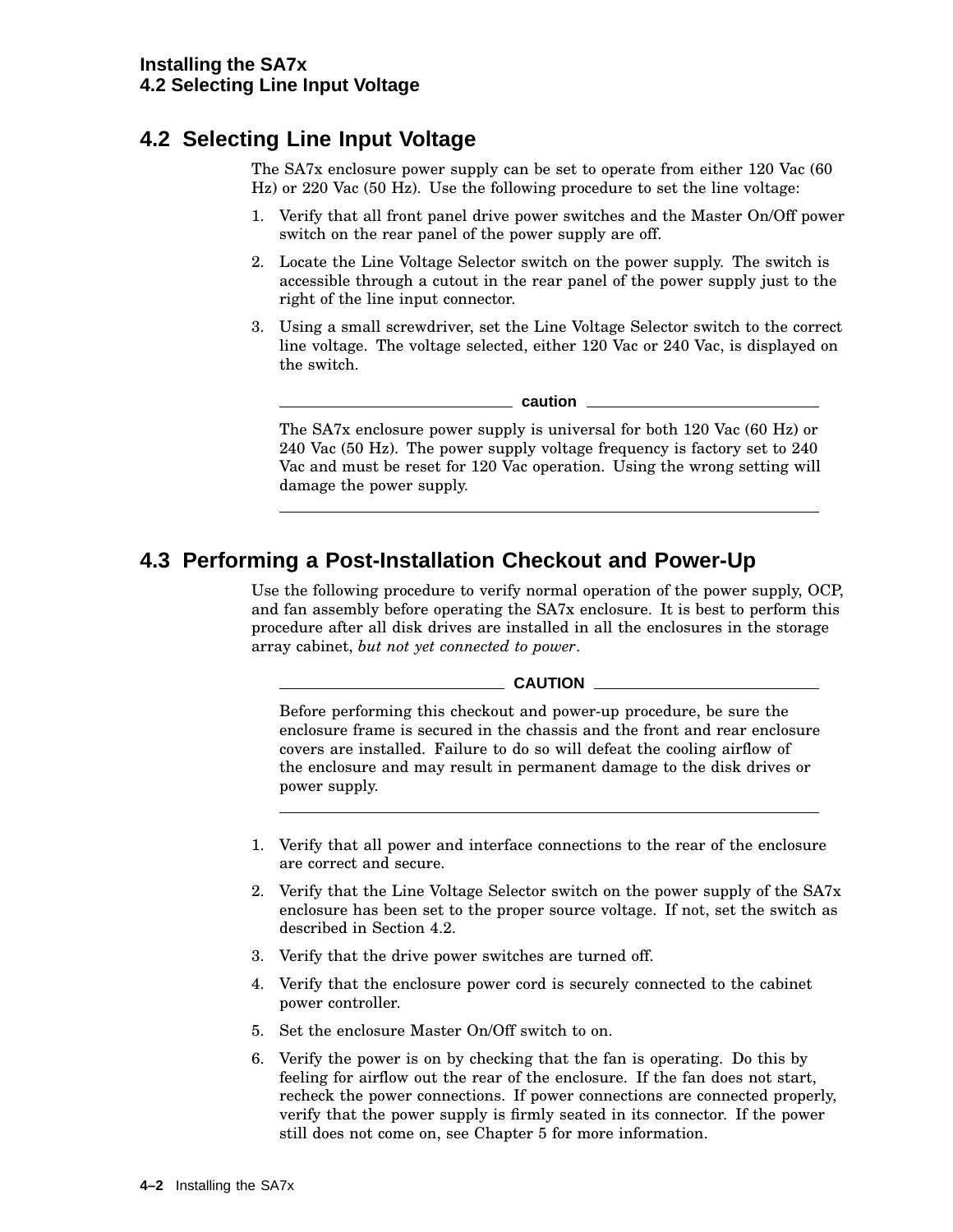- 7. Turn on the drive power switch for one of the disk drives. This switch is shown in Figure 4–1.
- 8. Verify power application to the disk drive position by noting that the indicator element in the drive power switch lights. If the indicator element does not light, verify that the power supply is firmly seated in its connector. If power still does not come on, see Chapter 5.

**Note** \_\_\_\_\_\_\_

Turning a drive power switch on does not actually start the associated drive motor.

- 9. Press the Run switch on the OCP for the desired drive. This action starts the drive motor. When the Ready light comes on, the drive has completed its internal diagnostics and is ready for operation. If the Fault light comes on, see Chapter 5 for more information.
- 10. Set the drive unit number. (Refer to Section 4.4 for this procedure.)
- 11. Select Port A or Port B and Write Protect. The Write Protect indicator lights when the switch is set; the Port A and B indicators light only when the host system controller has selected that port for read/write operations. During the checkout and power-up procedure, verify that the associated OCP indicators light. If the indicators do not light, see the Chapter 5 for more information. You can turn off write protection by pressing the Write Protect switch a second time.
- 12. Complete the checkout of the disk drive by running the applicable diagnostics from the host system controller as described in the *RA7x Disk Drive Service Manual*.
- 13. Repeat steps 7 through 12 for each RA7x disk drive installed in the enclosure.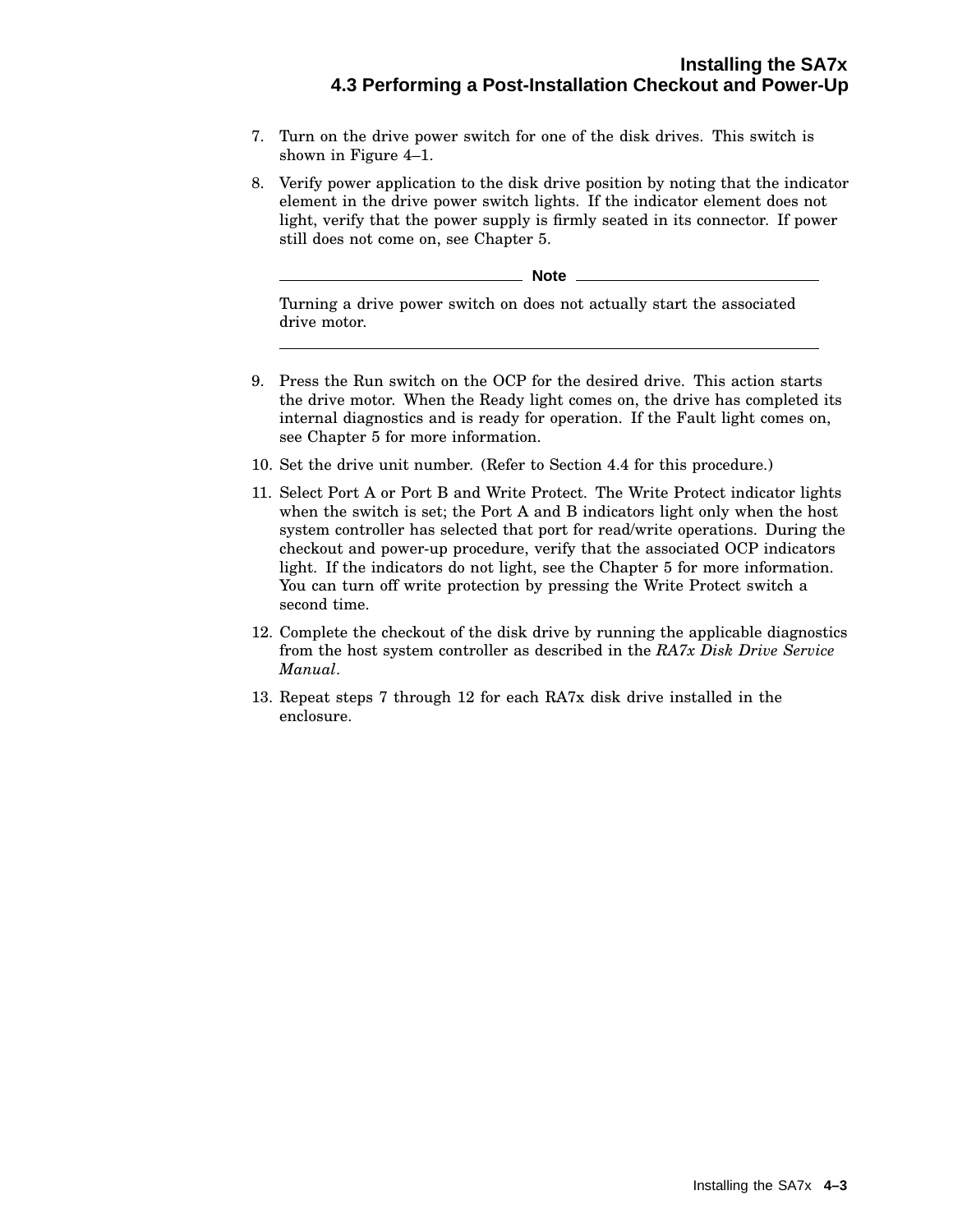#### **Installing the SA7x 4.3 Performing a Post-Installation Checkout and Power-Up**





CXO-1867D\_S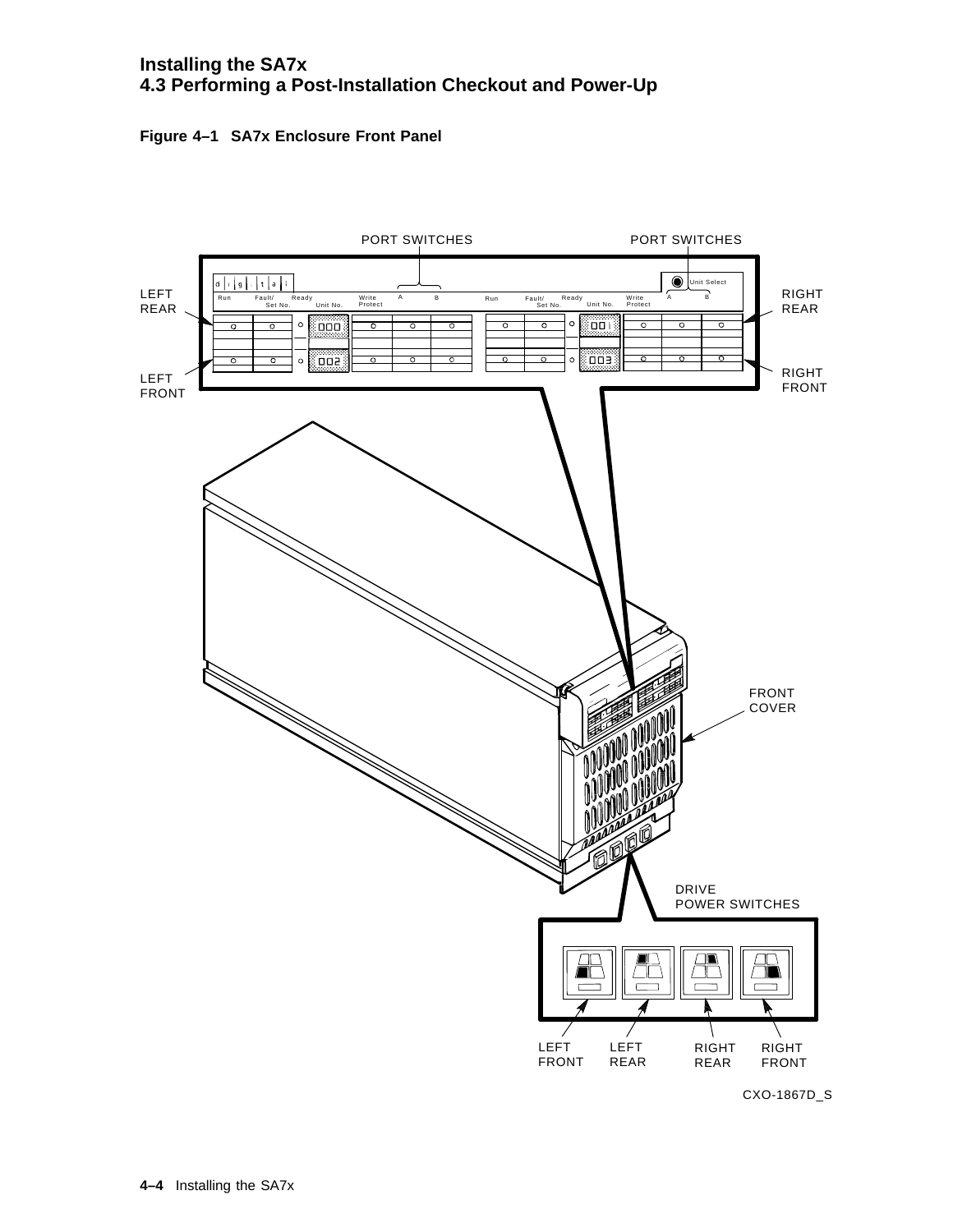## **4.4 Setting Drive Unit Numbers**

When you install an RA7x disk drive in an enclosure, the drive unit number DIP switches are disabled. You then set the drive unit number at the enclosure OCP as described below.

The RA7x disk drives have two drive unit number ranges: 000 through 255, and 000 through 999, which are dependent on the following three factors:

The drive model

**Note**

The RA70 disk drive can only use the drive unit numbers in the range 000 through 255.

- The RA7x microcode revision level
- The TB2 revision level

The device unit number range available for the RA71, RA72, and RA73 are determined as described in Table 4–1.

**Table 4–1 RA7x Drive Unit Numbers**

| <b>Microcode Version</b> |            | <b>TB2 Revision</b> |                  | <b>Drive Unit Number Range</b> |         |
|--------------------------|------------|---------------------|------------------|--------------------------------|---------|
| Old                      | <b>New</b> | Old                 | New <sup>1</sup> | $000 - 255^2$                  | 000-999 |
| X                        |            |                     |                  | Yes                            | No      |
| X                        |            |                     |                  | $\operatorname{Yes}$           | No      |
| $\overline{\phantom{0}}$ |            |                     |                  | $\operatorname{Yes}$           | No      |
|                          |            |                     |                  | Yes                            | Yes     |

<sup>1</sup>"D-Etch, part revision F03" or later.

<sup>2</sup>The RA70 can only use this range.

Two factors ensure that you do not select an invalid address. First, the drive unit number of the drive being replaced is stored by TB2 . Second is that the RA7x drive automatically configures itself to match the TB2 version. When you insert a drive in the enclosure whose address range is 000 through 255 and the TB2 stored unit number is greater than 255, TB2 will signal the drive to go off line and cause the OCP display to flash until you reset the address to 255 or less. Use the following procedure to reset the address to 255:

- 1. Press the Unit Select switch in the upper-right corner of the OCP until it locks in the in position. The unit select numbers for all drives in the enclosure will flash indicating that the OCP is in unit select mode.
- 2. Press the Fault/Set No. switch for the first drive. Pressing the switch once increments the disk unit number by one. Pressing and holding the switch rapidly increments the disk unit number.
	- a. When the drive microcode is an older revision level you can *only* set the drive unit number to a number in the range of 000 through 255.
	- b. When the new microcode is installed you can set the drive unit number to any number from 000 through 999 *providing* that the correct version TB2 is installed.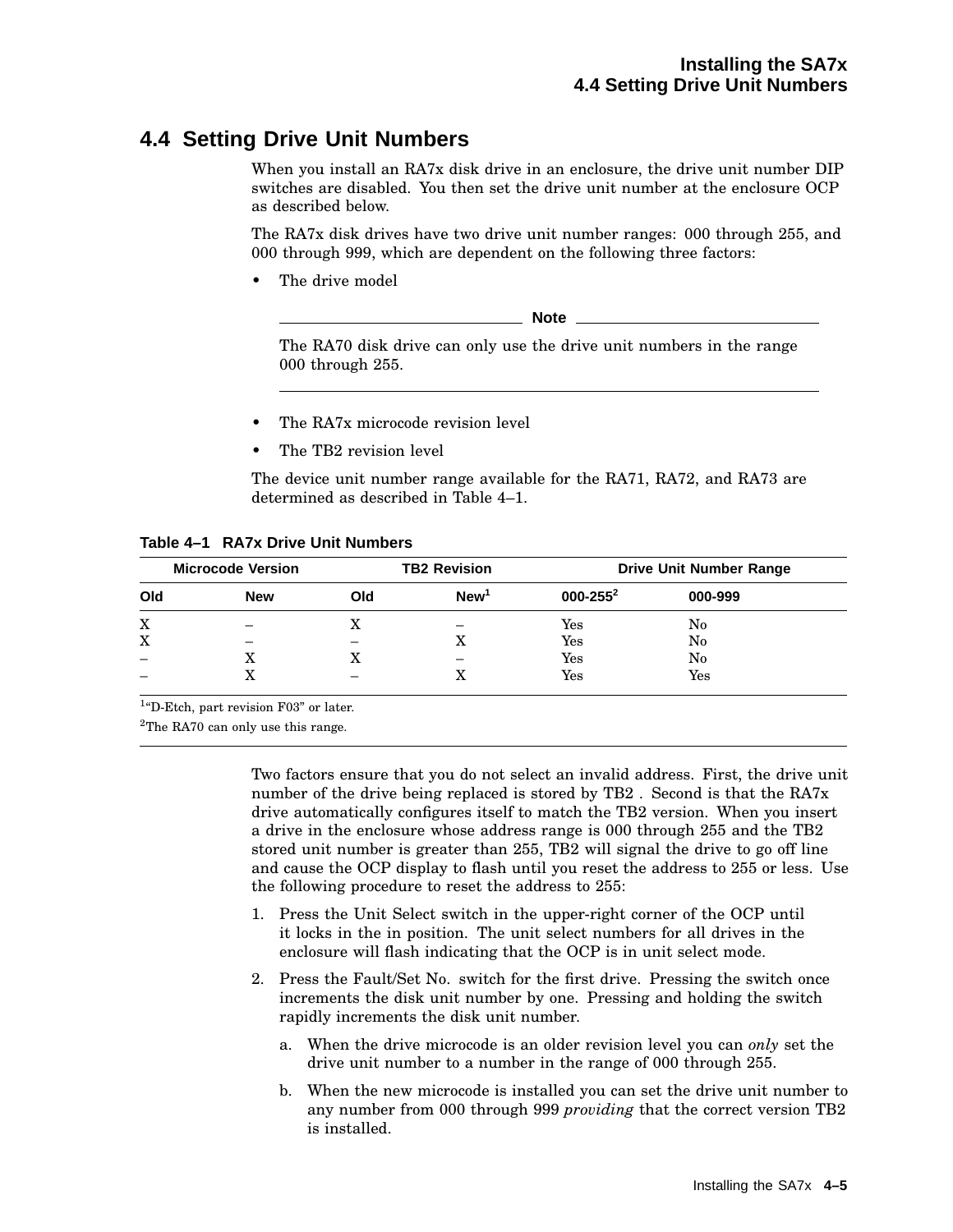- 3. Repeat Steps 1 and 2 until all drive unit numbers have been set.
- 4. Restore the OCP to normal operation by pressing the Unit Select switch.
- 5. When you are changing the address to correct an error condition that caused the unit select numbers to flash, you must press the drive dc power switch to turn the drive off. After the drive has spun down, press the drive dc power switch to spin up the drive and place it on line.

## **4.5 Installing an Add-On SA7x Enclosure in an SA900 Storage Array**

**WARNING**

To maintain cabinet stability, always install components in the order shown in Figure 4–2.

#### **4.5.1 General Installation Considerations**

Internal SDI cables and power cords are installed in SA900 storage arrays only when a storage device is installed. The internal SDI cables and power cords are shipped with each add-on and you must install them. The contents of the SA7x add-on kit are:

- SA7x enclosure
- Guide rail plate assembly
- Hardware mounting kit
- Internal SDI cables
- Power cord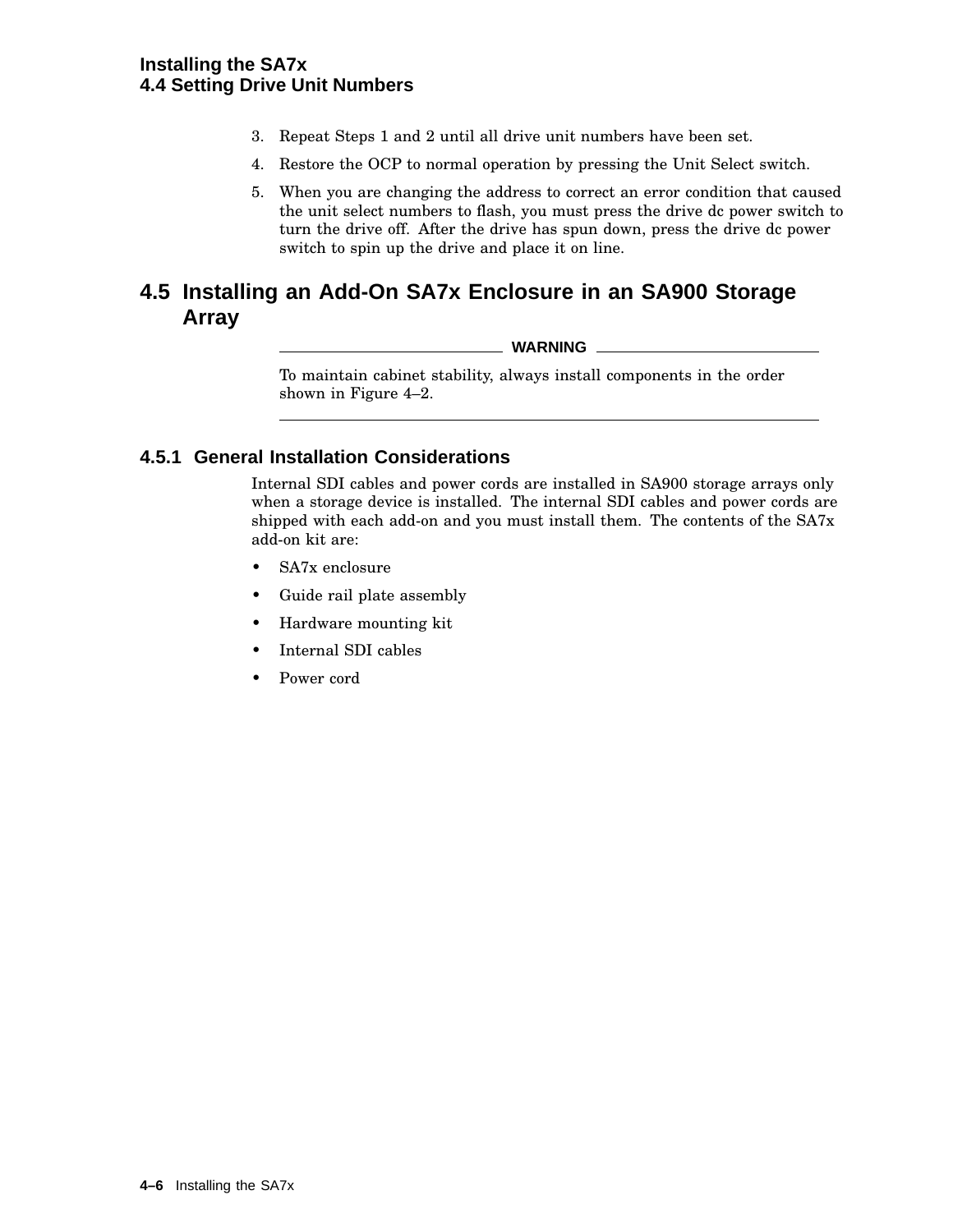#### **Figure 4–2 Storage Device Add-On Sequence for the SA900 Storage Array (Front View)**



ADD-ON SEQUENCE RA9x DISK DRIVES ONLY



ADD-ON SEQUENCE SA7x ENCLOSURES **ONLY** 



ADD-ON SEQUENCE MIXED RA9x DISK DRIVES AND SA7x ENCLOSURES

FIRST, LOAD ALL RA9x DISK DRIVES SEQUENTIALLY. THEN, LOAD SA7x ENCLOSURES SEQUENTIALLY.

CXO-3568A-MC

The hardware mounting kit includes two sets of chassis retaining brackets.

• The top and bottom chassis retaining brackets, shown in Figure 4–3, are for the H9646 cabinet. These brackets mate to the chassis retainer attached to the SA7x enclosure guide rail.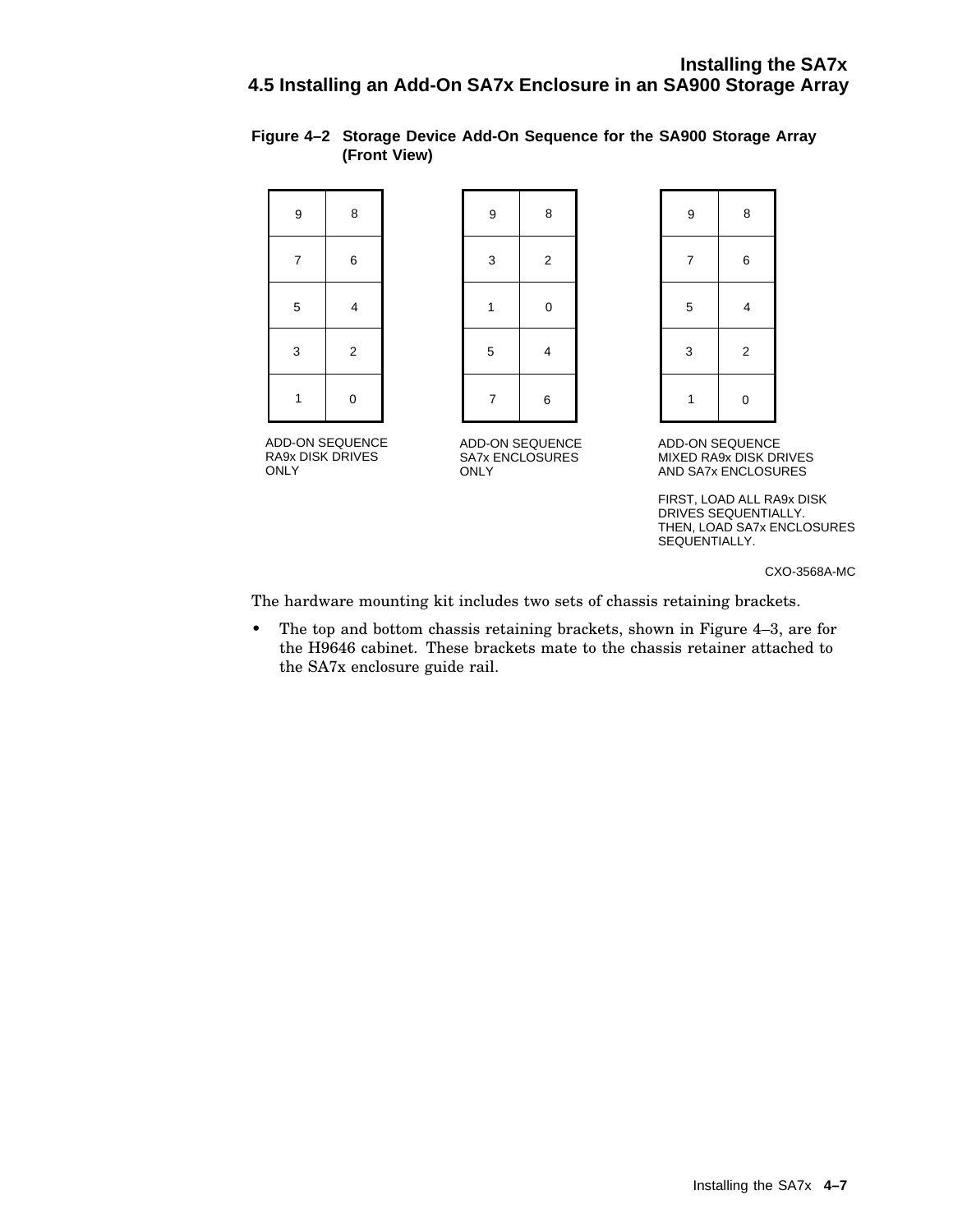



• The chassis retaining brackets, shown in Figure 4–4, are for the H9A00 cabinet. They attach to SA7x enclosure guide rail and the cabinet frame.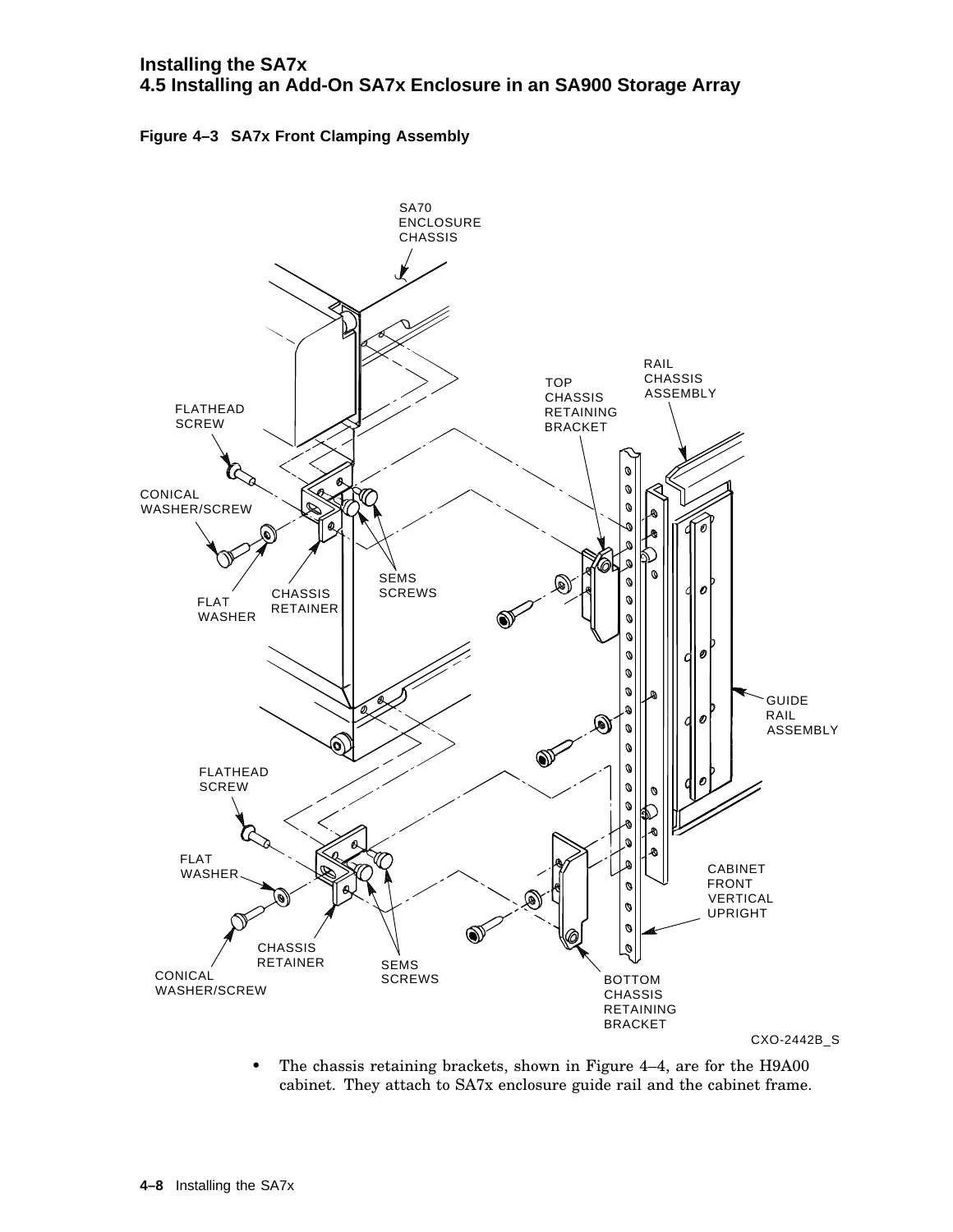



## **4.6 Preparing the SA900 Cabinet**

Each SA7x enclosure is mounted in the cabinet with one guide rail plate assembly as shown in Figure 4–5. The guide rail plate is attached to the cabinet's internal vertical uprights, and it supports the enclosure from one side. Grooves machined into the side of the enclosure mate with flanges along the sides of the chassis rail, allowing the enclosure to slide onto the guide rail plate from the front of the cabinet.

On one end of the guide rail plate is an adjustable mounting bracket. The mounting bracket has four screws that when loosened, allow the guide rail plate to be placed into the cabinet and then extended to make a secure fit.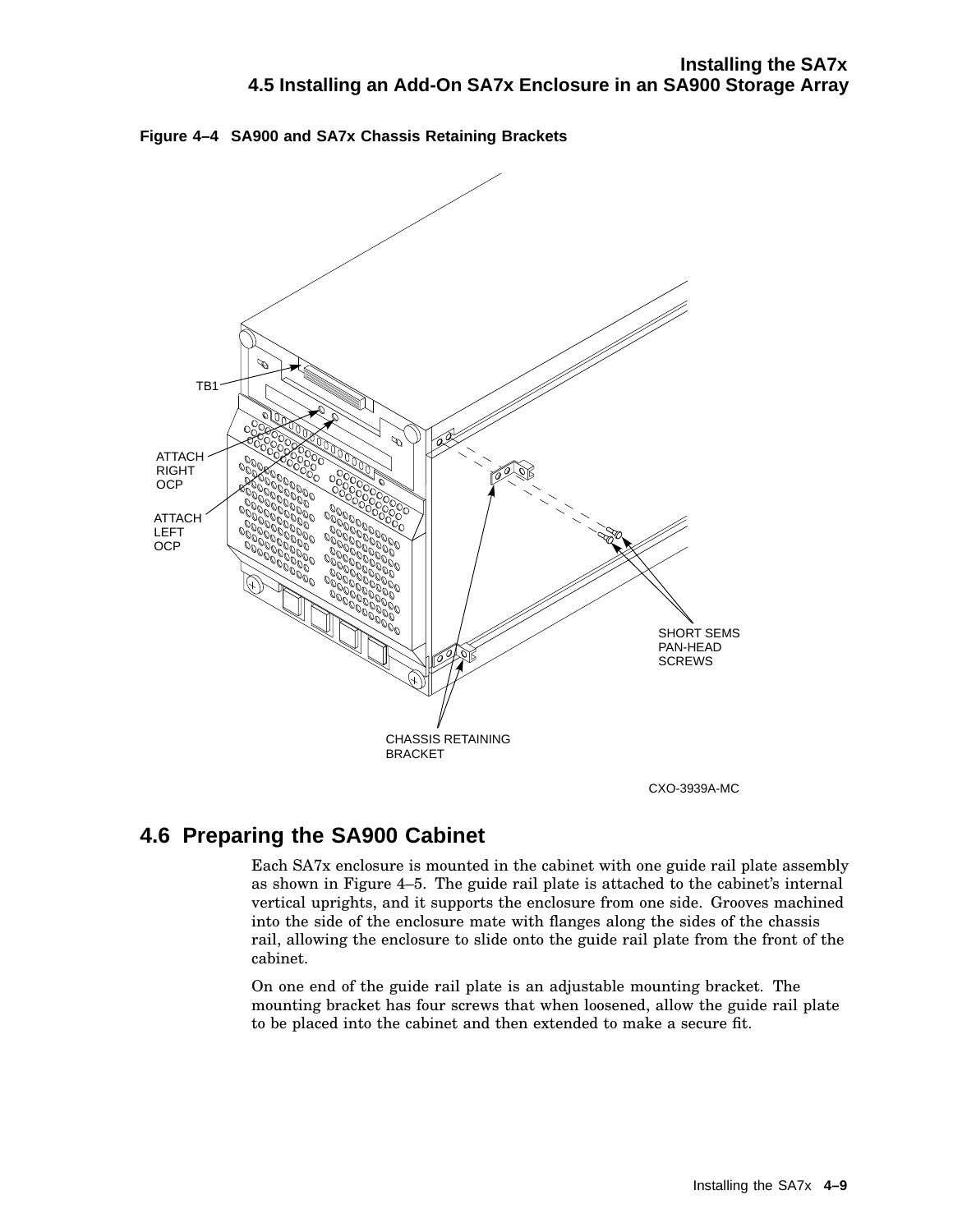#### **WARNING**

While working in the cabinet interior, ac power must be removed from cabinet components. Failure to do may result in personnel injury as a result of electric shock.

Prior to performing any of the SA900 procedures, remove ac power from cabinet components. If the cabinet is installed and operating, spin down all disk drives and halt tape drives in the cabinet. Switch the circuit breaker on the front of the cabinet power controller to the off position.

#### **Figure 4–5 SA7x Enclosure Guide Rail Assembly Installation**



MR-0305-92DG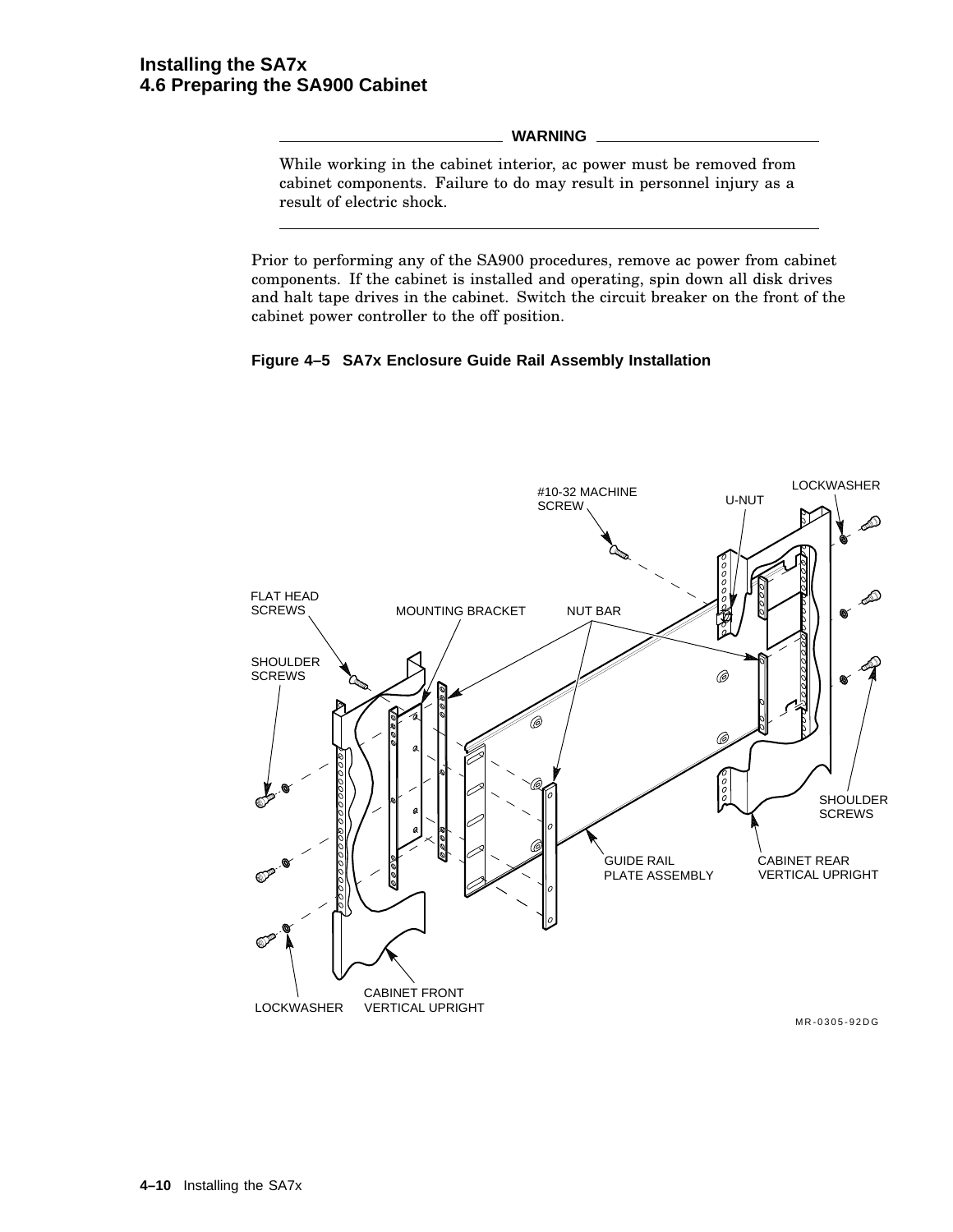## **4.7 Guide Rail Plate Installation**

Two round standoffs on each end of the guide rail plate are used to locate the guide rail plate along the cabinet vertical uprights. The round standoffs are inserted into front and rear cabinet vertical upright mounting holes to position the guide rail plate while it is fastened to the cabinet. Guide rail plate installation procedures for both left and right enclosure mounting positions are presented in Sections Section 4.8 and Section 4.9.

If an ESD bolt is mounted to the vertical upright in your selected installation position, remove the ESD bolt until your installation is complete, then fasten it to an open space on the cabinet vertical upright.

## **4.8 Left Position Guide Rail Plate Installation**

Install the guide rail plate in the left position within the cabinet as follows (refer to Figure 4–5):

**WARNING**

Cabinet vertical upright edges may be sharp and can slice or abrade skin or cable insulation.

- 1. Turn the cabinet power off as described in Section 4.6
- 2. This procedure installs an enclosure in add-on sequence position 3. Refer to Figure 4–2 to select the optimum add-on sequence position for your installation.
- 3. Open the front cabinet door.
- 4. Remove the rear panel.
- 5. From the cabinet door, remove the bezel filler that corresponds to add-on sequence position 3.
	- a. Remove the four U-clips securing the bezel filler to the door.
	- b. Remove the bezel filler.

#### **WARNING**

Use care in supporting the guide rail plate. It is heavy and awkward to position within the cabinet. If possible, use two persons to support and position the guide rail plate. The guide rail plate may cause personnel injury if dropped during installation.

- 6. Install the guide rail plate in add-on sequence position 3. Add-on sequence position 3 corresponds to mounting hole numbers 65, 71, and 78 as shown in Figure 4–6.
	- a. From the rear of the cabinet, position the guide rail plate with the mounting bracket to the rear, making sure that the arrow on the mounting bracket is pointing up.
	- b. Insert the two front round stand-offs into the cabinet so that hole 71 becomes the center mounting hole in the guide rail plate.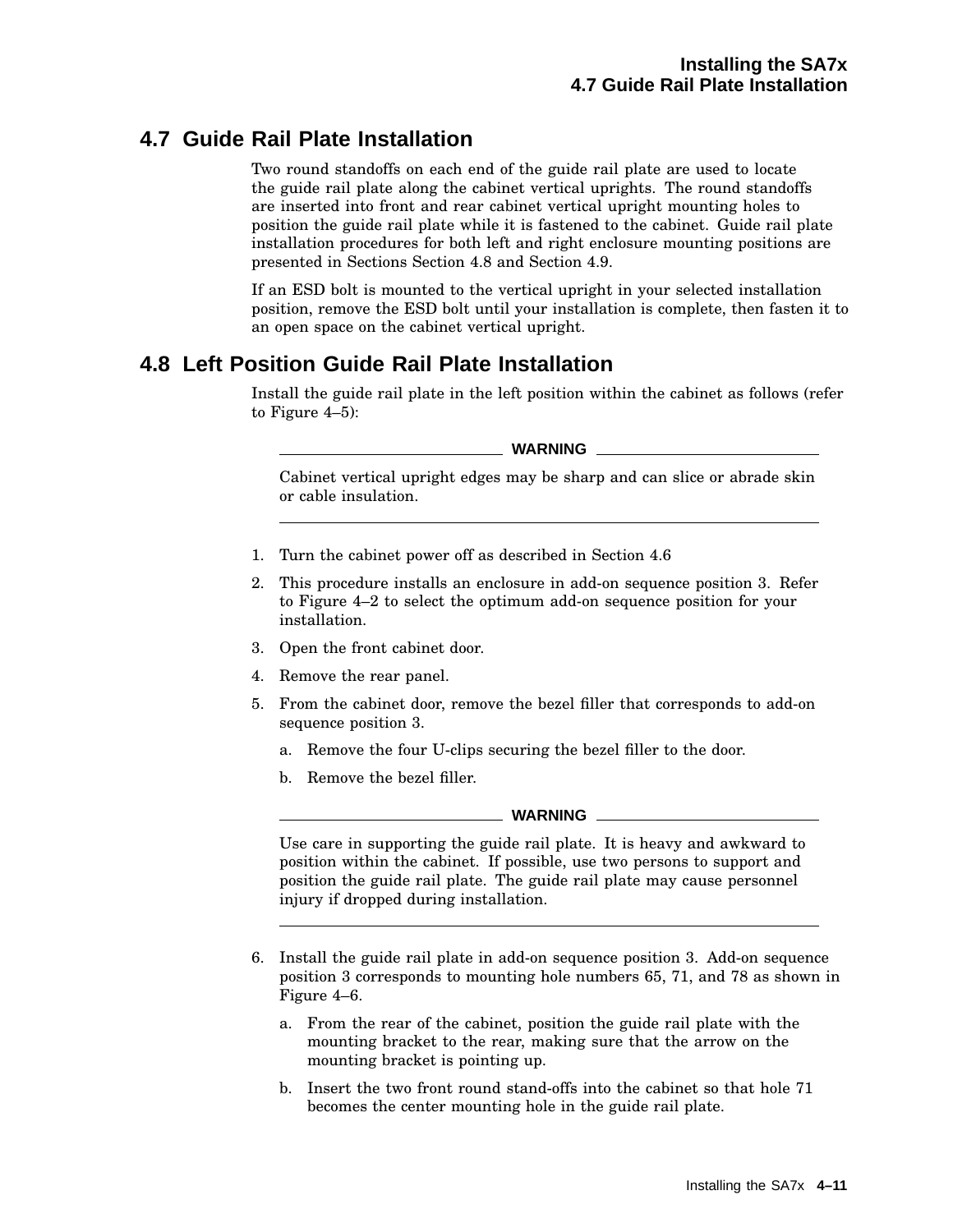#### **Installing the SA7x 4.8 Left Position Guide Rail Plate Installation**

c. While supporting the guide rail plate against the cabinet front vertical upright, extend the mounting bracket to engage the two rear round stand-offs into hole numbers 64 and 79 on the cabinet rear vertical upright.

#### **Figure 4–6 SA900 Mounting Rail Holes**



DRIVE MOUNTING RAIL HOLE LOCATIONS (FRONT VIEW)

- d. Insert and tighten the three shoulder screws and lockwashers in mounting holes 65, 71, and 78.
- e. From the front, insert and tighten the three shoulder screws and lockwashers in mounting holes 65, 71, and 78.
- f. Insert and tighten a flathead screw through the top hole in the guide rail plate to the U-nut mounted on the cabinet front vertical upright.
- g. From the rear, insert and tighten two flathead screws through the top and bottom guide rail plate holes to the two U-nuts mounted on the cabinet rear vertical upright.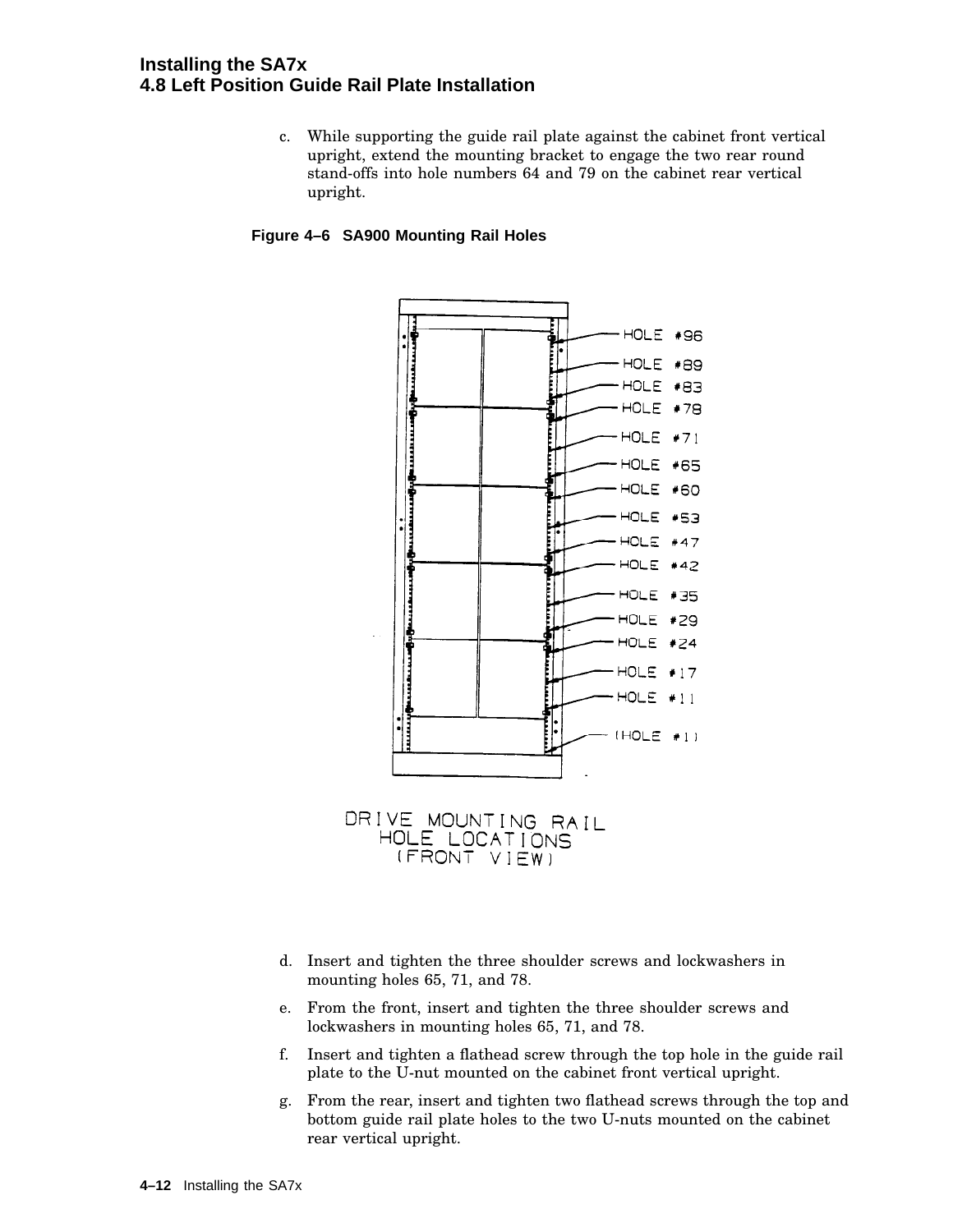h. Tighten the four mounting bracket screws.

### **4.9 Right Position Guide Rail Plate Installation**

Install the guide rail plate in the right position within the cabinet as follows (refer to Figure 4–5):

**WARNING**

Cabinet vertical upright edges may be sharp and can slice or abrade skin or cable insulation.

- 1. Turn the cabinet power off as described in Section 4.6
- 2. This procedure installs an enclosure in add-on sequence position 2. Refer to Figure 4–2 to select the optimum add-on sequence position for your installation.
- 3. Open the front cabinet door and remove the rear panel.
- 4. From the cabinet door, remove the bezel filler that corresponds to add-on sequence position 2.
	- a. Remove the four U-clips securing the bezel filler to the door.
	- b. Remove the bezel filler.

#### **WARNING**

Use care in supporting the guide rail plate. It is heavy and awkward to position within the cabinet. If possible, use two persons to support and position the guide rail plate. The guide rail plate may cause personnel injury if dropped during installation.

**Note**

Removing the door latch applies only to installing guide rail plates in position 2.

- 5. Remove two mounting screws and kepnuts securing the door latch to cabinet and remove the door latch.
- 6. Install the guide rail plate in add-on sequence position 2. Add-on sequence position 2 corresponds to mounting hole numbers 65, 71, and 78 as shown in Figure 4–6.
	- a. From the front of the cabinet, position the guide rail plate with the mounting bracket to the front, making sure that the arrow on the mounting bracket is pointing up.
	- b. Insert the two rear round stand-offs into the cabinet so that hole 71 becomes the center mounting hole in the guide rail plate.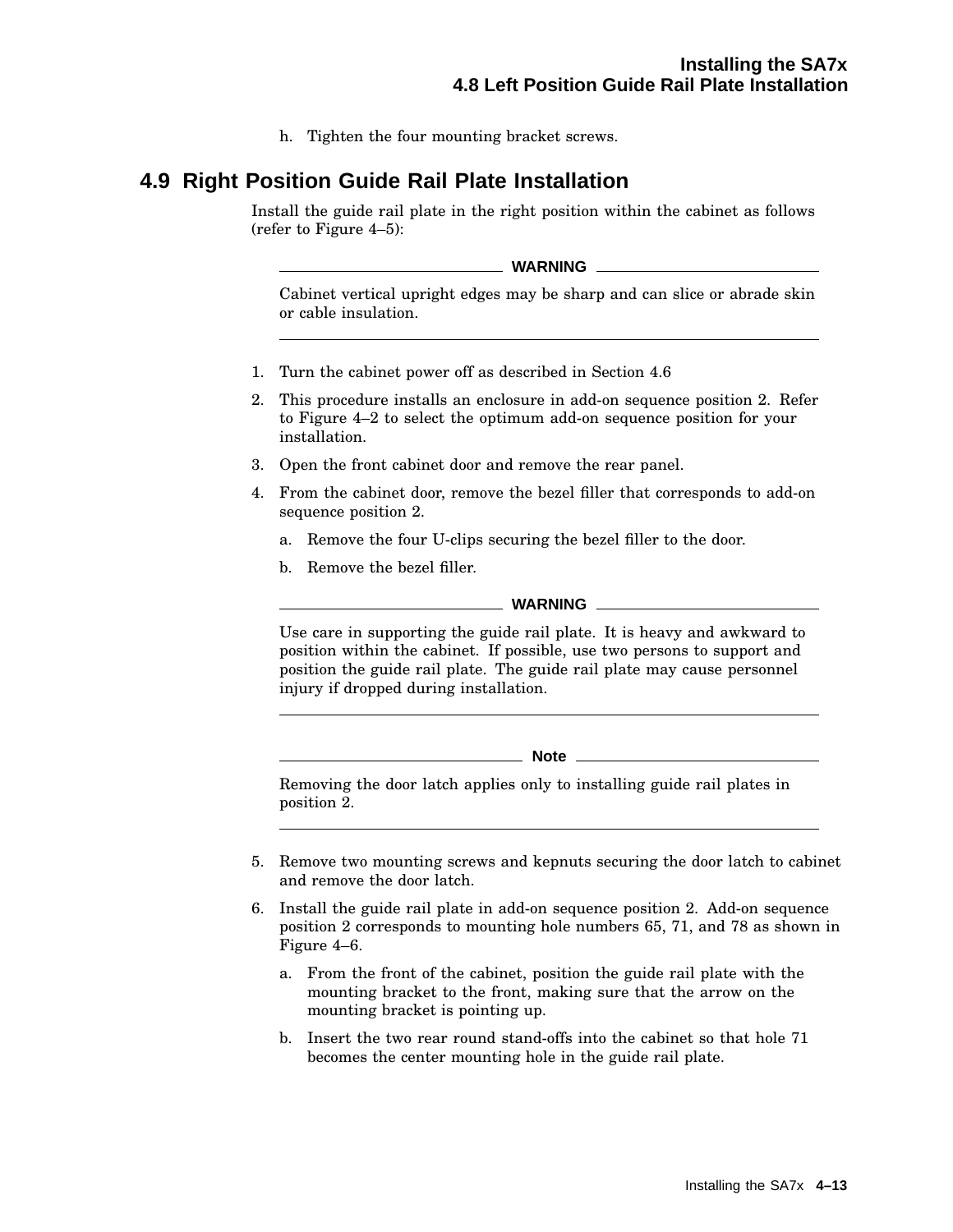#### **Installing the SA7x 4.9 Right Position Guide Rail Plate Installation**

c. While supporting the guide rail plate against the cabinet rear vertical upright, extend the mounting bracket to engage the two front round stand-offs into hole numbers 64 and 79 on the cabinet front vertical upright.

**Note Note** 

If installing in other than position 2, insert shoulder screw in middle mounting hole.

- d. Insert and tighten two shoulder screws and lockwashers in mounting holes 65 and 78.
- e. Attach the door latch and secure with two mounting screws and kepnuts in mounting holes 71 and 78.
- f. From the rear, insert and tighten the three shoulder screws and lockwashers in mounting holes 65, 71, and 78.
- g. Insert and tighten two flathead screws through the top and bottom guide rail plate holes to the two U-nuts mounted on the cabinet rear vertical upright.
- h. From the front, insert and tighten a flathead screw through the top hole in the guide rail plate to the U-nut mounted on the cabinet front vertical upright.
- i. Tighten the four flathead mounting bracket screws as shown in Figure 4–5.

## **4.10 Preparing the SA7X Enclosure**

Use the following procedure to prepare the SA7x enclosure for installation:

- 1. Remove the OCP (refer to Figure 4–1).
	- a. Pull the OCP straight out from the front of the SA7x enclosure.
	- b. Put the OCP in a safe place.
- 2. Position the guide rail inserts for a SA900 cabinet left side installation.

**Note**

If the installation is a SA900 cabinet right side installation proceed to step 3.

- a. Loosen the two rear cover captive screws (or two screws) and remove the rear cover.
- b. Remove the two upper right chassis retainer screws and remove the retainer bracket.
- c. Slide the upper right insert out the rear of the enclosure.
- d. Slide the insert into the upper left side of the enclosure.
- e. Install the retainer bracket and insert and tighten the two chassis retainer screws.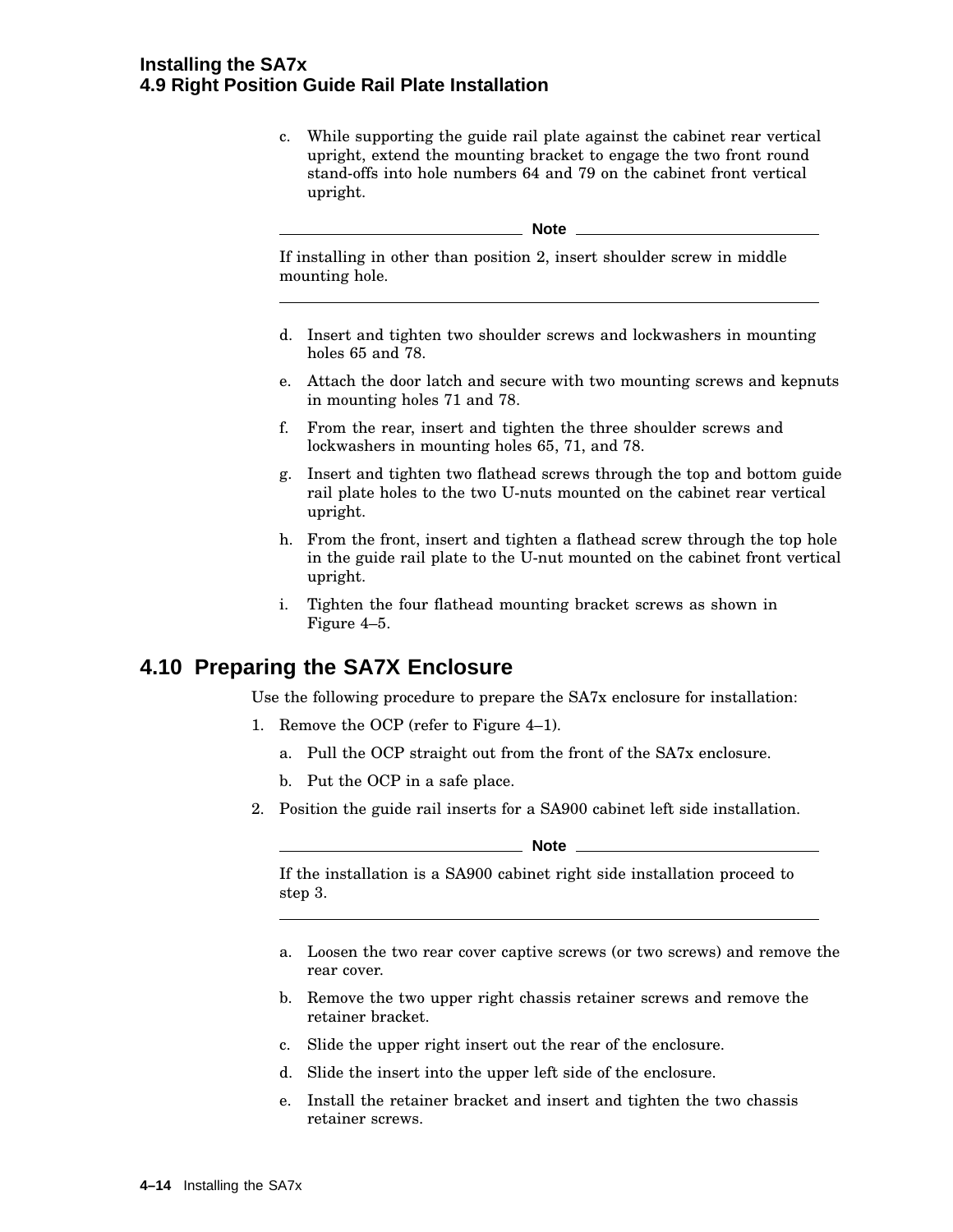- f. Install the rear cover and insert and tighten the two rear cover captive screws (or two screws).
- 3. Position the guide rail inserts for a SA900 cabinet right side installation.
	- a. Loosen the two power supply captive screws and remove the power supply.
	- b. Remove the two lower left chassis retainer screws and remove the retainer bracket.
	- c. Slide the lower left insert out the rear of the enclosure.
	- d. Slide the insert into the lower right side of the enclosure.
	- e. Install the retainer bracket and insert and tighten the two chassis retainer screws.
	- f. Install the power supply and tighten the two captive screws.

### **4.11 Installing the SA7X Enclosure**

Use the following procedure to install the SA7X enclosure into a SA900 cabinet:

#### **WARNING**

The fully-populated enclosure, with four disk drives and a power supply, weighs up to 40 kilograms (88 pounds) and can cause serious injury if lifted improperly. If a lifting device is not available, two people are required to lift and install the enclosure. One person can install the enclosure if the disk drives and power supply are removed to lighten the load. (Refer to the *SA7x Enclosure Service Manual* for instructions.)

- 1. Lift the SA7x enclosure to the installation position (see Figure 4–7).
	- a. Lift the enclosure to the front of the cabinet with the aid of a Digitalapproved lifting device or with two people.
	- b. Turn the enclosure so its side grooves are facing toward the cabinet rails. (Refer to Figure 4–7.)
- 2. Seat the enclosure into the cabinet.
	- a. Slide the enclosure side grooves into the cabinet guide rails as shown in Figure 4–7, and push the enclosure all the way to the rear of the cabinet.
	- b. Remove the lifting device.
	- c. Using the two 10-32 x 1/2-inch screws that came with the enclosure, connect the two chassis retaining brackets (mounted on the side of the enclosure) to the cabinet. Tighten them securely. The recommended torque is 8 to 10 inch-pounds. (Refer to Figure 4–7).
- 3. Install the OCP for a SA900 cabinet left side installation.

#### **Note**

If the installation is a SA900 cabinet right side installation proceed to step 4.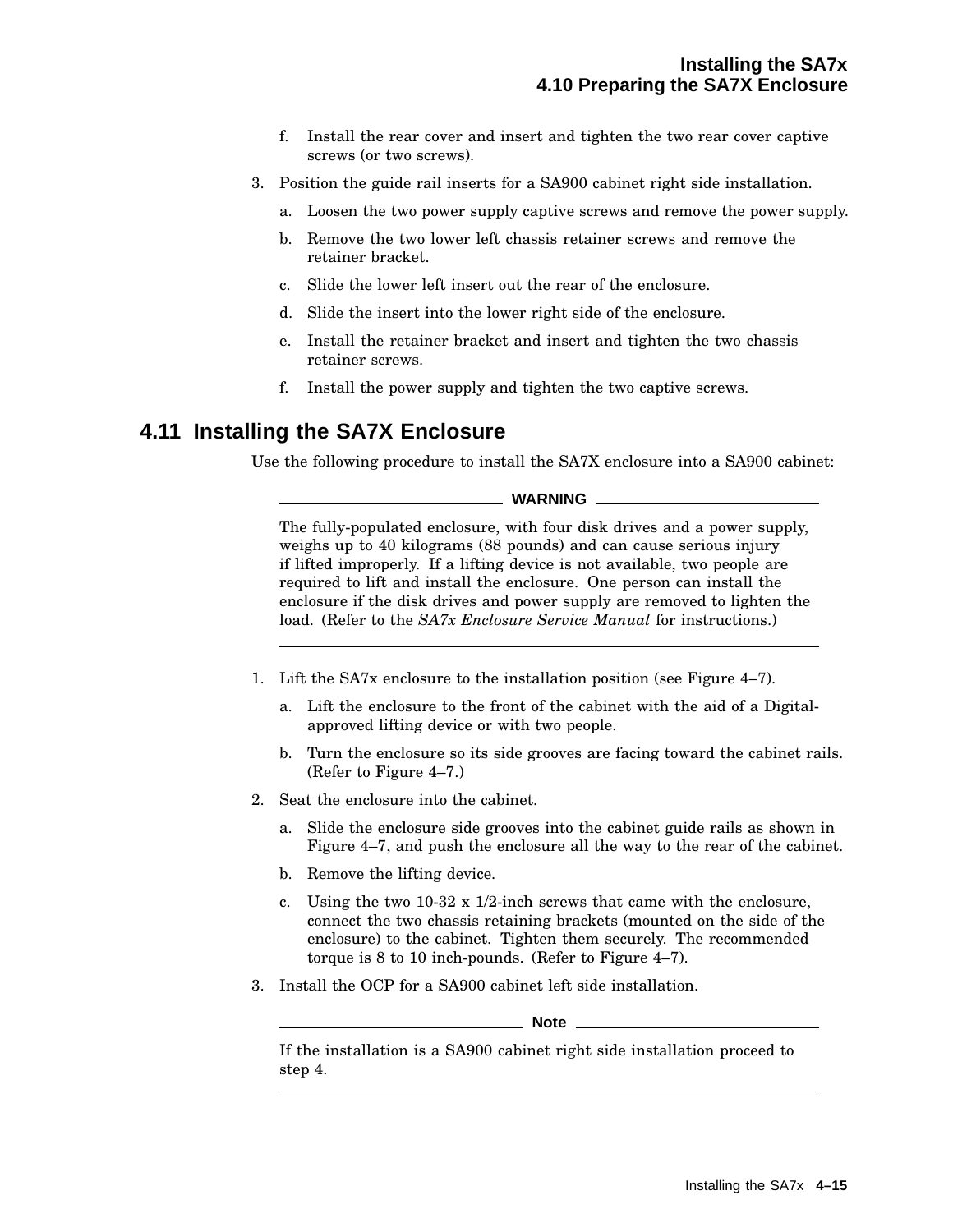#### **Installing the SA7x 4.11 Installing the SA7X Enclosure**





CXO-3574A-MC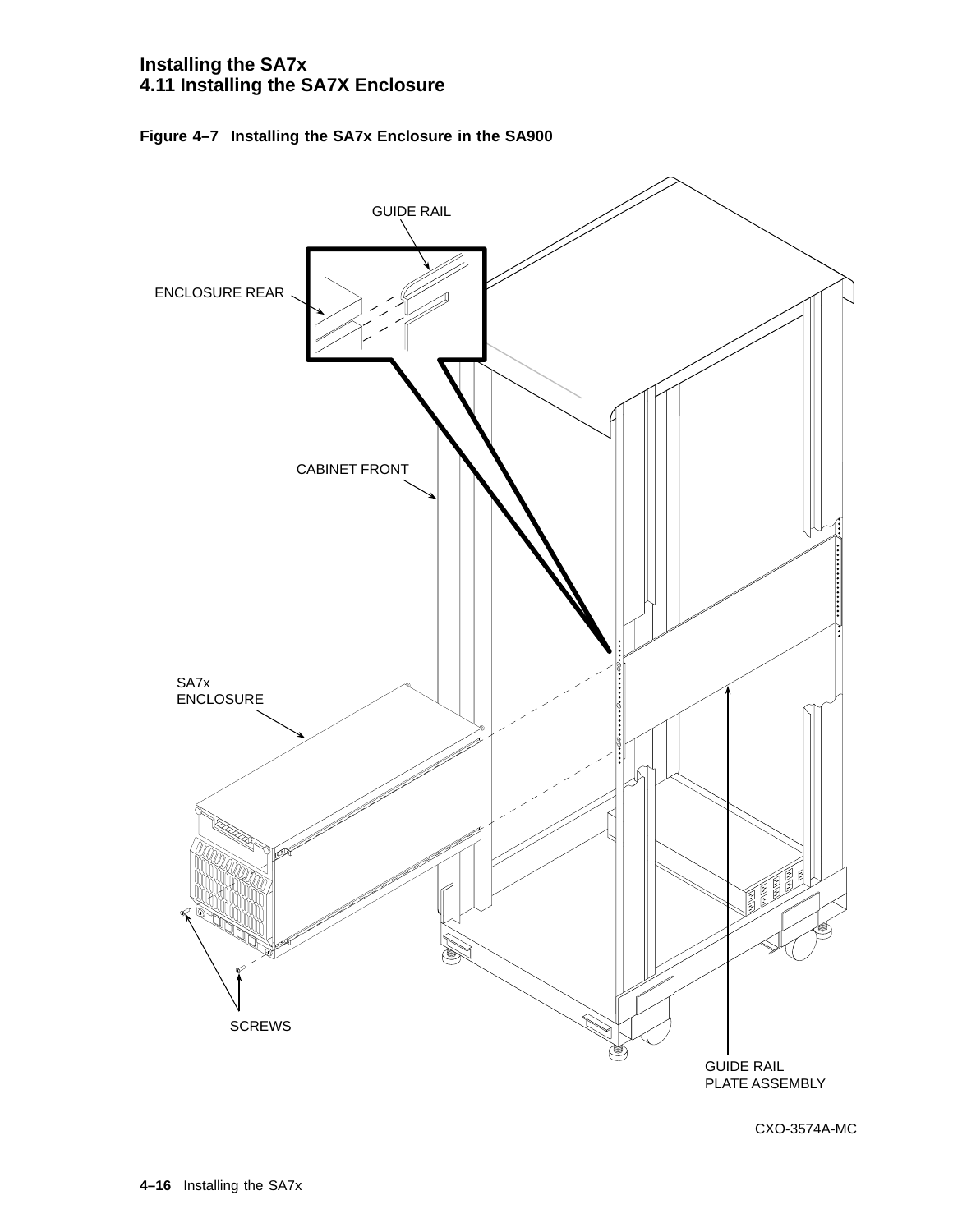- a. Check that the three enclosure connector (TB1) mounting screws are tight.
- b. Align the OCP with the TB1 and push until the OCP is secure.
- 4. Install the OCP for a SA900 cabinet right side installation.
	- a. Loosen the two outer screws on TB1.
	- b. Remove the center screw under Attach Left Control Panel on TB1 and slide TB1 to the left.
	- c. Insert and tighten the center screw under Attach Right Control Panel on TB1.
	- d. Tighten the two outer screws on TB1.

**CAUTION**

Do not bend the alignment or connector pins when installing the OCP. The panel should fit without being forced.

e. Align the OCP with the TB1 and push until the OCP is secure.

The SA900 storage array is shipped with internal cables and power cords for storage devices installed at the factory. However, when you install SA7x enclosures, you must install the internal SDI cables and connect the power cords. If external SDI cables are required, they are ordered separately and shipped at the same time the add-on is shipped. Table 4–2 lists the external SDI cables.

**Table 4–2 H9A00 External SDI Cables**

| <b>External SDI Cables</b>     | <b>Standard</b><br><b>Part Number</b> | <b>Fire Code</b><br><b>Part Number</b> |  |
|--------------------------------|---------------------------------------|----------------------------------------|--|
| $3.7 \text{ m}$ (12 ft) cable  | BC26V-12 or BC26G-12                  | BC <sub>26</sub> J <sub>-12</sub>      |  |
| $7.6 \text{ m}$ (25 ft) cable  | BC26V-25 or BC26G-25                  | BC <sub>26</sub> J <sub>-25</sub>      |  |
| $15.2 \text{ m}$ (50 ft) cable | BC26V-50 or BC26G-50                  | BC26J-50                               |  |
| $24.4 \text{ m}$ (80 ft) cable | BC26V-80 or BC26G-80                  | BC26J-80                               |  |
|                                |                                       |                                        |  |

The H9A00 cabinet includes a left and a right vertical I/O bulkhead. (Refer to Figure 4–8.) Storage devices are connected by SDI cables to one of the five sets of eight connectors on each bulkhead. A total of ten devices can be connected to the I/O bulkheads. The RA9x disk drive uses two SDI cables; the SA7x enclosure uses two special one-to-four cables. Each cable terminates with four connectors. The SA900 storage array can accommodate a maximum of ten RA9x disk drives, or ten SA7x enclosures, or 80 ports.

Use the following procedure to install and connect SDI cables and power cords:

1. Ensure that the Line Voltage Selector switch is in the proper position and the Master On/Off switch on the enclosure is off.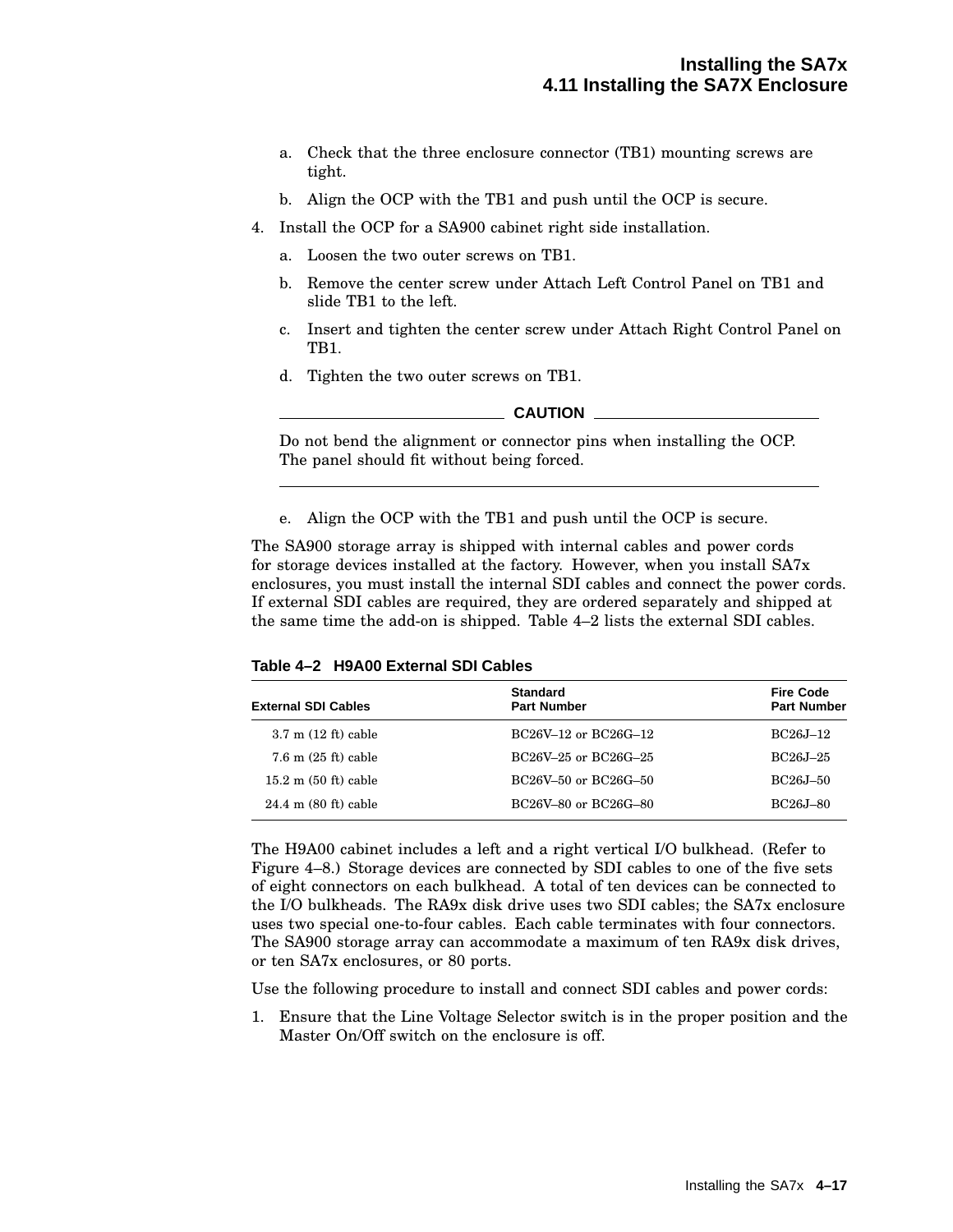



2. Install cables from drives and enclosures on the left side of the cabinet to the left vertical I/O bulkhead; install cables from drives and enclosures on the right side of the cabinet to the right vertical I/O bulkhead, as shown in Figure 4–8.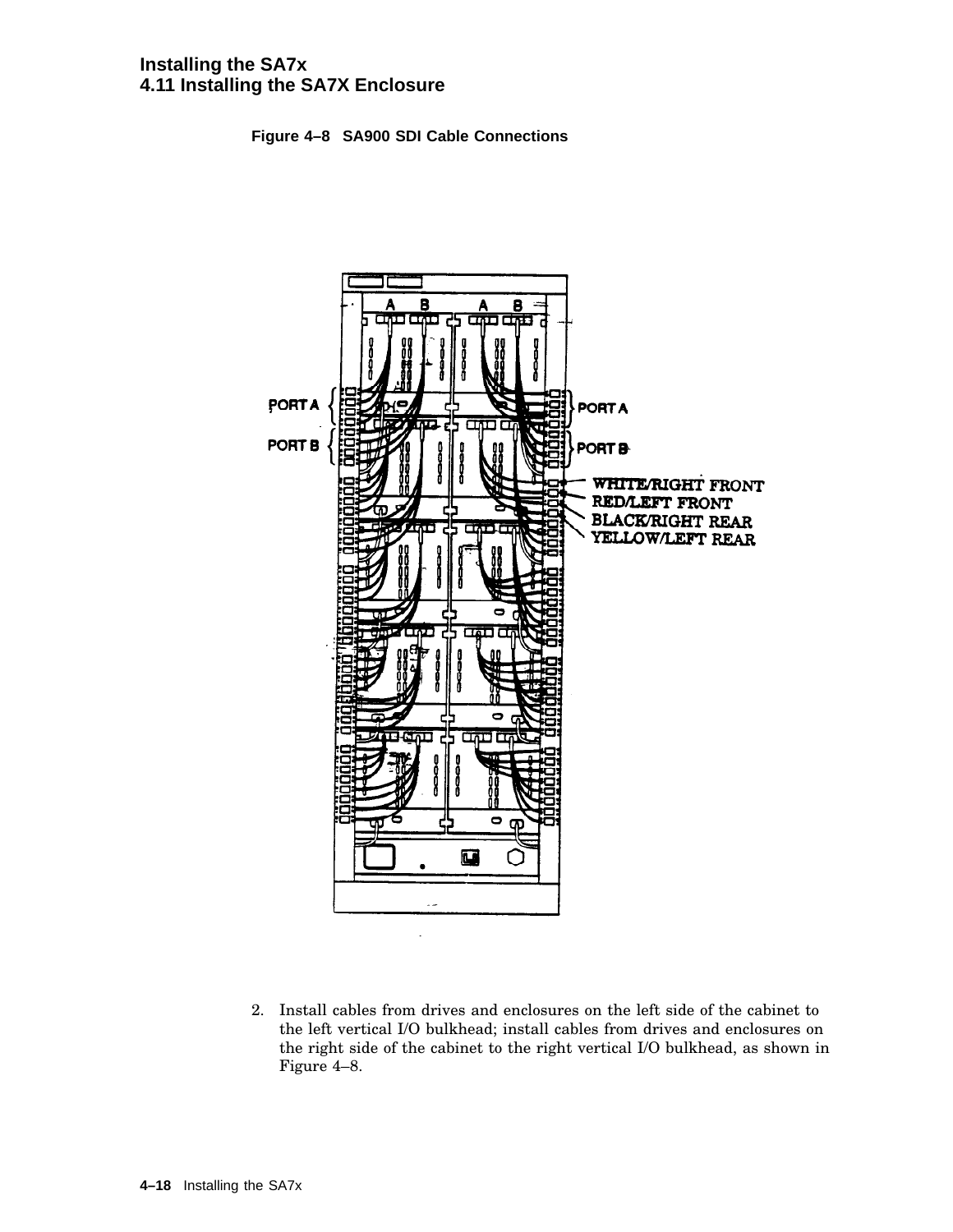- 3. Connect SDI cable connectors to the Port A and Port B connections on the rear of the SA7x enclosure. Connect the other end of the cable connectors to the vertical I/O bulkhead. (The top four ports in each group of eight correspond to Port A, and the bottom four ports in each group of eight correspond to Port B.)
- 4. Connect the power cords to the rear of the SA7x enclosure, as shown in Figure 4–9.
- 5. Route the power cords from the storage devices on the right side of the cabinet down the right vertical I/O bulkhead.
- 6. Route the power cords from the storage devices on the left side of the cabinet down the left vertical I/O bulkhead.
- 7. Connect the power cord to the power controller connector shown in Figure 4–9.
- 8. Coil any excess power cord in front of the power controller.
- 9. Connect the external SDI cables in the SA900 storage array. Be sure to tighten the captive screws when connecting the external cables to the bulkhead.
- 10. Slide the external SDI cables through the appropriate slot on the filler panel. If necessary, remove the cable retainers on the filler panel to more easily access the slot. Then, replace the cable retainers.

#### **4.11.1 Completing the Installation**

Complete the installation as follows:

- 1. Restore power to the cabinet.
- 2. Turn on all storage devices in the cabinet. Spin up all drives and place them on line. Check out all storage devices as described in the component user guide or service manual.
- 3. Ensure that the rear panel will clear the external cables. If necessary, adjust the side panels to provide additional clearance.
- 4. Replace the rear panel and close the front panel.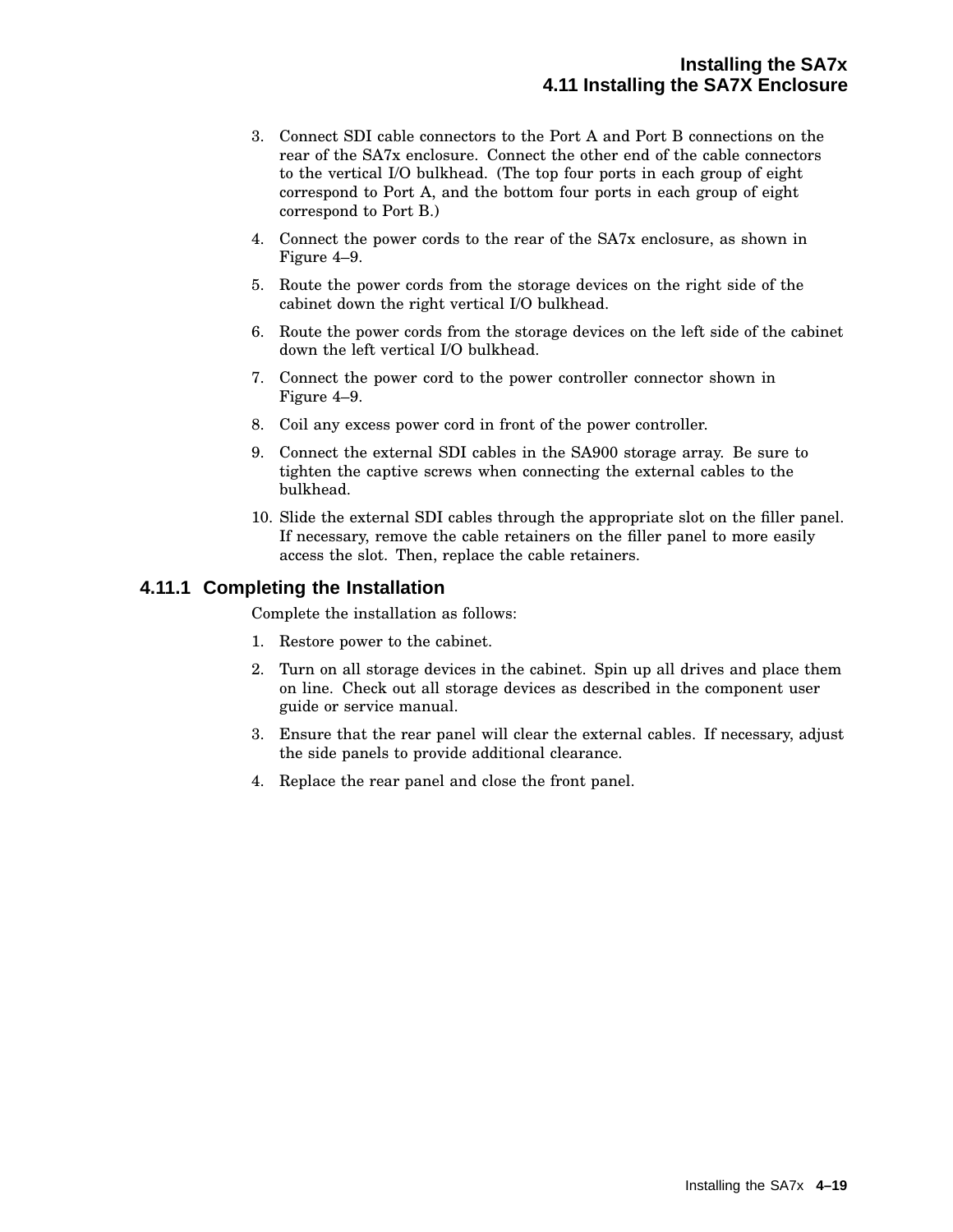#### **Installing the SA7x 4.11 Installing the SA7X Enclosure**





CXO-3570A-TI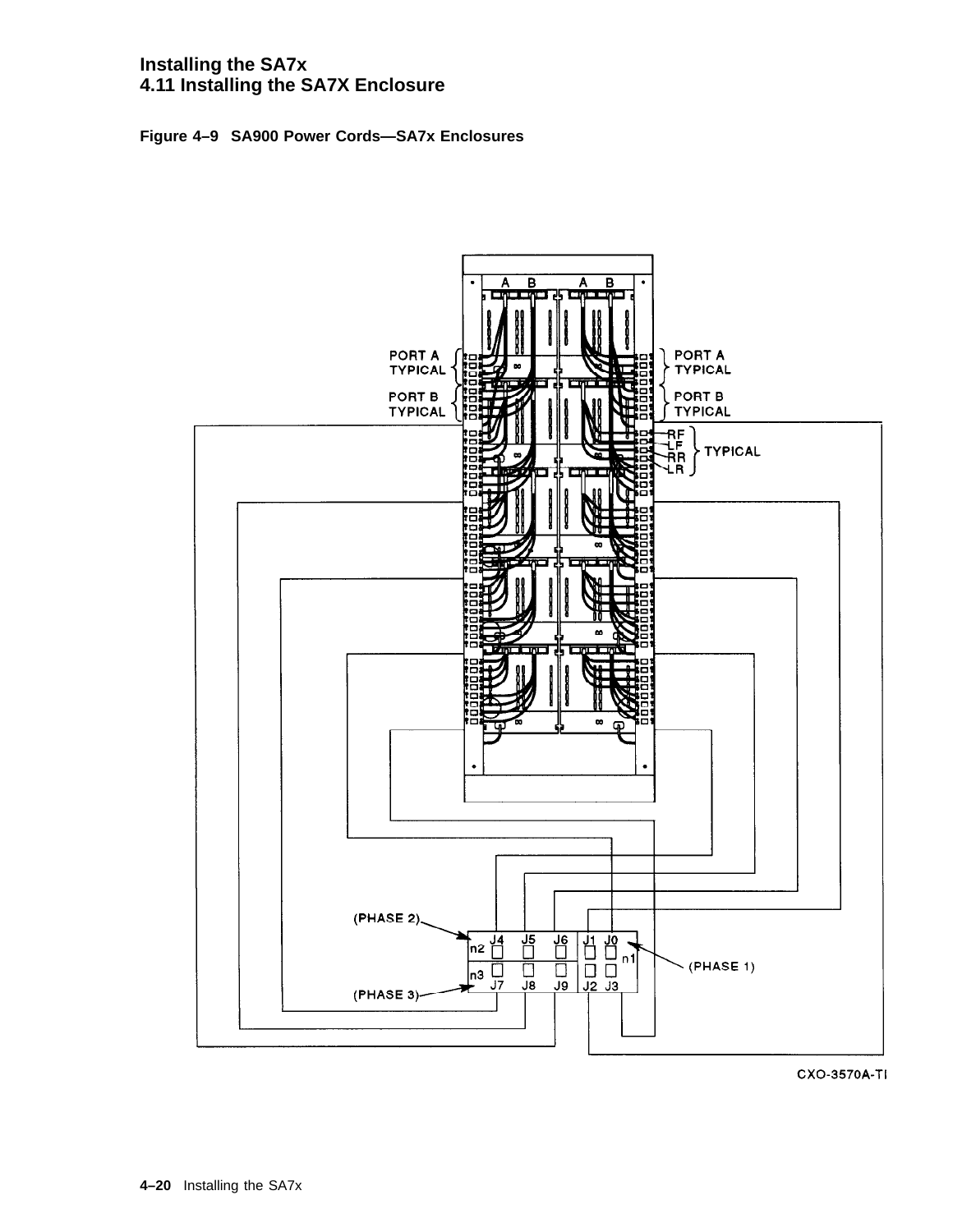## **Troubleshooting the SA7x**

This chapter explains how to troubleshoot the SA7x enclosure.

For complete information about troubleshooting RA7x disk drives, see the *RA7x Disk Drive Service Manual*. For instructions on removing and replacing field replaceable units (FRUs), see the *SA7x Enclosure Service Manual*.

## **5.1 Identifying Problems**

The following table lists the problems you might encounter with the SA7x enclosure. It also refers you to the section in this chapter that explains how to troubleshoot each problem.

| <b>Problem</b>                                                                                                               | Refer to      |
|------------------------------------------------------------------------------------------------------------------------------|---------------|
| The entire enclosure is dead; the power supply Fault indicator is<br>lit.                                                    | Section 5.2.1 |
| The entire enclosure is dead; the power supply Fault indicator is<br>not lit.                                                | Section 5.2.2 |
| A drive power indicator flashes.                                                                                             | Section 5.3   |
| A drive shows excessive errors or displays a fault on the OCP.                                                               | Section 5.4   |
| A drive is not "visible" to the controller.                                                                                  | Section 5.6   |
| The OCP indicators are not lighting, a drive does not respond to<br>OCP commands, or the unit number changes after power-up. | Section 5.7   |

**Table 5–1 SA7x Problems and Troubleshooting References**

## **5.2 Troubleshooting a Dead Enclosure**

A dead enclosure is usually caused by a power supply problem. Such a problem can have two different indications. In one case, the Fault indicator is lit; in the other, the Fault indicator is off. The following sections describe the procedures for troubleshooting each of these problems.

### **5.2.1 If the Fault Indicator Is Lit**

If the SA7x enclosure is dead and the power supply Fault indicator is lit, turn off the Master On/Off switch located on the rear of the power supply. Check for airflow obstructions. Also check whether the enclosure has been exposed to an overtemperature condition at the operating site.

If the enclosure has been exposed to an overtemperature condition:

1. Allow the enclosure to cool, and then turn it back on.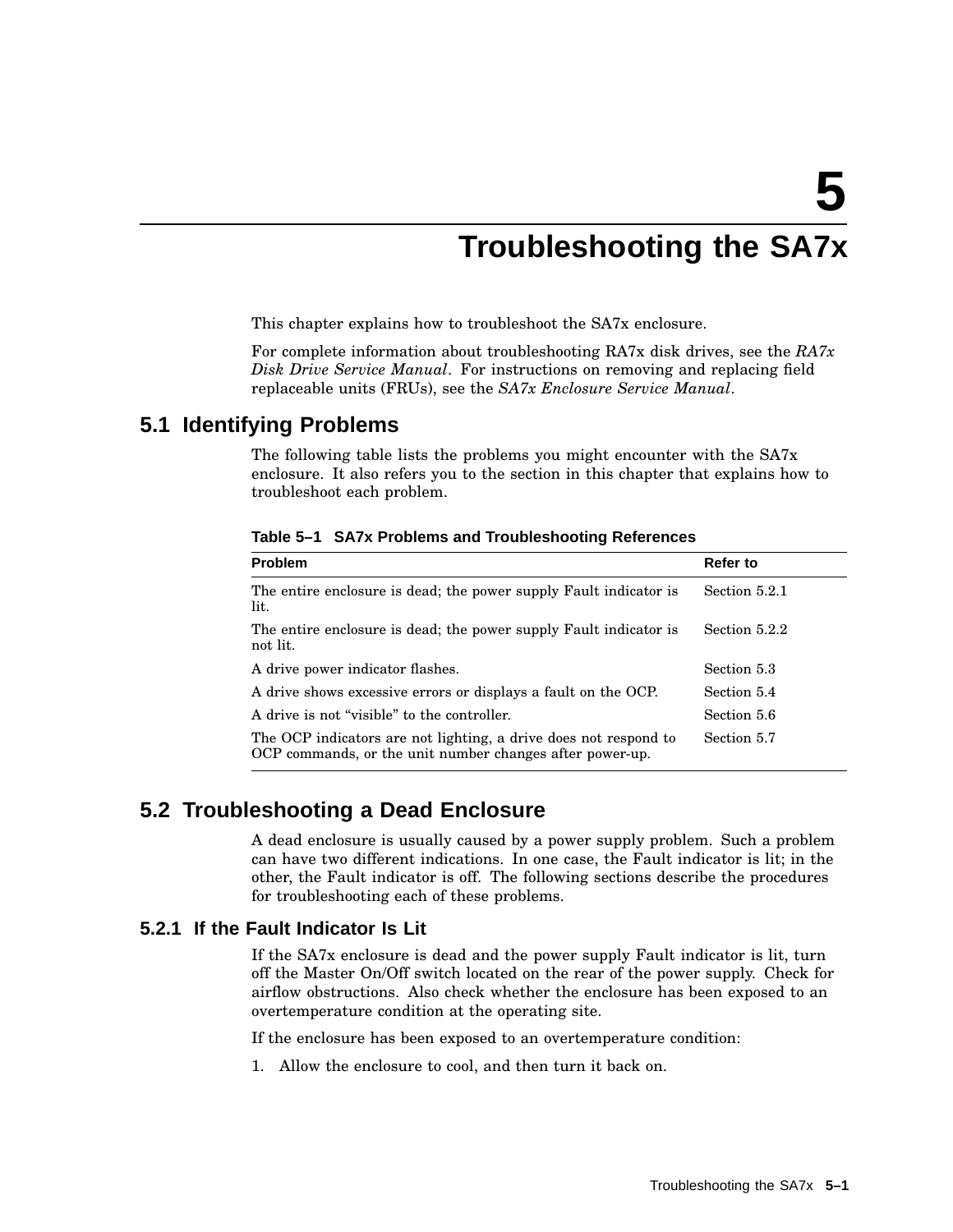#### **Troubleshooting the SA7x 5.2 Troubleshooting a Dead Enclosure**

2. If the enclosure returns to normal operation, the fan operates, and the Fault indicator does not light, an overtemperature condition at the operating site is the likely cause of the failure. Investigate and correct the overtemperature condition.

**Note** 2008

An overtemperature may also show up through one of the error logs. If an error log shows overtemperature and the Fault indicator is not lit, the RA7x disk drive is most likely the cause of the failure. Refer to the *RA7x Disk Drive Service Manual* for additional troubleshooting information.

If the enclosure has *not* been exposed to an overtemperature condition:

- 1. Leave the enclosure off for 10 seconds, and then turn it back on.
- 2. If the enclosure still does not operate, replace FRUs in the following order until the problem is corrected:
	- a. Power supply
	- b. Fan assembly
	- c. Transition board 1 (TB1)
	- d. Transition board 2 (TB2)
	- e. The enclosure assembly (See the appropriate storage array guide for instructions.)

#### **5.2.2 If the Fault Indicator Is Not Lit**

If the enclosure is dead and the power supply Fault indicator is not lit:

- 1. Verify site power by checking other equipment on the same line and the circuit breakers to the cabinet.
- 2. Verify that the enclosure power plug is connected.
- 3. Verify that the cabinet power controller is connected to the site's line voltage outlet.
- 4. Verify that the Line Voltage Selector switch on the rear panel of the power supply is set to the correct voltage.
- 5. Verify that the cabinet power controller and the enclosure power supply are turned on.
- 6. If the enclosure still does not start, check for an overcurrent condition in the power supply by removing power to the disk drives. Do this by pressing the drive power switches on the front of the enclosure.
- 7. If the enclosure fan starts, proceed to Step 3 in Section 5.3.
- 8. If the enclosure fan does not start, replace FRUs in the following order until the problem is corrected:
	- a. Power supply
	- b. TB1
	- c. TB2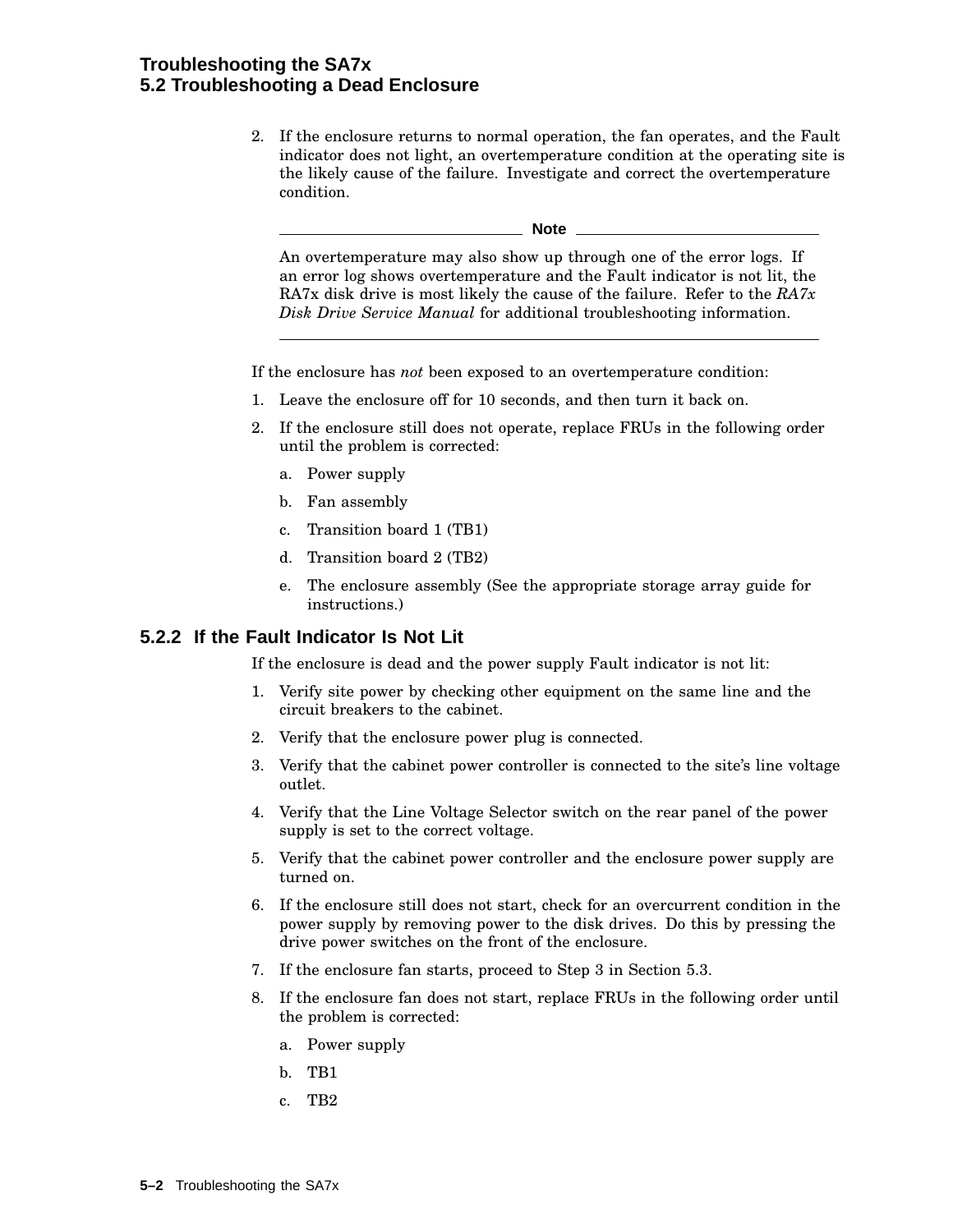d. The enclosure assembly (See the appropriate storage array guide for instructions.)

## **5.3 Troubleshooting a Flashing Drive Power Indicator**

**Note**

If power from the power supply is erratic, the drive may spin up and then spin down. These on and off cycles may occur because the voltage monitor in the device detects that power is going in and out of tolerance ranges. When the monitor detects low power, the drive begins its shutdown procedure. As the drive shuts down, power may again return to normal; the drive receives initializing commands and spins up again.

Flashing drive power indicators indicate an overcurrent condition at the power supply output. (See Figure 5–1.) If the drive power indicators are flashing:

- 1. Reset the operator control panel (OCP) switches:
	- a. Press both Port A and Port B switches to deselect these ports.
	- b. Press the Run switch to deselect the drive.
	- c. Repeat this step for all disk drives in the enclosure.
- 2. Remove power to the disk drives by pressing each of the drive power switches.
- 3. Restore power to the disk drives by pressing each of the drive power switches one at a time.
	- a. If the drive power indicator lights steadily when you press the switch, that drive is not causing the overload.
	- b. If the drive power indicator flashes when you press the switch, that drive is causing the overload.
- 4. Remove the disk drive causing the overload and install it in a different position in the enclosure.
	- a. If the drive power indicator for that position flashes, the disk drive is at fault. Replace the drive's electronic control module (ECM) or head disk assembly (HDA). (See the *RA7x Disk Drive Service Manual* for instructions.)
	- b. If the drive power indicator for that position does not flash, the opening that had the flashing drive power indicator is at fault. Replace the FRUs in the following order until the problem is corrected:
		- a. Power supply
		- b. Power harness
		- c. The enclosure assembly (See the appropriate storage array guide for instructions.)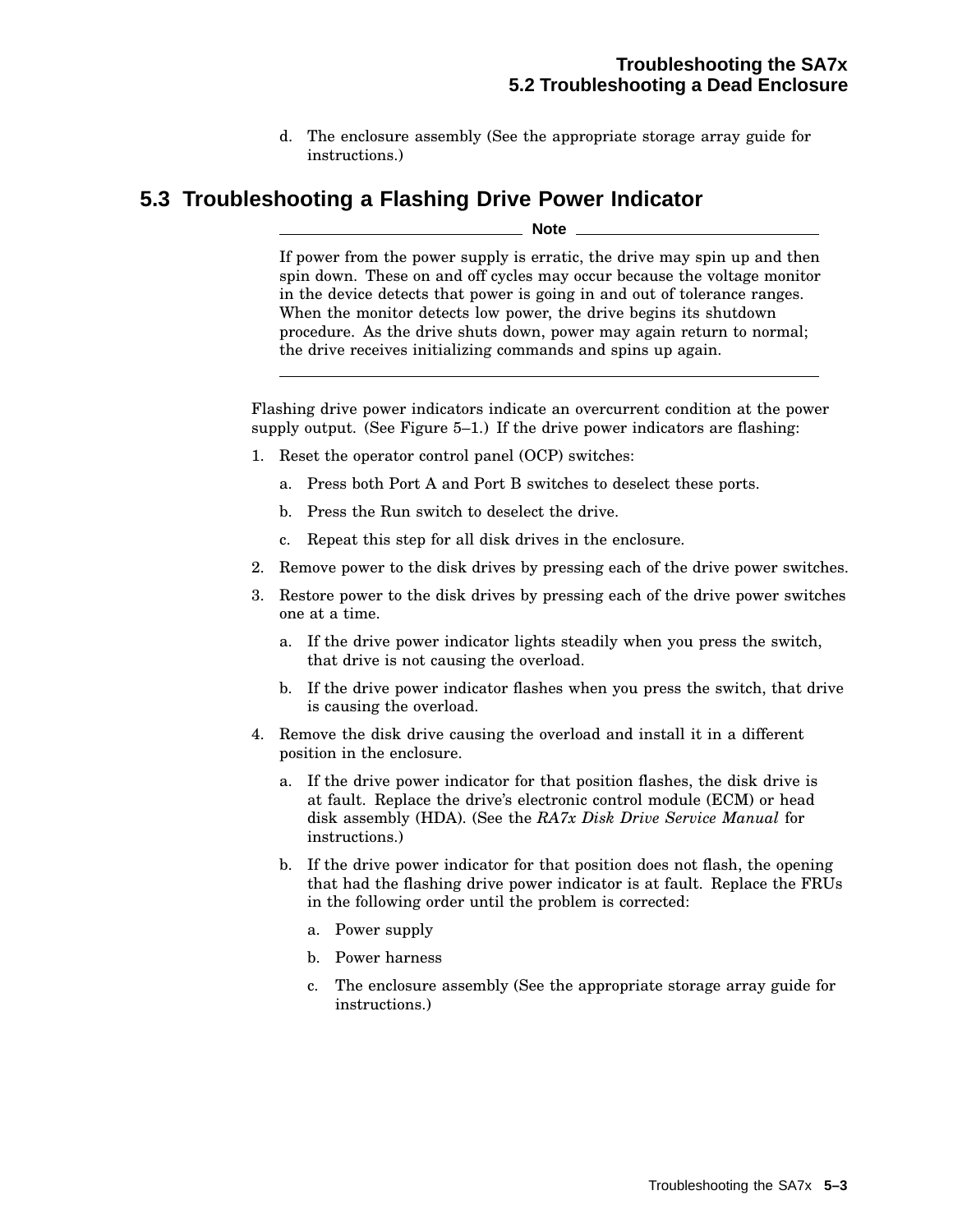#### **Troubleshooting the SA7x 5.3 Troubleshooting a Flashing Drive Power Indicator**





CXO-1867D\_S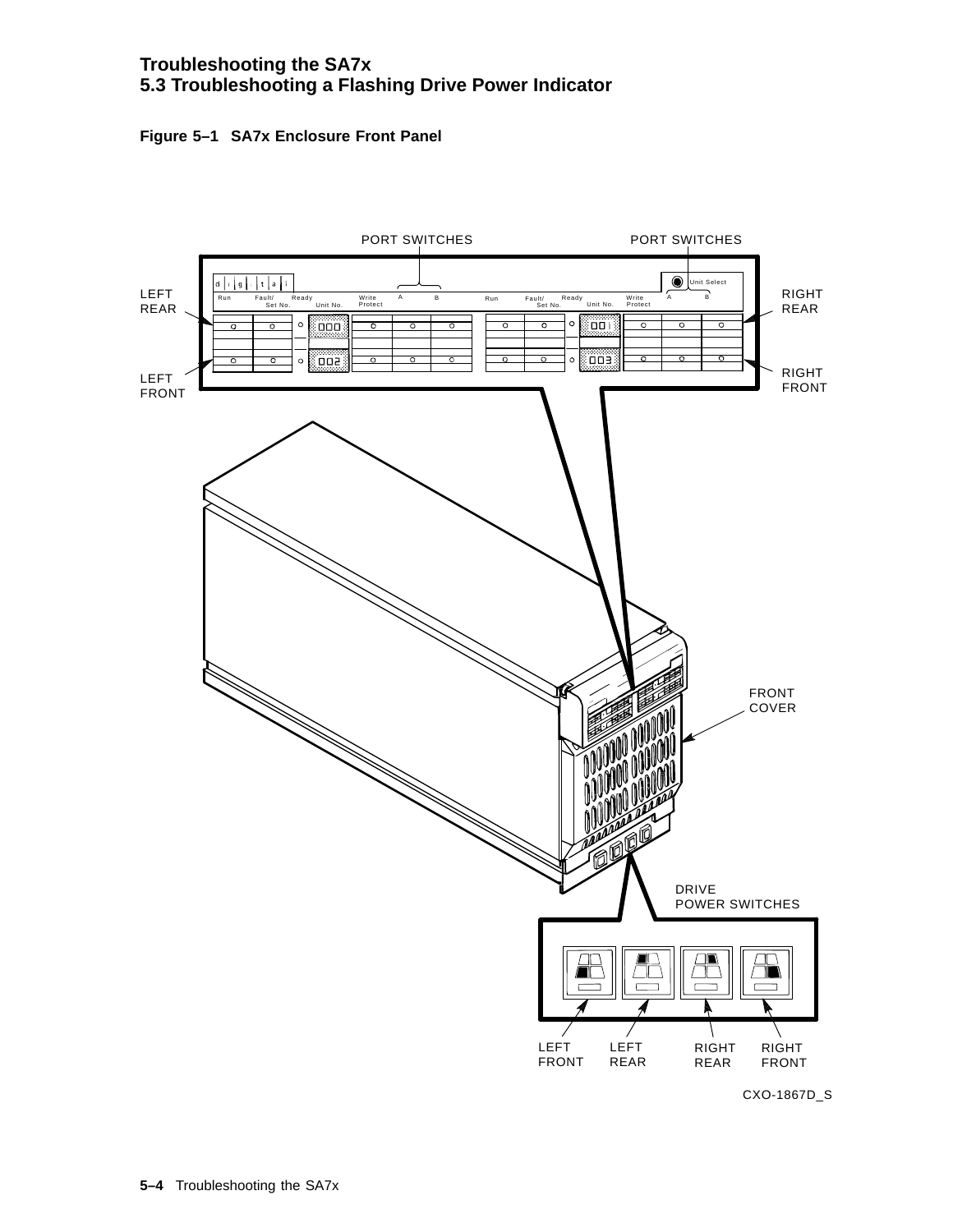## **5.4 Troubleshooting Excessive Drive Errors or a Fault Condition**

If the system is displaying excessive drive errors or a fault condition, check to the following resources to isolate the problem to a disk drive or enclosure FRU.

**Note**

When referring to error codes, note that power low or thermal errors on any or all disk drives could indicate a problem with an enclosure FRU. Media errors on all drives could indicate an enclosure power supply fault. Check the power supply as explained in Sections 5.2.1 and 5.2.2.

The *DSA Troubleshooting Flowchart* has extensive information for troubleshooting disk drives using the following resources:

- **OCP error code**—Identify the OCP error code as explained in Section 5.5. Refer to the *SA7x Enclosure Service Manual* to interpret OCP error codes.
- **VAXsimPLUS**—Use VAXsimPLUS software to obtain theory codes that can be referenced by VAXsimPLUS support personnel for servicing recommendations.
- **Host error log**—Refer to the host system documentation to access the host error log and obtain an error code. This error code determines if the problem is with the the SA7x enclosure or an RA7x disk drive.
- **HSC console log**—If the RA7x disk drives are connected to an HSC controller, check the HSC console log. Refer to the HSC documentation to decode the console error log.
- **Internal drive error log**—Refer to the *RA7x Disk Drive Service Manual* and run the RA7x disk drive utility to extract the drive error log. The *RA7x Disk Drive Service Manual* also explains how to decode the drive error log and obtain the error code. With this information, you can determine if the fault is in the disk drive or an enclosure FRU.

## **5.5 Reading OCP Error Codes**

The SA7x enclosure OCP displays error codes on the indicator set for each drive. (Refer to Figure 5–1.) These codes provide an initial clue to a drive fault prior to the detailed analysis provided by the drive's internal log.

If the Fault/Set No. indicator lights to signal that the disk drive has detected a fault:

- 1. Press the Fault/Set No. switch once. This causes the drive to display an error code on the drive's indicator set on the OCP.
- 2. Note the error code. The code is displayed as flashing indicators on the OCP.

**Note**

While in the fault mode, the OCP indicators do not retain their normal function; they act only as error code indicators until you press the Fault/ Set No. switch a second time.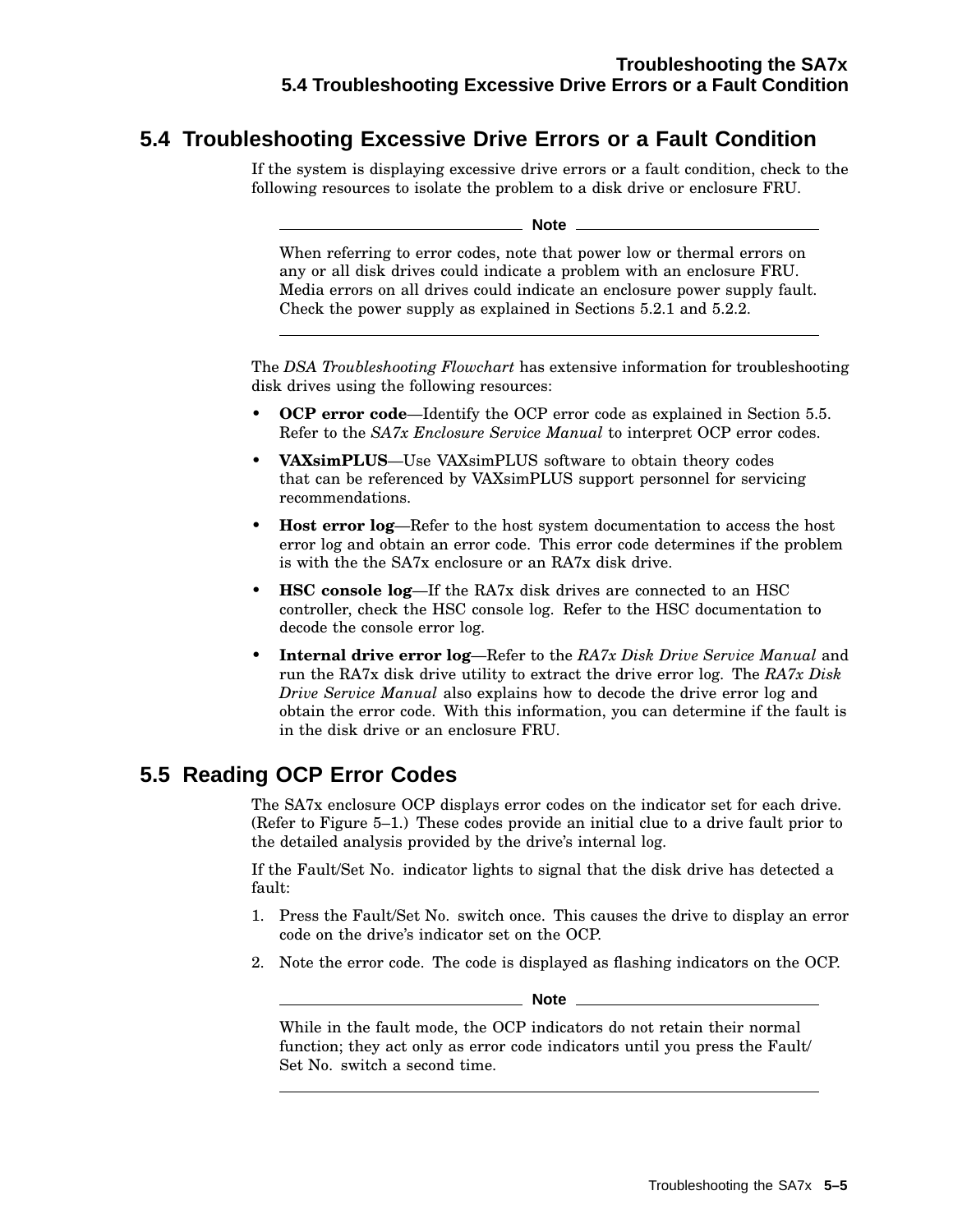- 3. Refer to the *SA7x Enclosure Service Manual* for a list of the OCP error codes with the suggested FRU replacement.
- 4. Press the Fault/Set No. switch again. This commands the drive to clear the fault and return to normal operation.
	- a. If the fault clears, you may resume operation. Note the fault code in the system log in case you need it for future fault analysis.
	- b. If neither the Ready indicator nor the Fault/Set No. indicator lights, the disk drive is at fault. See the *RA7x Disk Drive Service Manual* for more information on troubleshooting RA7x disk drives.

## **5.6 Troubleshooting a Drive Not Visible to the Controller**

If a drive is not visible to a controller:

- 1. Verify that the drive is properly installed in the enclosure.
- 2. Verify that the correct ports are selected.
- 3. Verify that the correct unit number is selected for the drive.
- 4. Verify that the SDI cables are properly connected to the I/O bulkhead.
- 5. If the preceding conditions are met, replace the FRUs in the following order until the problem is corrected:
	- a. RA7x electronic control module (ECM) (See the *RA7x Disk Drive Service Manual* for instructions.)
	- b. External SDI cables (See the appropriate storage array guide for instructions.)
	- c. Enclosure internal SDI cables
- 6. If the cabinet cables are not at fault, refer to the *DSA Troubleshooting Flowchart* to determine if the controller is at fault. If the controller is not at fault, replace the enclosure assembly. (See the appropriate storage array guide for instructions.)

## **5.7 Troubleshooting the OCP**

If one or more OCP indicators for a disk drive consistently fails to light:

- 1. Verify that the OCP is firmly seated in the enclosure.
- 2. Verify that a disk drive is installed and powered up in the disk drive position.
- 3. Press and hold the Fault/Set No. for that position as a lamp test.
- 4. If any indicator does not light, replace the FRUs in the following order until the problem is corrected:
	- a. OCP
	- b. RA7x ECM (See the *RA7x Disk Drive Service Manual* for instructions.)
	- c. The two OCP ribbon cables
	- d. TB1
	- e. TB2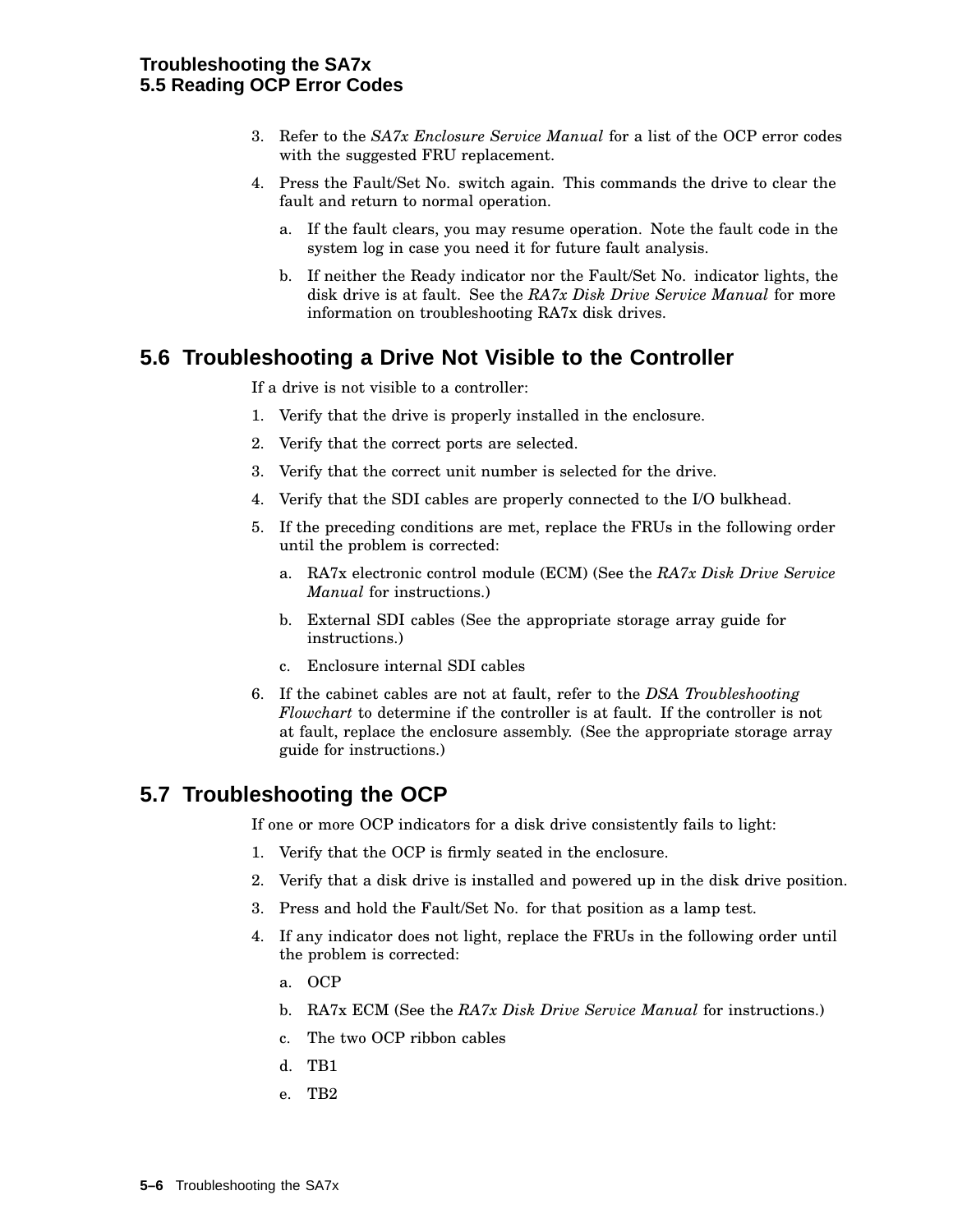f. The enclosure assembly (See the appropriate storage array guide for instructions.)

If a disk drive does not respond to OCP commands, move it to another drive position in the enclosure to see if the drive is at fault or if the drive position is at fault.

- 1. If the disk drive is at fault, replace the RA7x ECM. (See the *RA7x Disk Drive Service Manual* for instructions.)
- 2. If the disk drive is *not* at fault, replace the FRUs in the following order until the problem is corrected:
	- a. OCP
	- b. The two OCP ribbon cables
	- c. TB1
	- d. TB2
	- e. The enclosure assembly (See the appropriate storage array guide for instructions.)
- 3. If the unit number changes after power up, replace the FRUs in the following order until the problem is corrected:
	- a. TB2
	- b. Power supply
	- c. OCP
	- d. The two OCP ribbon cables
	- e. TB1
	- f. The enclosure assembly (See the appropriate storage array guide for instructions.)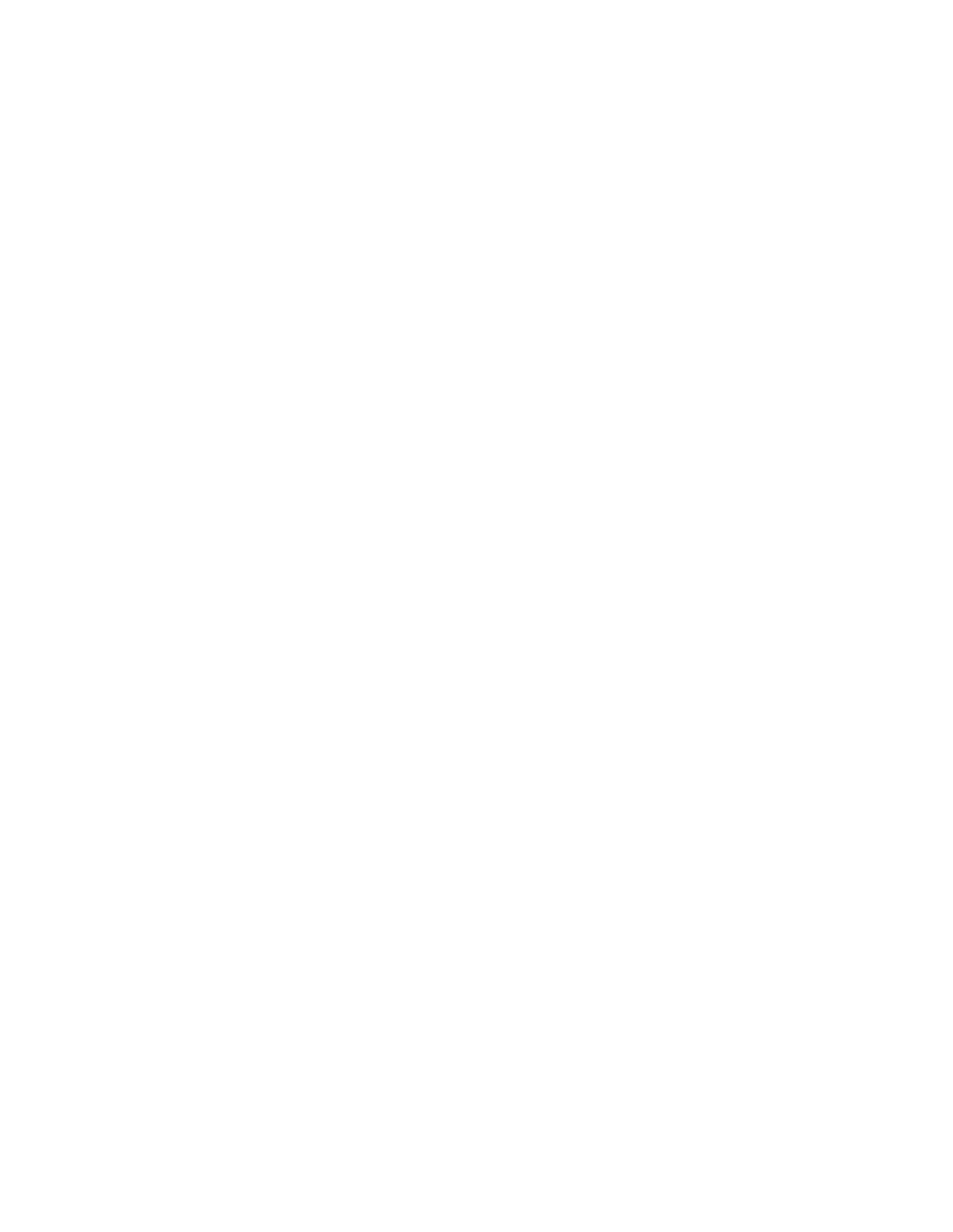## **Environmental Stabilization**

Always ensure environmental stabilization of the RA7x disk drive or RA7x FRU prior to installation or before operation if the disk drive has been removed from its normal operating site. Otherwise, the drive media or associated electronics may be damaged. Environmental stabilization includes temperature and humidity stabilization.

**If condensation is visible on the outside of the disk drive,** stabilize the disk drive or enclosure in the operating environment for 6 hours or until the condensation is no longer visible, whichever is longer. Do not insert the disk drive into the SA7x enclosure until it is fully stabilized.

**If condensation is not visible on the drive**, see Table A–1 for the correct thermal stabilization time.

 $\equiv$  CAUTION  $\equiv$ 

The disk drive can be stabilized in or outside the SA7x enclosure. However, do not spin up the drive until it is stabilized.

| <b>Temperature Range</b><br>Degrees C | <b>Temperature Range</b><br>Degrees F | Minimum stabilization time |
|---------------------------------------|---------------------------------------|----------------------------|
| 60 to 66                              | 140 to 151                            | 3 hours                    |
| 50 to 59                              | $122 \text{ to } 139$                 | 2 hours                    |
| $40 \text{ to } 49$                   | 104 to 121                            | 1 hour                     |
| 30 to 39                              | 86 to 103                             | 30 minutes                 |
| 18 to 29                              | 65 to 85                              | No stabilization required  |
| 10 to 17                              | 50 to 64                              | 30 minutes                 |
| $0 \text{ to } 9$                     | 32 to 49                              | 1 hour                     |
| $-10$ to $-1$                         | 14 to 31                              | 2 hours                    |
| $-20$ to $-11$                        | $-4$ to $13$                          | 3 hours                    |
| $-30$ to $-21$                        | $-22$ to $-5$                         | 4 hours                    |
| $-40$ to $-31$                        | $-40$ to $-21$                        | 5 hours                    |
|                                       |                                       |                            |

**Table A–1 Thermal Stabilization Specifications**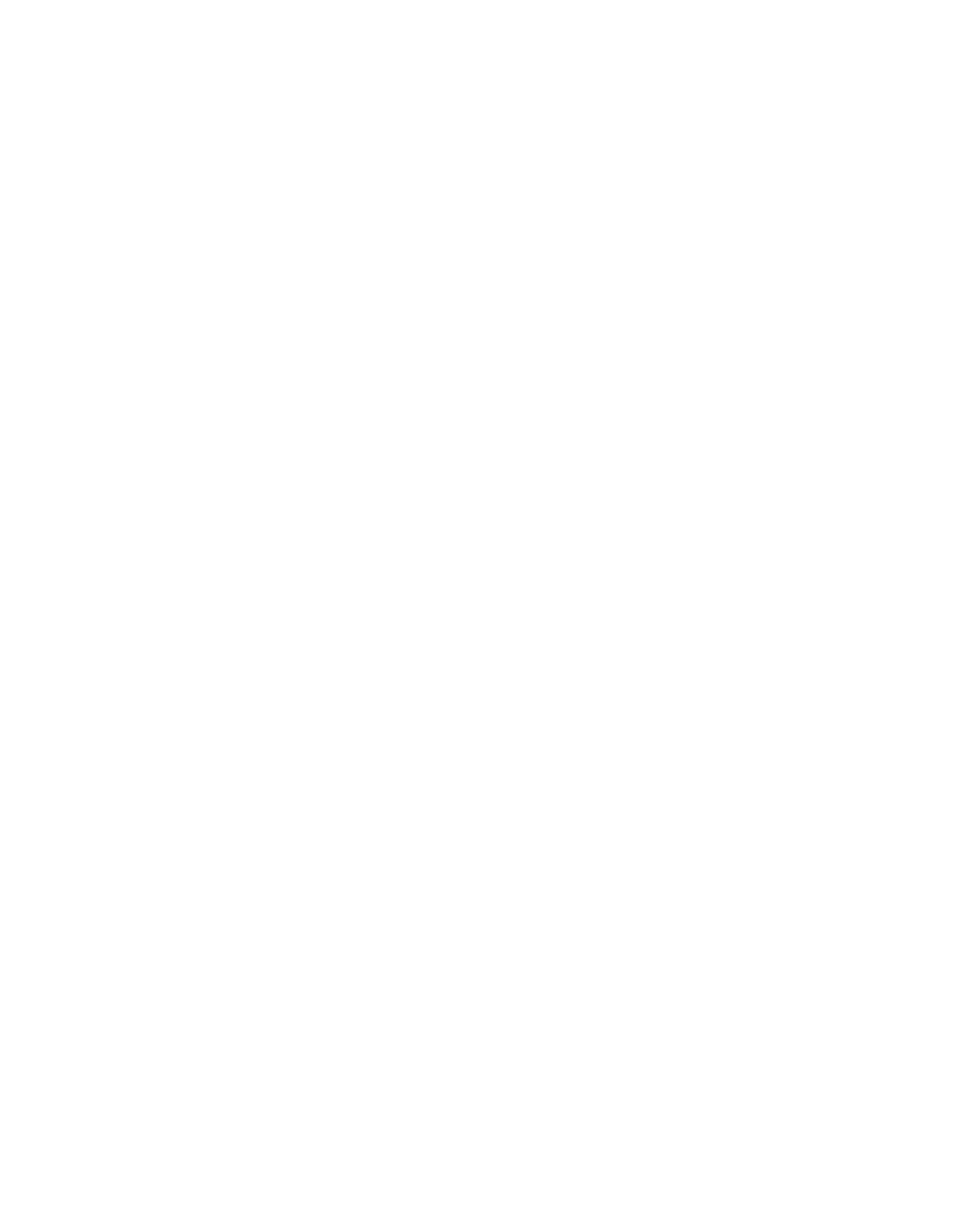## **RA7x Error Rates**

## **B.1 RA7x Error Rates**

This section defines the acceptable error rates for the RA7x disk drive.

When using these drives on typical systems and current technology operating software, it is possible that the system may occasionally report recoverable disk errors in the host error log. The rate of these errors depends upon specific applications and the resulting I/O rates. If error rates are no more than those listed in Table B–1, the RA7x drive is performing within specifications.

|  | Table B-1 RA71-RA72 System Error Rate |  |  |  |
|--|---------------------------------------|--|--|--|
|--|---------------------------------------|--|--|--|

| I/O Rate<br>(I/Os per Second) | <b>Possible Error Count</b><br>per 24 Hours |  |
|-------------------------------|---------------------------------------------|--|
| 10                            |                                             |  |
| 20                            | 2                                           |  |
| 30                            | $2 - 3$                                     |  |
| 40                            | $3 - 4$                                     |  |
|                               |                                             |  |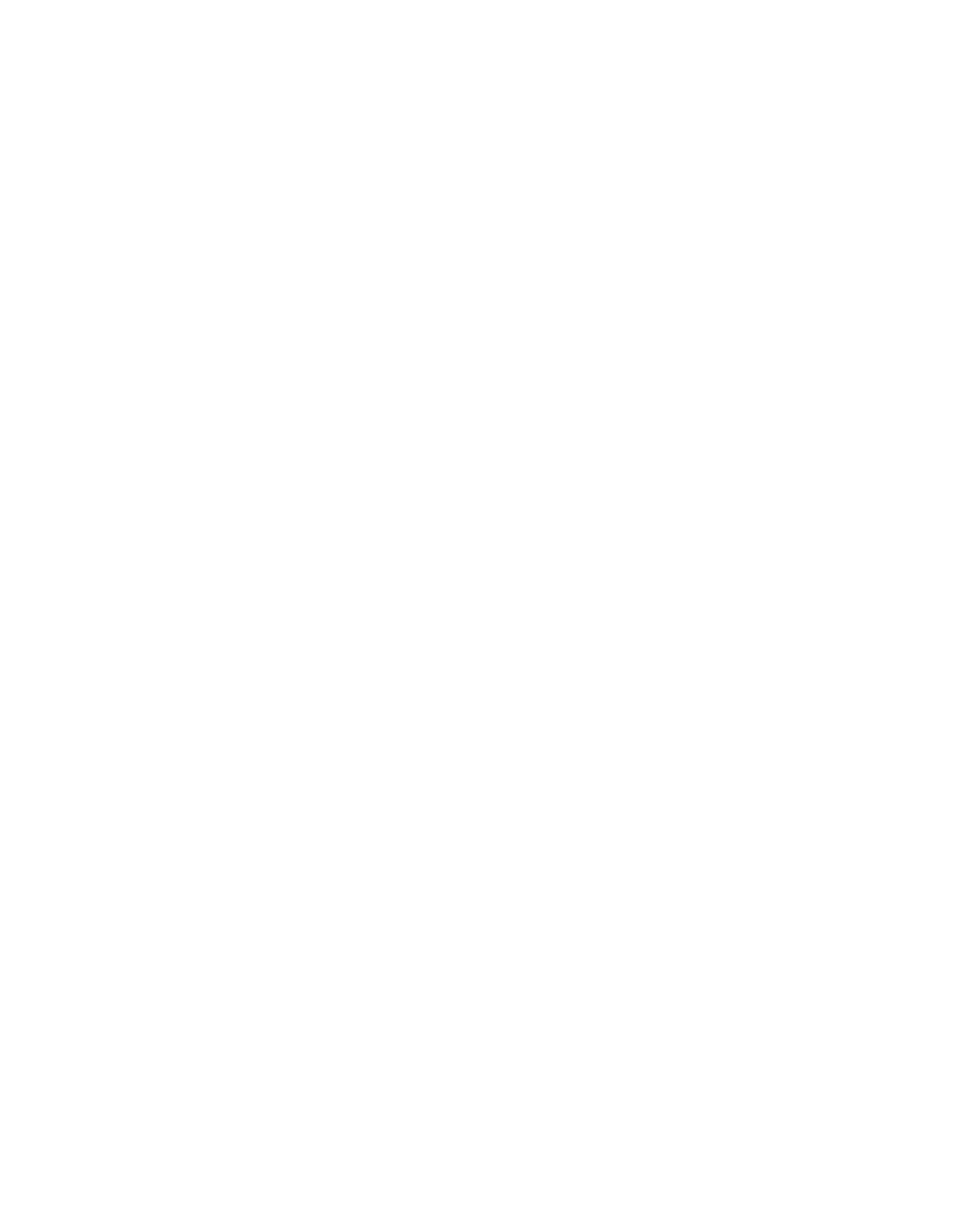# **C Revision Support**

This appendix lists the **minimum** versions of operating systems, diagnostics, and SDI controllers that support RA71 through RA73 disk drives in Release 43.

The diagnostics and VAX Supervisor programs in Table C–1 all recognize RA71 through RA73 disk drives. The retired VAX Supervisor programs in Table C–2 do not recognize RA71 through RA73 disk drives. However, they will properly test and operate the RA71 and RA72 with the above disk drive diagnostics if the RA71 through RA73 disk drives are ''attached as RA70 disk drives'' during program setup.

Table C–3 lists the operating systems and Table C–4 lists the SDI controllers for the RA71 through RA73 disk drives.

| Diagnostic/<br><b>Supervisor</b> | <b>Description</b>                          | <b>Minimum</b><br><b>Version</b> |
|----------------------------------|---------------------------------------------|----------------------------------|
| <b>EVRAE</b>                     | Generic MSCP Exerciser                      | 4.3                              |
| <b>EVRLB</b>                     | UDA/KDB50 Basic Disk Formatter              | 8.3                              |
| <b>EVRLF</b>                     | UDA/KDB50 Basic Subsystem Diagnostic        | 10.4                             |
| <b>EVRLG</b>                     | UDA/KDB50 Disk Drive Exerciser              | 10.3                             |
| <b>EVRLJ</b>                     | VAX UDA/KDB50/KDM70 Exerciser               | 4.3                              |
| <b>EVRLK</b>                     | VAX Bad Block Replace Utility               | 4.3                              |
| <b>EVRLL</b>                     | VAX Disk Resident Error Log Utility         | 3.3                              |
| <b>EVRLM</b>                     | KDM70 EEPROM Update Utility                 | $1.6\,$                          |
| <b>EVRLN</b>                     | <b>DUP Control Program</b>                  | $1.6\,$                          |
| <b>EBSAA</b>                     | Supervisor, 8200, 8250, 8300, 8550 (Bereta) | 14.4-PAT1                        |
| ELSAA                            | Supervisor, 5800, 6000-2xx, 6000-3xx        | 14.4-PAT1                        |
| <b>EMSAA</b>                     | Supervisor, 6000-5xx                        | 14.4-PAT1                        |
| <b>ERSAA</b>                     | Supervisor, 6000-4xx                        | 14.4-PAT1                        |
| <b>EVSBA</b>                     | VAX Diagnostic Autosizer                    | 7.5                              |
| <b>EVSBB</b>                     | VAX Online Autosizer                        | 4.0                              |
|                                  |                                             |                                  |

**Table C–1 VAX Diagnostics for RA71–RA73 Drives**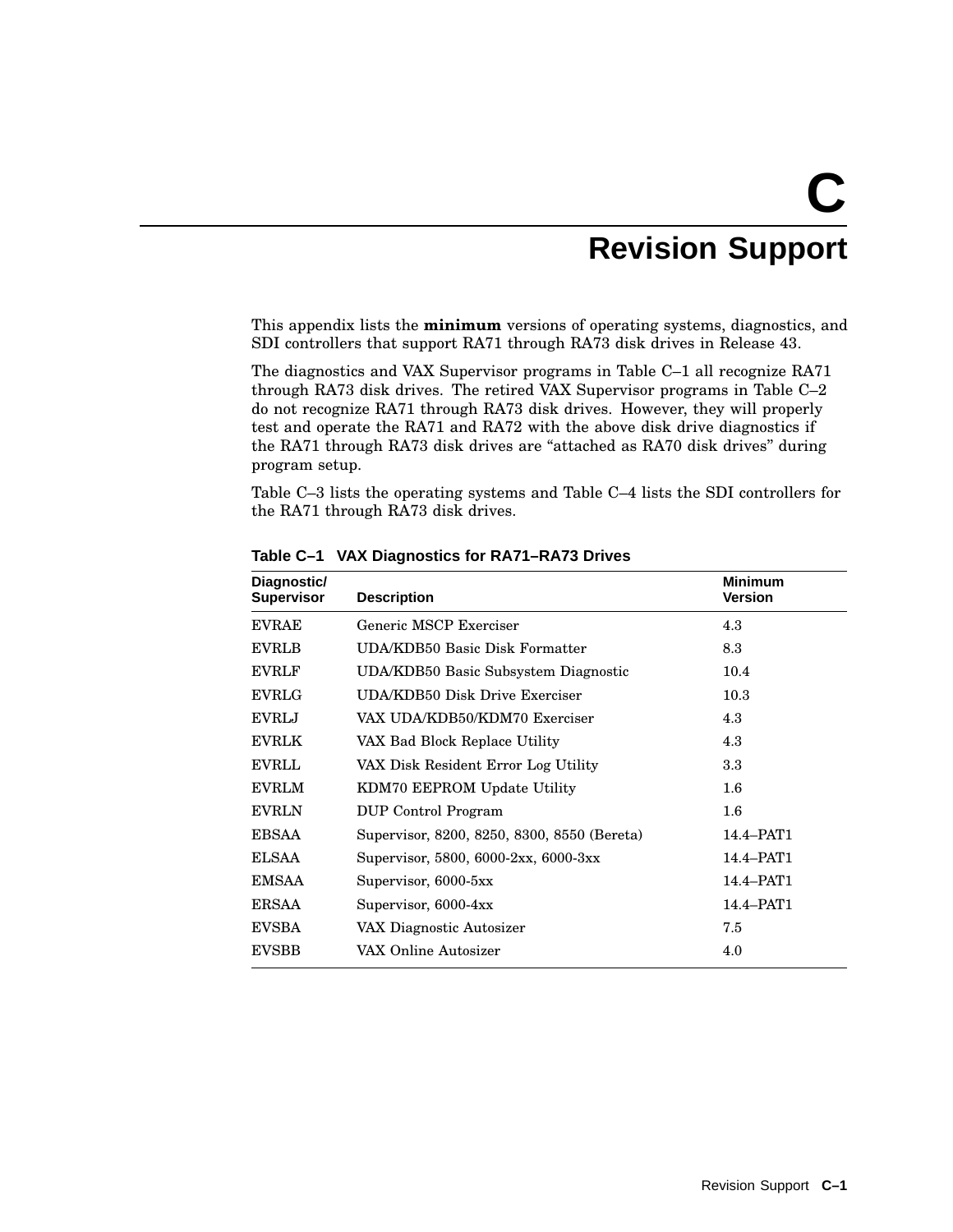| Supervisor   |                                           |
|--------------|-------------------------------------------|
| Program      | <b>Description</b>                        |
| $\rm{ECSAA}$ | Supervisor, 750                           |
| EDSAA        | Supervisor, 8600, 8650                    |
| EJSAA        | Supervisor, 8820/30/40                    |
| ENSAA        | Supervisor, 725, 730                      |
| ESSAA        | Supervisor, 780, 785                      |
| EWSAA        | Supervisor, 9000                          |
| EZSAA        | Supervisor, 8530, 8550, 8700, 8800, 8820N |
|              |                                           |

**Table C–2 Retired VAX Supervisor Programs**

#### **Table C–3 Operating Systems for RA71–RA73 Drives**

| <b>Operating Systems Software</b> | <b>RA71/RA72</b><br><b>Minimum</b><br><b>Version</b> | <b>RA73</b><br><b>Minimum</b><br><b>Version</b> |
|-----------------------------------|------------------------------------------------------|-------------------------------------------------|
| <b>VMS</b>                        | $5.4 - 2^{1}$                                        | $5.5 - 2$                                       |
| <b>VAXsimPLUS</b>                 | $1.6\,$                                              | 2.0                                             |
| ULTRIX-32                         | 4.2                                                  | 4.3                                             |
| <b>VAXELN</b>                     | 4.3                                                  | $4.3-x$                                         |
| VAX System 5                      | 3.2.1                                                | Not planned                                     |

<sup>1</sup>The Error Log Formatter (ERF) version 5.4-2 must be upgraded to version 5.4-2 (0001) to support<br>RA71/RA72. Version 5.5-2 required to support RA73.

| Table C-4 SDI Controllers for RA71-RA73 Drives |
|------------------------------------------------|
|------------------------------------------------|

| <b>SDI</b><br><b>Controller</b> | <b>Minimum</b><br><b>Version</b>                                         |
|---------------------------------|--------------------------------------------------------------------------|
| HSC40 (CRONIC)                  | V600                                                                     |
| HSC50 (CRONIC)                  | <b>V410</b>                                                              |
| HSC60 (CRONIC)                  | V600                                                                     |
| HSC70 (CRONIC)                  | V600                                                                     |
| HSC90 (CRONIC)                  | V600<br>K.SI Interface SW Version 12<br>K.SDI Interface SW Version 39/40 |
| KDM70                           | SW Version 30(3.0)<br>HW Version 17                                      |
| KDA50                           | SW Version 8<br>HW Version 4                                             |
| KDB <sub>50</sub>               | SW Version 20<br>HW Version 28                                           |
| UDA50A                          | SW Version 6<br>HW Version 0                                             |